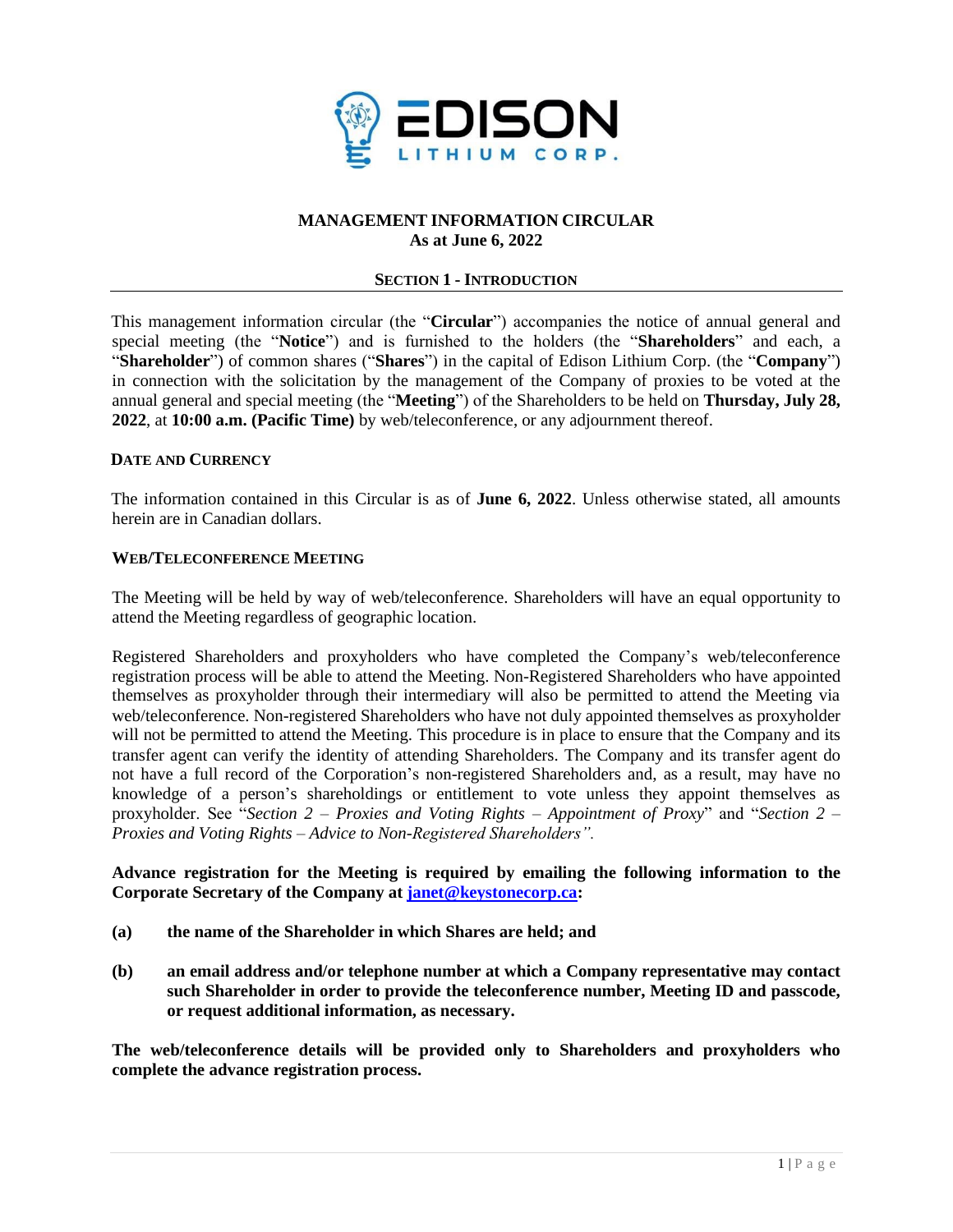### **NOTICE-AND-ACCESS**

The Company has chosen to deliver the Notice of Meeting of its Shareholders and this Circular (the "**Proxy Materials**") using Notice-and-Access provisions, which govern the delivery of proxy-related materials to Shareholders utilizing the internet. Notice-and-Access provisions are found in section 9.1.1 of National Instrument 51-102 – Continuous Disclosure Obligations ("**NI 51-102**") for delivery to registered Shareholders and in section 2.7.1 of National Instrument 54-101 – Communication with Beneficial Owners of Securities of a Reporting Issuer ("**NI 54-101**") for delivery to beneficial Shareholders (together, "**Notice-and-Access Provisions**").

Notice-and-Access Provisions allow the Company to choose to deliver Proxy Materials to Shareholders by posting them on a non-SEDAR website (usually the reporting issuer's website or the website of their transfer agent), provided that the conditions of NI 51-102 and NI 54-101 are met, rather than by printing and mailing the Proxy Materials.

Use of Notice-and-Access Provisions reduces paper waste and the Company's printing and mailing costs. Under Notice-and-Access Provisions the Company must send a Notice-and-Access Notice and form of proxy to each Shareholder, including registered and beneficial Shareholders, indicating that the Proxy Materials have been posted and explaining how a Shareholder can access them or obtain a paper copy of the Proxy Materials, including this Circular, from the Company. This Circular has been posted in full, together with the Notice of Annual General and Special Meeting, the form of proxy, and the Financial Statements Request Form, on the Company's website at [www.edisonlithium.com/investors/](http://www.edisonlithium.com/investors/) and on the System for Electronic Document Analysis and Retrieval ("**SEDAR**") online at [www.sedar.com](http://www.sedar.com/) under the Company's profile.

The Circular contains details of matters to be considered at the Meeting. **Please review the Circular before voting.**

### **How to Obtain Paper Copies of the Circular**

Shareholders may request additional information relating to Notice-and-Access Provisions or a paper copy of the Circular be mailed to them at no cost by contacting the Company's registrar and transfer agent, Odyssey Trust Company, via [www.odysseycontact.com](http://www.odysseycontact.com/) or by telephone at 1-888-290-1175 (tollfree within North America) or 587-885-0960 (international).

If you request a paper copy of the Proxy Materials, you will not receive a new form of proxy or Voting Instruction Form ("**VIF**"). Therefore, you should keep the original form sent to you in order to vote your Shares.

To allow adequate time for a Shareholder to receive and review a paper copy of the Circular and then to submit their vote by 10:00 a.m. (Pacific Time) on Tuesday, July 26, 2022, a Shareholder requesting a paper copy of the Circular as described above, should ensure such request is received by Odyssey Trust Company no later than 5:00 p.m. (Pacific Time) on Monday, July 18, 2022. Under Notice and-Access Provisions, Proxy Materials must be available for viewing for one year from the date of posting and a paper copy of the Proxy Materials can be requested at any time during this period. To obtain a paper copy of the Circular after the Meeting date, please contact the Company.

The Notice-and-Access Notice is being provided to Shareholders by the Company, along with the applicable voting document: a form of proxy in the case of registered Shareholders, or a VIF in the case of beneficial (non-registered) holders. Shareholders with existing instructions on their account to receive printed materials will receive a printed copy of the Proxy Materials.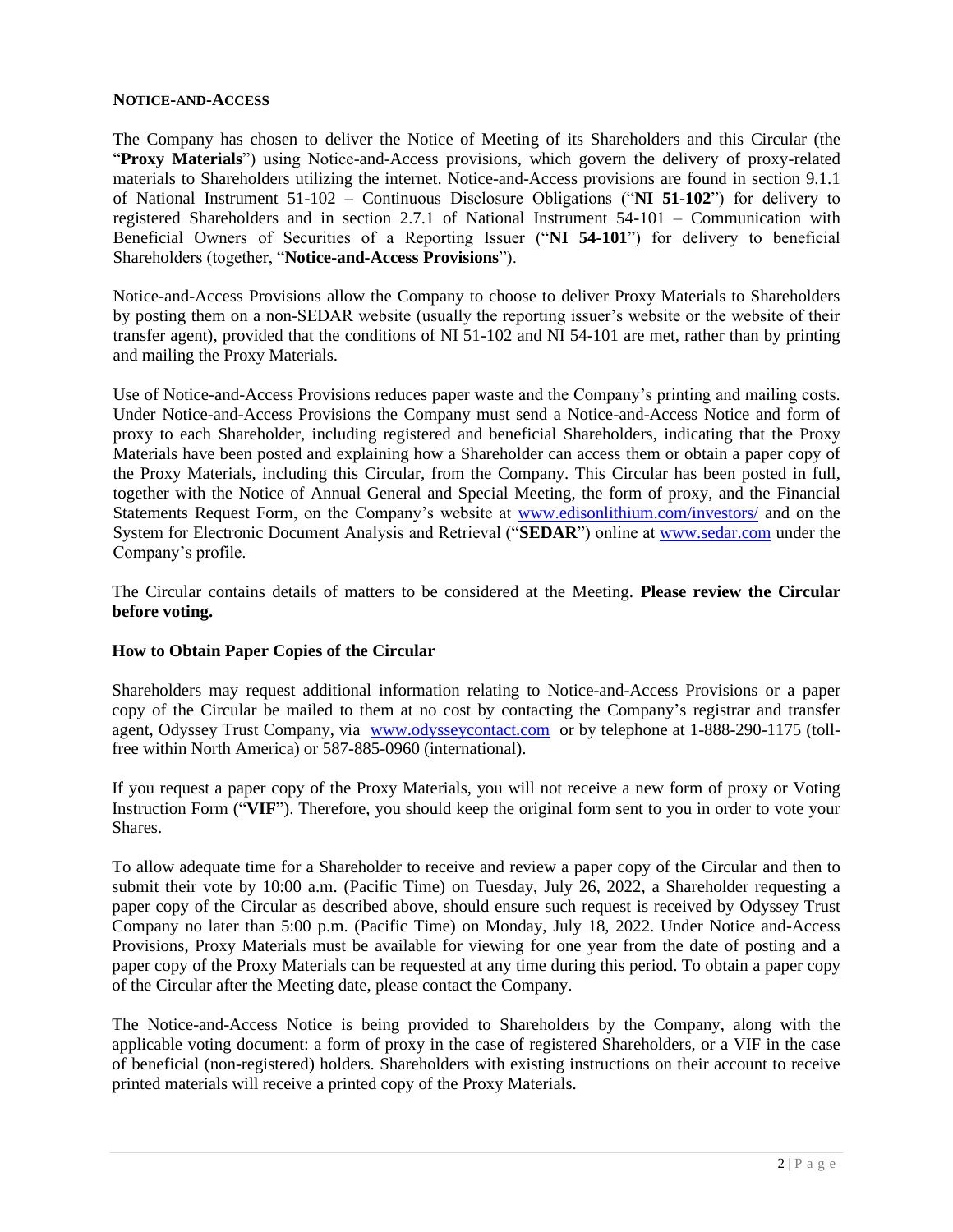#### **MANAGEMENT SOLICITATION**

The solicitation of proxies by the management of the Company will be conducted by mail and may be supplemented by telephone or other personal contact to be made without special compensation by the directors, officers and employees of the Company. The Company does not reimburse Shareholders, nominees or agents for costs incurred in obtaining from their principals' authorization to execute forms of proxy, except that the Company has requested brokers and nominees who hold stock in their respective names to furnish this proxy material to their customers, and the Company will reimburse such brokers and nominees for their related out-of-pocket expenses. No solicitation will be made by specifically engaged employees or soliciting agents. The cost of solicitation will be borne by the Company.

No person has been authorized to give any information or to make any representation other than as contained in this Circular in connection with the solicitation of proxies. If given or made, such information or representations must not be relied upon as having been authorized by the Company. The delivery of this Circular shall not create, under any circumstances, any implication that there has been no change in the information set forth herein since the date of this Circular. This Circular does not constitute the solicitation of a proxy by anyone in any jurisdiction in which such solicitation is not authorized, or in which the person making such solicitation is not qualified to do so, or to anyone to whom it is unlawful to make such an offer of solicitation.

### **APPOINTMENT OF PROXY**

The purpose of a proxy is to designate persons who will vote the proxy on a Shareholder's behalf in accordance with the instructions given by the Shareholder in the proxy. The persons whose names are printed on the enclosed form of proxy are officers and/or directors of the Company (the "**Management Proxyholders**").

**A Shareholder has the right to appoint a person or company to attend and act for or on behalf of that Shareholder at the Meeting, other than the Management Proxyholders named in the enclosed form of proxy. A proxyholder need not be a Shareholder.**

**To exercise the right, the Shareholder may do so by striking out the printed names and inserting the name of such other person and, if desired, an alternate to such person, in the blank space provided in the form of proxy. Such Shareholder should notify the nominee of the appointment, obtain the nominee's consent to act as proxy and should provide instruction to the nominee on how the Shareholder's Shares should be voted. The nominee should bring personal identification to the Meeting.**

Those Shareholders desiring to be represented at the Meeting by proxy must deposit their respective forms of proxy with the Company's registrar and transfer agent, Odyssey Trust Company by: (a) mail addressed to Odyssey Trust Company, Suite 350, 409 Granville Street, Vancouver, British Columbia, Canada V6C 1T2, Attention: Proxy Department; (b) hand delivery to Odyssey Trust Company, Suite 350, 409 Granville Street, Vancouver, British Columbia, Canada V6C 1T2; (c) facsimile to 1-800-517-4553 (toll free within Canada and the U.S.) or 416-263-9524 (international); or (d) electronically by following the instructions in the form of proxy. If you vote through the internet, you may also appoint another person to be your proxyholder. Please go to<https://login.odysseytrust.com/pxlogin> and follow the online voting instructions. You will require your 12-digit control number found on your form of proxy.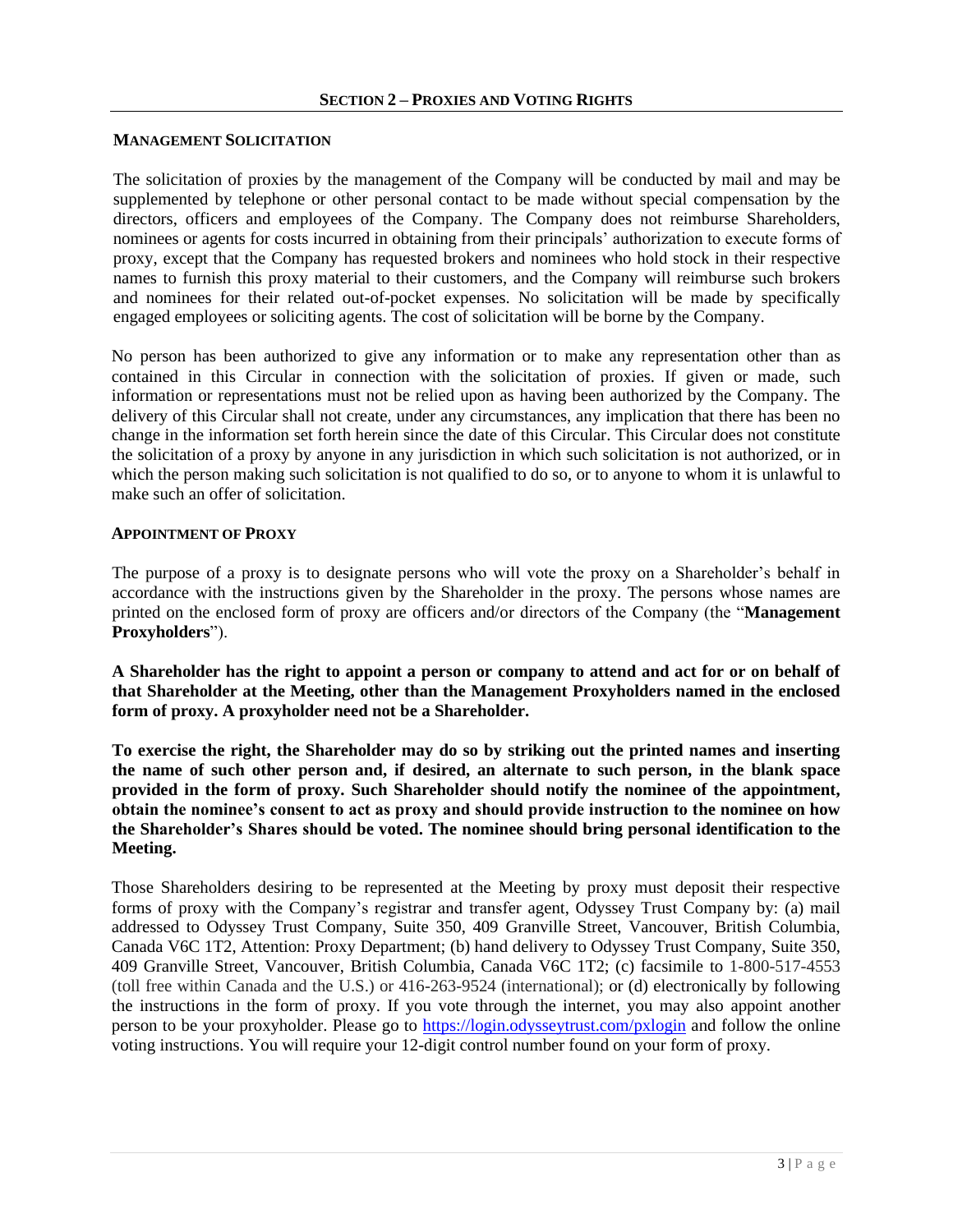### **VOTING BY PROXY AND EXERCISE OF DISCRETION BY MANAGEMENT PROXYHOLDERS**

**Only registered Shareholders or duly appointed proxyholders are permitted to vote at the Meeting.**  Shares represented by a properly executed proxy will be voted or be withheld from voting on each matter referred to in the Notice of Meeting in accordance with the instructions of the Shareholder on any ballot that may be called for and if the Shareholder specifies a choice with respect to any matter to be acted upon, the Shares will be voted accordingly.

**If a Shareholder does not specify a choice and the Shareholder has appointed one of the Management Proxyholders as proxyholder, the Management Proxyholder will vote in favour of the matters specified in the Notice of Meeting and in favour of all other matters proposed by management at the Meeting.** 

**The form of proxy also gives discretionary authority to the person named therein as proxyholder with respect to amendments or variations to matters identified in the Notice of Meeting and with respect to other matters which may properly come before the Meeting.** As of the date of this Circular, management of the Company knows of no such amendments, variations or other matters to come before the Meeting.

#### **NON-REGISTERED HOLDERS**

**Only Shareholders whose names appear on the records of the Company as the registered holders of Shares or duly appointed proxyholders are permitted to vote at the Meeting.** Most Shareholders of the Company are "non-registered" Shareholders because the Shares they own are not registered in their names but instead registered in the name of a nominee such as a brokerage firm through which they purchased the Shares; bank, trust company, trustee or administrator of self-administered RRSPs, RRIFs, RESPs and similar plans; or clearing agency such as the Canadian Depository for Securities Limited (a "**Nominee**"). If you purchased your Shares through a broker or otherwise deposited your Shares with your broker, you are likely a non-registered holder.

In accordance with relevant securities laws and regulations, the Company has distributed copies of the form of proxy to the Nominees for distribution to non-registered holders.

Nominees are required to forward the Meeting materials to non-registered holders to seek their voting instructions in advance of the Meeting. Shares held by Nominees can only be voted in accordance with the instructions of the non-registered holder. The Nominees often have their own form of proxy, mailing procedures and provide their own return instructions. If you wish to vote by proxy, you should carefully follow the instructions from the Nominee in order to ensure that your Shares are voted at the Meeting.

If you, as a non-registered holder, wish to vote at the Meeting in person, you should appoint yourself as proxyholder by writing your name in the space provided on the request for voting instructions or proxy provided by the Nominee and return the form to the Nominee in the envelope provided. Do not complete the voting section of the proxy form as your vote will be taken at the Meeting.

Non-registered holders who have not objected to their Nominee disclosing certain ownership information about themselves to the Company are referred to as "non-objecting beneficial owners" ("**NOBOs**"). Those non-registered holders who have objected to their Nominee disclosing ownership information about themselves to the Company are referred to as "objecting beneficial owners" ("**OBOs**"). Hereinafter, NOBOS and OBOs will collectively be referred to as "**Non-Registered Shareholders**".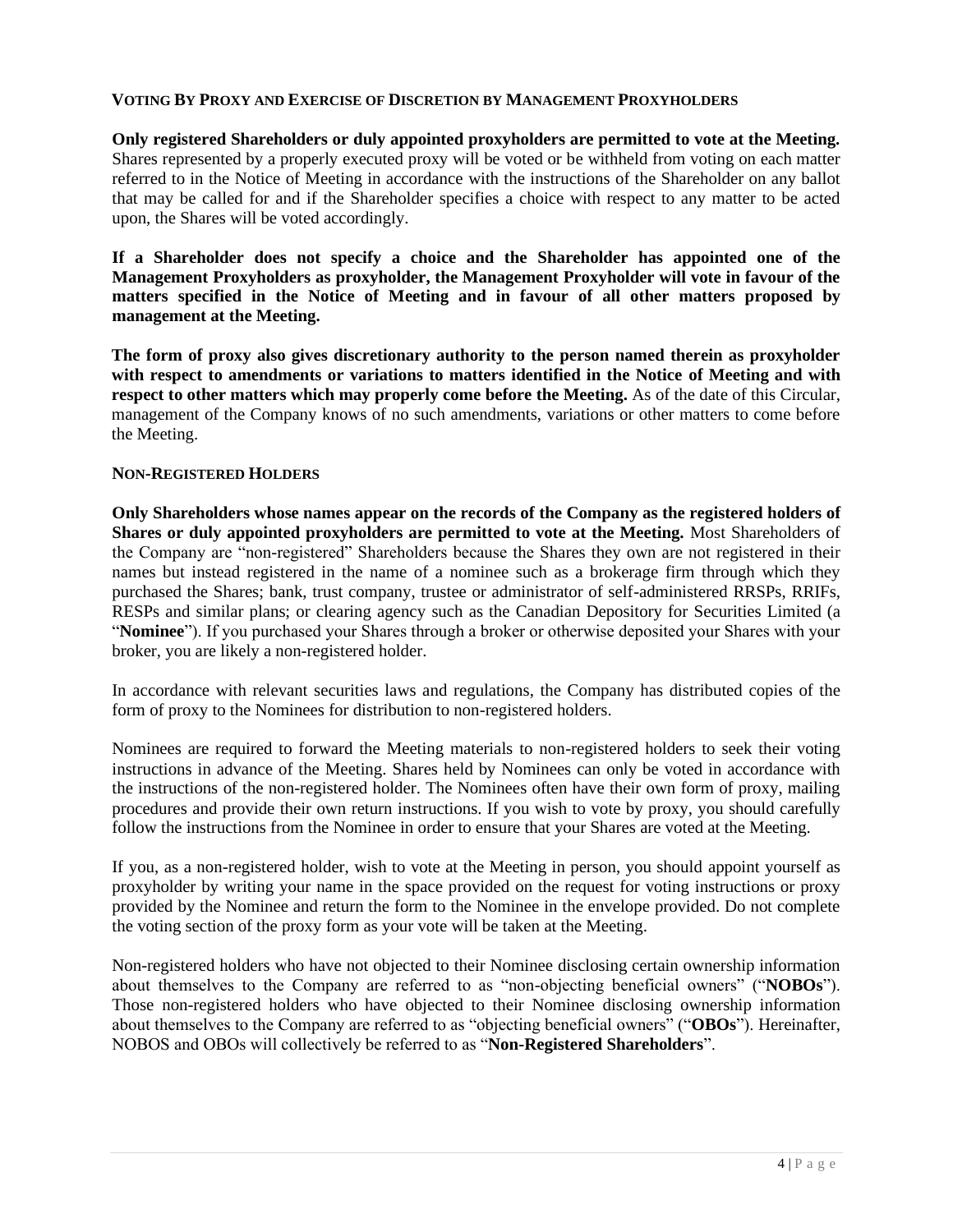#### **ADVICE TO NON-REGISTERED SHAREHOLDERS**

**The information in this section is of significant importance to many Shareholders, as a substantial number do not hold their Shares in their own name.** Non-Registered Shareholders are advised that only proxies from Shareholders of record can be recognized and voted upon at the Meeting. If Shares are listed in an account statement provided to a Shareholder by a broker, then in almost all cases those Shares will not be registered in the Shareholder's name on the records of the Company. Such Shares will more likely be registered under the name of the Shareholder's broker or an agent of that broker. In Canada, the vast majority of such Shares are registered under the name of CDS & Co. (the registration name for CDS Clearing and Depository Services Inc., which acts as nominee for many Canadian brokerage firms).

Shares held by brokers or their nominees can only be voted (for or against resolutions) upon the instructions of the Non-Registered Shareholder. Without specific instructions, brokers/nominees are prohibited from voting Shares for their clients. The directors and officers of the Company do not know for whose benefit the Shares registered in the name of CDS & Co. are held, and directors and officers of the Company do not necessarily know for whose benefit the Shares registered in the name of any broker or agent are held. Non-Registered Shareholders who complete and return a form of proxy must indicate thereon the person (usually a brokerage house) who holds their Shares as a registered Shareholder.

Applicable regulatory policy requires brokers and other intermediaries to seek voting instructions from Non-Registered Shareholders in advance of Shareholders' meetings. Every broker and other intermediary has its own mailing procedure, and provides its own return instructions, which should be carefully followed. The form of proxy supplied by brokers and other intermediaries to Non-Registered Shareholders may be very similar and, in some cases, identical to that provided to registered Shareholders. However, its purpose is limited to instructing the registered Shareholder how to vote on behalf of the Non-Registered Shareholder.

In Canada, the vast majority of brokers now delegate responsibility for obtaining instructions from clients to Broadridge Financial Solutions, Inc. ("**Broadridge**"). Broadridge typically prepares a machinereadable voting instruction form, mails those forms to Non-Registered Shareholders and asks Non-Registered Shareholders to return the forms to Broadridge, or otherwise communicate voting instructions to Broadridge (by way of the Internet or telephone, for example). Broadridge then tabulates the results of all instructions received and provides appropriate instructions respecting the voting of shares to be represented at the Meeting. **A Non-Registered Shareholder who receives a Broadridge voting instruction form cannot use that form to vote Shares directly at the Meeting. The voting instruction forms must be returned to Broadridge (or instructions respecting the voting of Shares must otherwise be communicated to Broadridge) well in advance of the Meeting in order to have the Shares voted.**

Although a Non-Registered Shareholder may not be recognized directly at the Meeting for the purposes of voting Shares registered in the name of his broker, a Non-Registered Shareholder may attend the Meeting as proxyholder for the registered Shareholder and vote the Shares in that capacity. **Non-Registered Shareholders who wish to attend the Meeting and indirectly vote their Shares as proxyholder for the registered Shareholder, should enter their own names in the blank space on the form of proxy provided to them and return the same to their broker (or the broker's agent) in accordance with the instructions provided by such broker.** 

**Non-Registered Shareholders should contact their broker or other intermediary through which they hold Shares if they have any questions regarding the voting of such Shares.**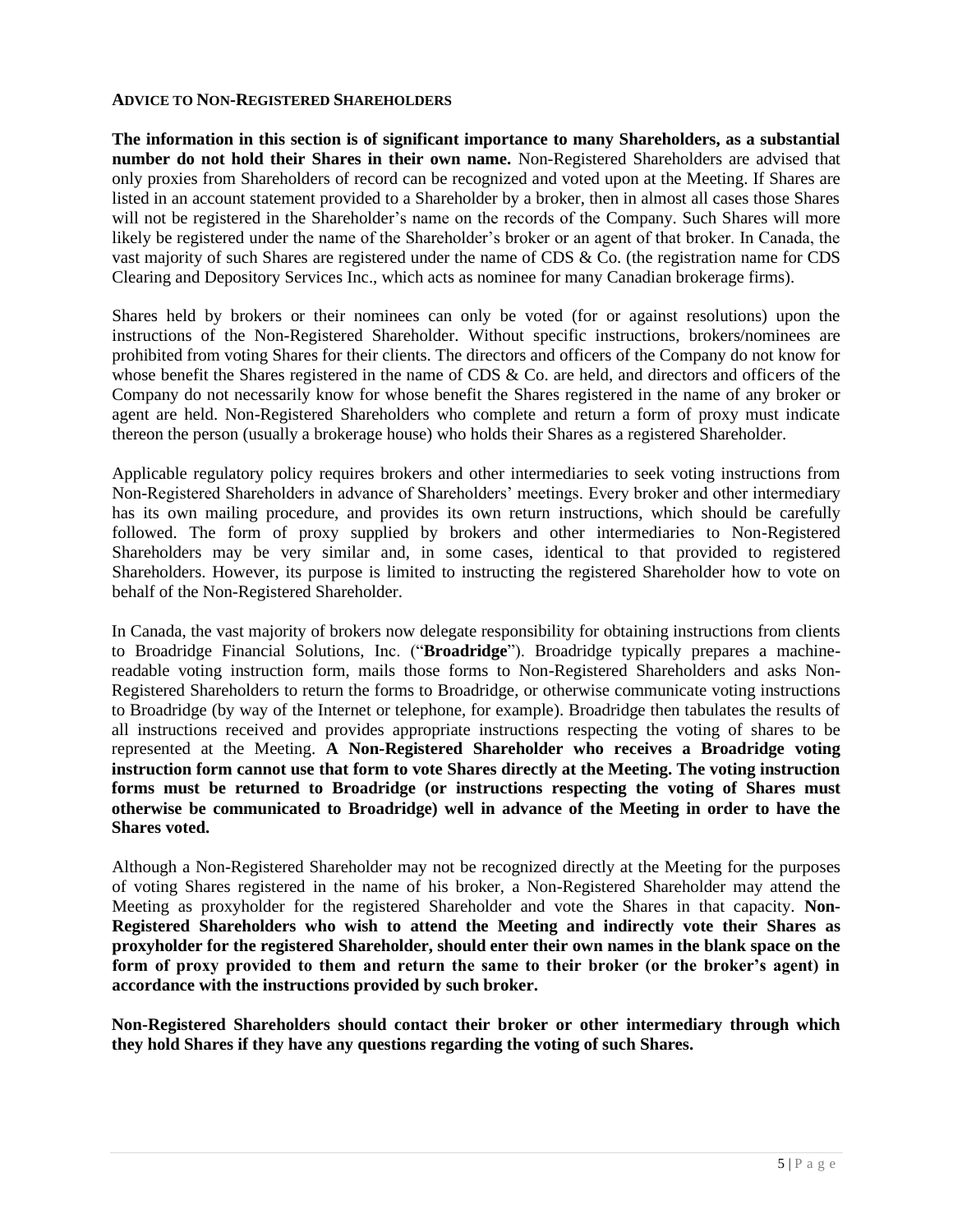#### **REVOCATION OF PROXIES**

A Shareholder who has submitted a proxy may revoke it at any time prior to the exercise thereof. If a person who has given a proxy attends personally at the Meeting at which such proxy is to be voted, such person may revoke the proxy and vote in person. In addition to revocation in any other manner permitted by law, a proxy may be revoked by instrument in writing executed by the Shareholder or by the Shareholder's attorney authorized in writing (or if the Shareholder is a corporation, under its seal or by an officer or attorney thereof duly authorized), deposited at Odyssey Trust Company, registrar and transfer agent for the Shares, by (a) mail addressed to Odyssey Trust Company, Suite 350, 409 Granville Street, Vancouver, British Columbia, Canada V6C 1T2, Attention: Proxy Department; (b) hand delivery to Odyssey Trust Company, Suite 350, 409 Granville Street, Vancouver, British Columbia, Canada V6C 1T2; or (c) by facsimile to 1-800-517-4553 (toll free within Canada and the U.S.) or 416-263-9524 (international), not later than forty-eight (48) hours (excluding Saturdays, Sundays and holidays in British Columbia) before the Meeting, at any time up to and including the last business day preceding the day of the Meeting or any adjournment thereof or with the Chair of the Meeting on the day of the Meeting or any adjournment thereof, and upon either of such deposits, the proxy is revoked.

**The Company may refuse to recognize any instrument of proxy deposited in writing or by the internet received later than forty-eight (48) hours (excluding Saturdays, Sundays and statutory holidays in British Columbia) prior to the Meeting or any adjournment thereof.**

### **SECTION 3 - VOTING SECURITIES AND PRINCIPAL HOLDERS OF VOTING SECURITIES**

### **RECORD DATE**

The board of directors of the Company (the "**Board**") has fixed Monday, June 6, 2022, as the record date (the "**Record Date**") for determination of persons entitled to receive Notice of Meeting. The Company will prepare or cause to be prepared a list of the Shareholders recorded as holders of Shares on its register of Shareholders as of the close of business on the Record Date, each of whom shall be entitled to vote the Shares shown opposite their name on the list at the Meeting or any adjournment thereof, except to the extent that: (a) any such Shareholder has transferred ownership of any of their Shares subsequent to the Record Date; and (b) the transferee produces properly endorsed share certificates evidencing the transfer or otherwise establishes that the transferee owns the transferred Shares and demands, not later than ten (10) days before the Meeting, that they be included on the list of Shareholders entitled to vote at the Meeting, in which case the transferee, instead of the transferor, will be entitled to vote the transferred Shares at the Meeting or any adjournment thereof.

In addition, persons who are Non-Registered Shareholders as at the Record Date will be entitled to exercise their voting rights in accordance with the procedures established under NI 54-101. See "*Section 2 – Proxies and Voting Rights – Advice to Non-Registered Shareholders.*

### **VOTING RIGHTS**

The Company is authorized to issue an unlimited number of (i) Common shares without par value and without special rights or restrictions attached ("**Shares**"); and (ii) Class A Preferred shares without par value and with special rights or restrictions attached ("**Preferred Shares**"). As at the Record Date, there were 115,181,311 Shares issued and outstanding and no Preferred Shares were issued and outstanding. Each Shareholder is entitled to one vote for each Share registered in his or her name. Other than as described in this Circular, no group of Shareholders has the right to elect a specified number of directors, nor are there cumulative or similar voting rights attached to the Shares.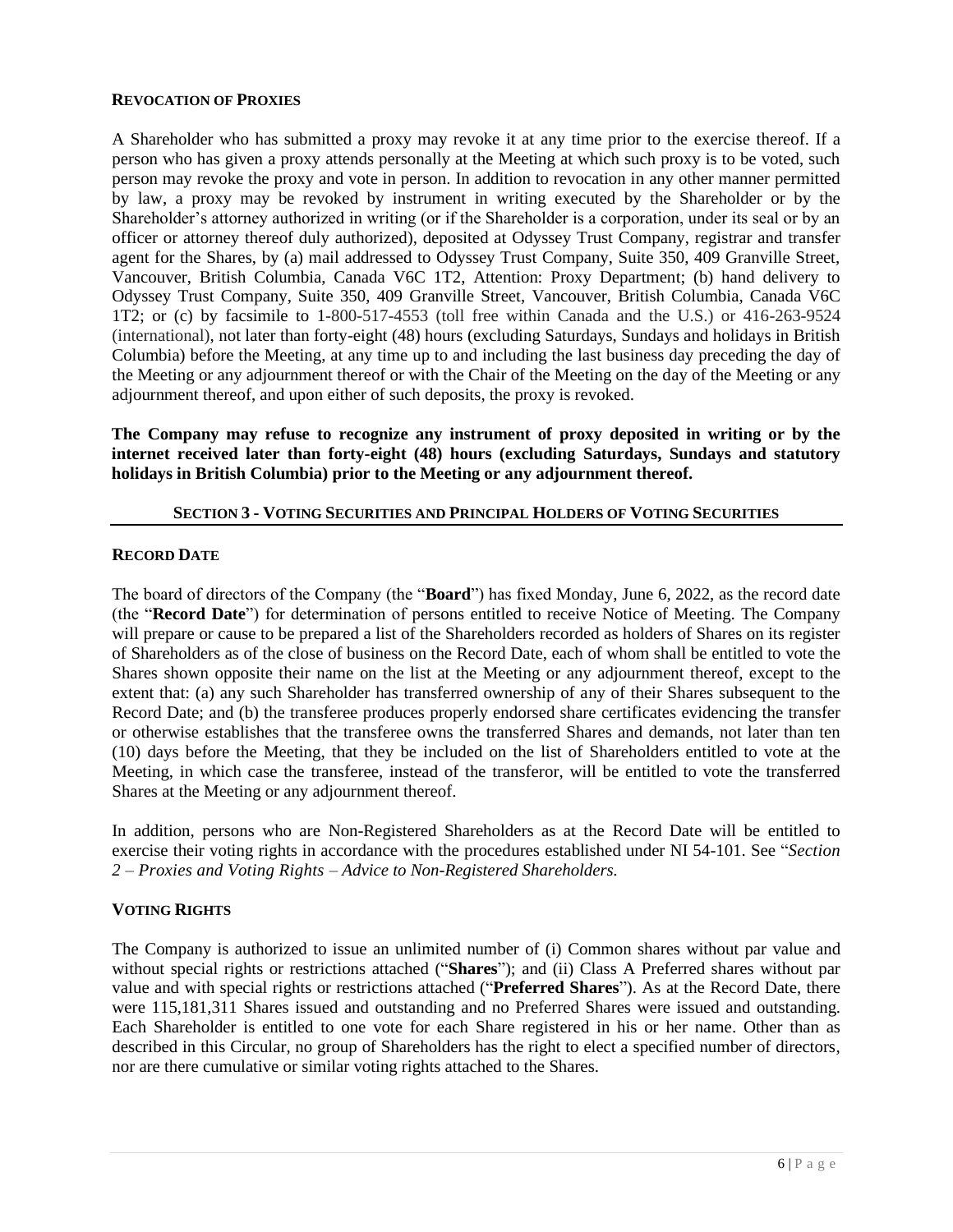# **PRINCIPAL HOLDERS OF SHARES**

To the knowledge of the directors and executive officers of the Company, no holder beneficially owns, or controls or directs, directly or indirectly, voting securities of the Company carrying 10% or more of the voting rights attached to any class of outstanding voting securities of the Company as at the Record Date.

### **QUORUM**

Pursuant to the Company's Articles, subject to the special rights and restrictions attached to the shares of any affected class or series of shares, the quorum for the transaction of business at a meeting of Shareholders is one or more persons who are, or who represent by proxy, Shareholders.

### **SECTION 4 – PARTICULARS OF MATTERS TO BE ACTED UPON**

**MANAGEMENT OF THE COMPANY KNOWS OF NO OTHER MATTERS TO COME BEFORE THE MEETING OTHER THAN THOSE REFERRED TO IN THE NOTICE OF MEETING. HOWEVER, IF ANY OTHER MATTERS THAT ARE NOT KNOWN TO MANAGEMENT SHOULD PROPERLY COME BEFORE THE MEETING, THE ACCOMPANYING FORM OF PROXY CONFERS DISCRETIONARY AUTHORITY UPON THE PERSONS NAMED THEREIN TO VOTE ON SUCH MATTERS IN ACCORDANCE WITH THEIR BEST JUDGMENT.**

Additional detail regarding each of the matters to be acted upon at the Meeting is set forth below.

### **1. FINANCIAL STATEMENTS**

The audited financial statements of the Company for the financial years ended September 30, 2020, and September 30, 2021 (the "**Financial Statements**"), together with the notes thereto and the auditor's reports thereon, will be presented to Shareholders at the Meeting. The Financial Statements are available on the System for Electronic Document Analysis and Retrieval ("**SEDAR**") online at [www.sedar.com](http://www.sedar.com/) under the Company's profile.

Copies of the Financial Statements will be available at the Meeting and may also be obtained by a Shareholder upon request without charge from the Company, c/o Keystone Corporate Services Inc., Suite 214, 257 12<sup>th</sup> Street East, North Vancouver, British Columbia, V7L 2J8 or via email to [janet@keystonecorp.ca.](mailto:janet@keystonecorp.ca)

Management will review the Company's financial results at the Meeting and Shareholders and proxyholders will be given an opportunity to discuss these results with management. **Shareholder approval is not required and no formal action will be taken at the Meeting to approve the Financial Statements.** 

## **2. FIXING THE NUMBER OF DIRECTORS**

The Company's constating documents stipulate there shall be not less than three (3) directors. The Board is currently composed of five (5) directors and five (5) directors are proposed for the ensuing year. At the Meeting, Shareholders will be asked to consider and, if deemed advisable, to approve an ordinary resolution, the text of which is as follows:

"**BE IT RESOLVED** as an ordinary resolution of Shareholders that the number of directors to be elected at the Meeting, to hold office until the close of the next annual meeting of Shareholders or until their successors are duly elected or appointed pursuant to the constating documents of the Company. unless their offices are earlier vacated in accordance with the provisions of the *Business Corporations Act*  (British Columbia) or the Company's constating documents, be and is hereby fixed at five (5)."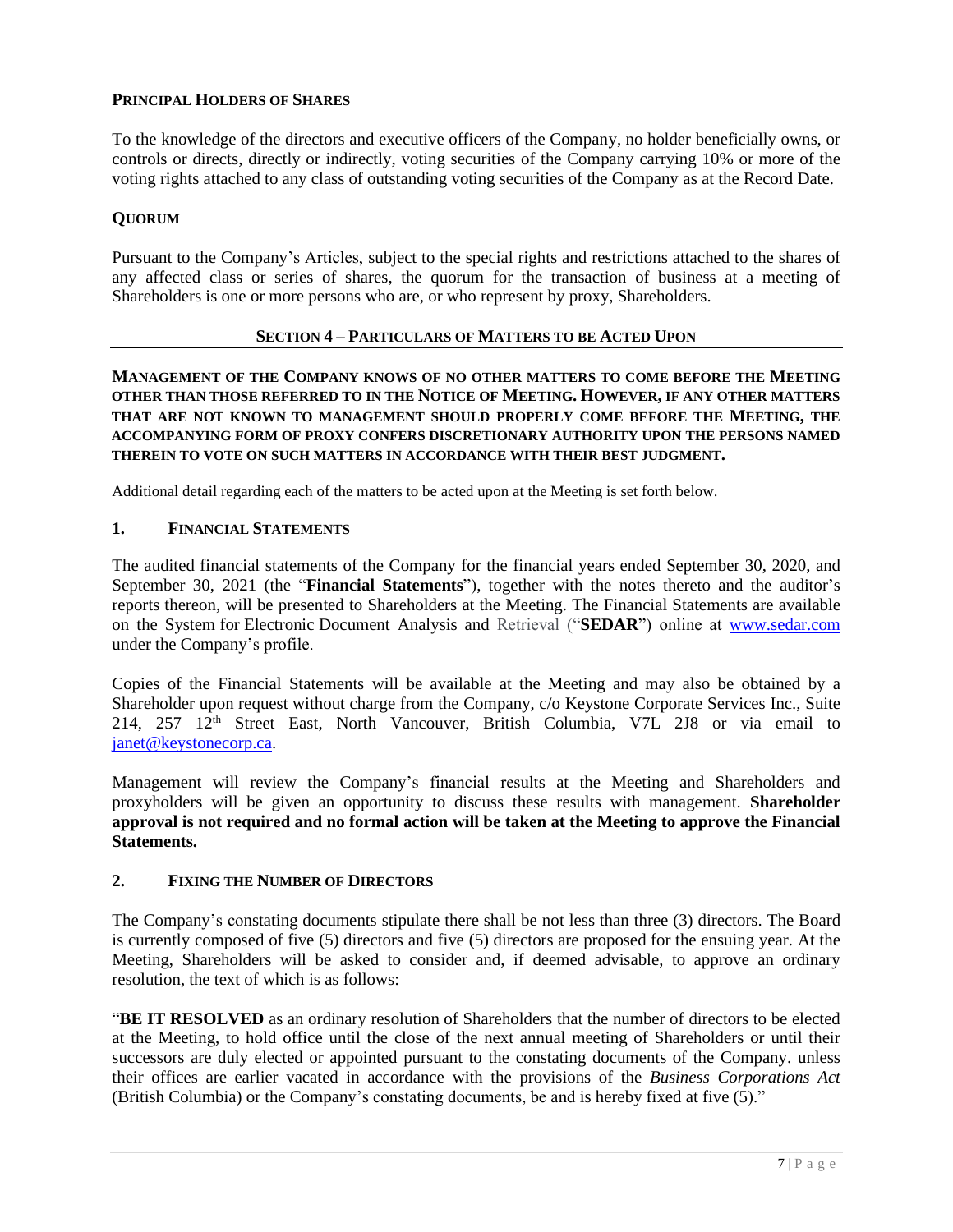In order for the foregoing resolution to be passed, it must be approved by a simple majority of the votes cast by Shareholders in person or by proxy at the Meeting.

**Management believes the passing of the above resolution is in the best interests of the Company and recommends Shareholders vote in favour of the ordinary resolutions fixing the number of directors to be elected at the Meeting as set out above. Unless directed to the contrary, it is the intention of the Management Proxyholders named in the enclosed instrument of proxy to vote proxies FOR fixing the number of directors of the Company at five (5).**

## **3. ELECTION OF DIRECTORS**

The directors of the Company are elected at each annual meeting and hold office until the next annual meeting, or until their successors are duly elected or appointed in accordance with the Company's Articles or until such director's earlier death, resignation or removal.

### *Advance Notice Provisions*

On July 19, 2013, the Board adopted, approved and filed on SEDAR at [www.sedar.com](http://www.sedar.com/) an Advance Notice Policy (the "**Policy**") with respect to the timing and format of director nominations. The full text of the Policy was subsequently proposed to be included in the Articles of the Company as advance notice provisions (the "**Advance Notice Provisions**"), which Shareholders approved on August 18, 2017. The Advance Notice Provisions provide Shareholders, the Board and management of the Company with a clear framework for nominating directors to help ensure orderly business at Shareholder meetings by effectively preventing a Shareholder from putting forth director nominations from the floor of a Shareholder meeting without prior notice. Among other things, the Advance Notice Provisions fixes a deadline by which Shareholders must submit notice of director nominations to the Company prior to any annual or special meeting of Shareholders. It also specifies the information that a nominating Shareholder must include in the notice to the Company regarding each director nominee and the nominating Shareholder for the notice to be in proper written form in order for any director nominee to be eligible for nomination and election at any annual or special meeting of Shareholders. These requirements are intended to provide all Shareholders with the opportunity to evaluate and review the proposed candidates and vote in an informed and timely manner regarding such nominees.

The Advance Notice By-law does not affect nominations made pursuant to a "proposal" made in accordance with the *Business Corporations Act* (British Columbia) ("**BCBCA**") or a requisition of a meeting of Shareholders made pursuant to the BCBCA. As of the date of this Circular, the Company has not received any nominations pursuant to the Advance Notice Provisions contained in the Articles of the Company.

### *Nominees for Election*

Management of the Company proposes to nominate the persons named in the table below for election by the Shareholders as directors of the Company. All of the nominees are current members of the Board and each has agreed to stand for election. Management of the Company does not contemplate that any of the nominees will be unable to serve as a director.

The following table sets out the names of each person proposed to be nominated for election as a director, all major offices and positions with the Company and any of its significant affiliates each now holds, each nominee's principal occupation, business or employment for the five preceding years for new director nominees, the period of time during which each has been a director of the Company and the number of Shares beneficially owned by each, directly or indirectly, or over which each exercised control or direction, as at the Record Date: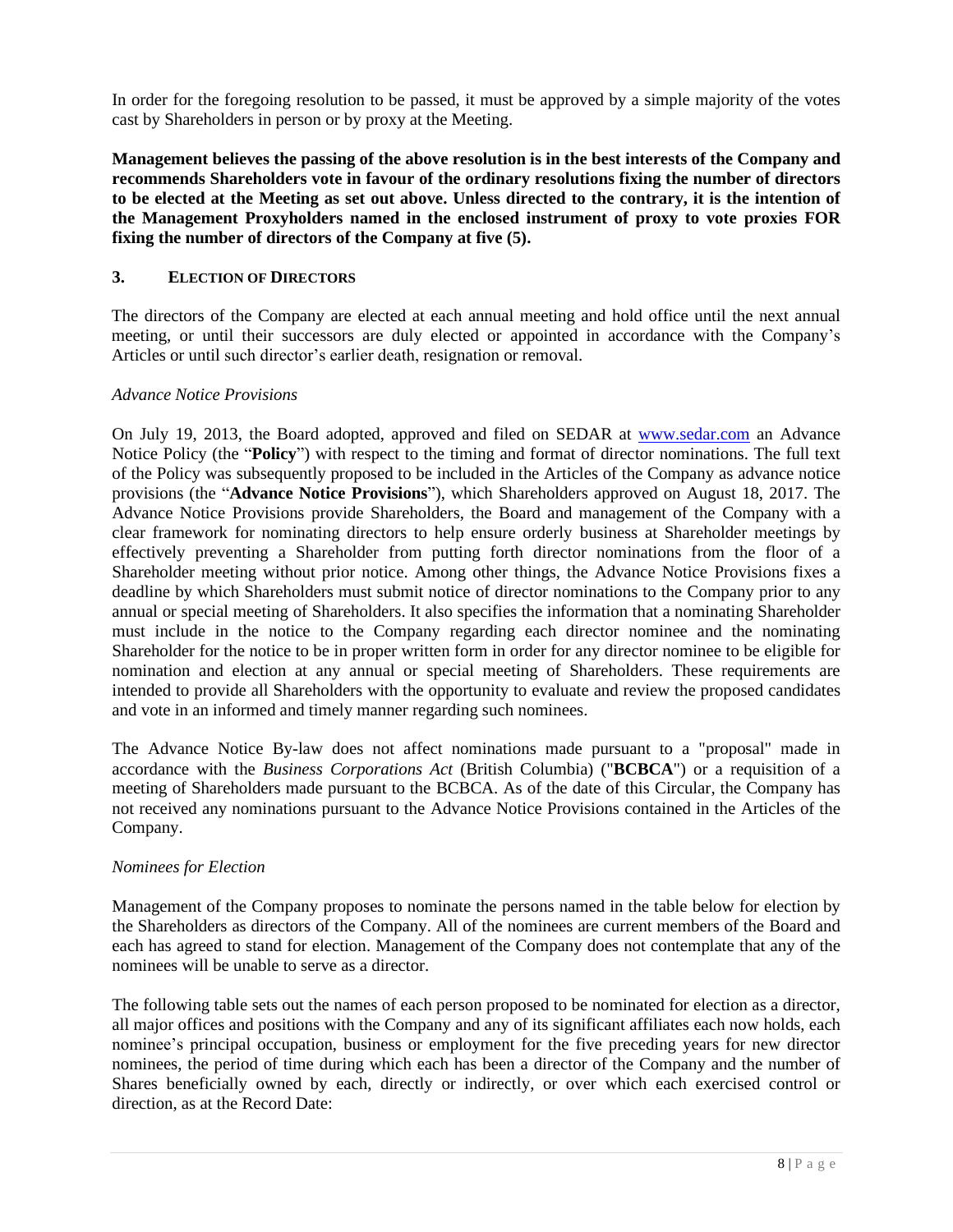| <b>Name and Province/</b><br><b>Country of Residence and</b><br><b>Present Office Held</b>         | <b>Principal Occupation, Business or</b><br><b>Employment for Last Five Years (1)</b>                                                                                                                                                                                                                                                                                                                                                                                                                                                                                                                                                                                                   | <b>Periods During</b><br><b>Which Nominee</b><br>has Served as a<br><b>Director</b> | <b>Number of Shares</b><br><b>Beneficially</b><br>Owned, or<br><b>Controlled or</b><br><b>Directed, Directly</b><br>or Indirectly <sup>(1)</sup> |
|----------------------------------------------------------------------------------------------------|-----------------------------------------------------------------------------------------------------------------------------------------------------------------------------------------------------------------------------------------------------------------------------------------------------------------------------------------------------------------------------------------------------------------------------------------------------------------------------------------------------------------------------------------------------------------------------------------------------------------------------------------------------------------------------------------|-------------------------------------------------------------------------------------|--------------------------------------------------------------------------------------------------------------------------------------------------|
| <b>Nathan Rotstein</b>                                                                             |                                                                                                                                                                                                                                                                                                                                                                                                                                                                                                                                                                                                                                                                                         |                                                                                     |                                                                                                                                                  |
| Ontario, Canada<br><b>Chief Executive Officer,</b><br><b>President, and Director</b>               | Consultant (with over 45 years of<br>experience in the financial markets)                                                                                                                                                                                                                                                                                                                                                                                                                                                                                                                                                                                                               | March 8, 2021<br>$-$ present                                                        | 500,000                                                                                                                                          |
| <b>James (Jay) Richardson</b><br>Ontario, Canada<br><b>Chief Financial Officer</b><br>and Director | Chartered Professional Accountant with<br>40 years of experience in financial<br>management.<br>Chief Executive Officer and Director<br>(Chair), EnerSpar Corp. (2011 -<br>present); Director; BacTech<br>Environmental Corp. (2018 – present);<br>Chief Executive Officer and Director<br>(Chair), Great Lakes Graphite Inc.<br>(2019 – present); Chief Financial<br>Officer and Director, Graphano Energy<br>Ltd. (2020 – present); Chief Financial<br>Officer and Director, Manganese X<br>Energy Corp. $(2020 - present)$ ;<br>Director, Water Ways Technologies Inc.<br>(2020 – present); Managing Partner,<br>James A Richardson and Partner,<br>Company Doctors (1993 – present) | February 2, 2021<br>$-$ present                                                     | <b>Nil</b>                                                                                                                                       |
| Luisa Moreno <sup>(2)</sup><br>Ontario, Canada<br><b>Chief Operating Officer</b><br>and Director   | Managing Partner, Tahuti Global Inc.;<br>Chief Executive Officer and Director,<br>Graphano Energy Ltd. (2020 – present);<br>Director, Amex Exploration Inc. (2021<br>- present); Director, Defense Metals<br>Corp. $(2021 - present)$ ; Director,<br>Manganese X Energy Corp. (2017 –<br>present); Director, Gratomic Inc.<br>(formerly CKR Carbon Corporation)<br>$(2016 - 2018)$ ; Director, Quinto<br>Resources Inc. $(2017 - 2018)$                                                                                                                                                                                                                                                 | March 15, 2021<br>$-$ present                                                       | Nil                                                                                                                                              |
| Gordon Jang <sup>(2)</sup><br>British Columbia, Canada<br><b>Director</b>                          | <b>Chartered Professional Accountan</b><br>Interim Chief Financial Officer,<br>Graphite One Inc. (2022 – present);<br>Vice-President of Finance and<br>Accounting, Fortuna Silver Mines Inc.<br>$(2017 – 2021)$ ; Director, Doseology<br>Sciences Inc. $(2021 - 2022)$ ;<br>Chief Financial Officer, Next Green                                                                                                                                                                                                                                                                                                                                                                         | May 12, 2021<br>$-$ present                                                         | 200,000                                                                                                                                          |
| Roger Dahn <sup>(2)</sup><br>New Brunswick, Canada<br><b>Director</b>                              | Wave Holdings Inc. $(2017 - 2019)$<br>Professional Geologist and Qualified<br>Person (as defined by National<br>Instrument 43-101)<br>Director, Manganese X Energy Corp.                                                                                                                                                                                                                                                                                                                                                                                                                                                                                                                | May 18, 2021<br>$-$ present                                                         | Nil                                                                                                                                              |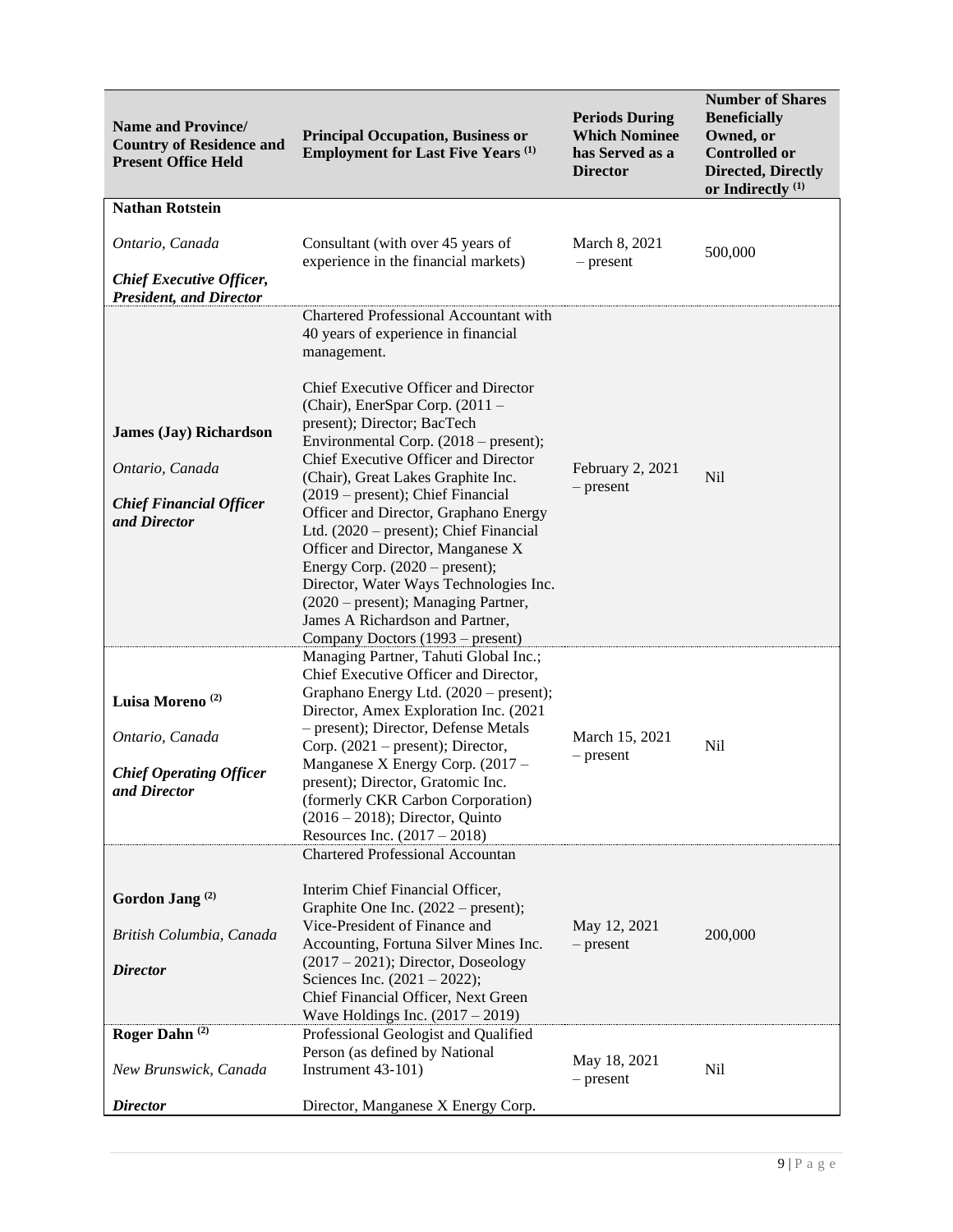| <b>Name and Province</b><br><b>Country of Residence and</b><br><b>Present Office Held</b> | <b>Principal Occupation, Business or</b><br><b>Employment for Last Five Years</b> <sup>(1)</sup> | <b>Periods During</b><br><b>Which Nominee</b><br>has Served as a<br><b>Director</b> | <b>Number of Shares</b><br><b>Beneficially</b><br>Owned, or<br><b>Controlled or</b><br><b>Directed, Directly</b><br>or Indirectly $(1)$ |
|-------------------------------------------------------------------------------------------|--------------------------------------------------------------------------------------------------|-------------------------------------------------------------------------------------|-----------------------------------------------------------------------------------------------------------------------------------------|
|                                                                                           | $(2016 - present)$ ; Director, Graphano                                                          |                                                                                     |                                                                                                                                         |
|                                                                                           | Energy Ltd. $(2021 - present)$ ; Director,                                                       |                                                                                     |                                                                                                                                         |
|                                                                                           | Voyager Metals Inc. $(2016 - 2018)$                                                              |                                                                                     |                                                                                                                                         |
| NTQ                                                                                       |                                                                                                  |                                                                                     |                                                                                                                                         |

NOTES:

(1) The information in the table above as to principal occupation, business or employment and as to common shares beneficially owned or controlled is not necessarily within the knowledge of management of the Company and has been furnished by the respective nominees.

(2) Member of the Audit Committee of the Company

#### **Biographies**

#### **Nathan Rotstein**

Nathan Rotstein has over 45 years of experience in the financial markets. He has consulted with numerous companies in the energy metals sectors including but not limited to cobalt, manganese, graphite and lithium. Mr. Rotstein also has an extensive global network comprising of international funds and high net worth individuals.

#### **Jay Richardson**

Jay Richardson is a Canadian Chartered Accountant (1970), a Singapore Certified Public Accountant (1986) and a Fellow of the Insolvency Practioners' Association of the United Kingdom. He has over 40 years of experience in financial management having practiced as a Partner of Clarkson Gordon Arthur Young (now Ernst & Young, Canada and Singapore) and a Partner of KPMG (UK) prior to establishing his own practice as a company doctor in Toronto in 1993. He has served as the CEO, CFO or Chairman of listed public companies on numerous occasions and in many other CFO and private company situations. He has extensive public company governance experience from over a dozen board memberships including serving as Interim Chairman of the Argus Corporation. In his very extensive charitable and community activities he is most commonly associated with the visual arts, having served, among others, as the Chair of the Royal Canadian Academy Foundation and the Weir Foundation.

#### **Dr. Luisa Moreno**

Dr. Luisa Moreno is a Physics Engineer with a Ph.D. in Materials Science and Mechanics from Imperial College London, in the United Kingdom. She has almost two decades of experience in Finance, Business Development and Technical Research, with a focus on Technology, and Mining and Metals industries. Currently, she is the Managing Director of Tahuti Global Inc., a consulting firm in the area of natural resources, servicing regional and foreign government institutions in matters related to policy, regulations, funding and strategies for the mineral sector and related industries. As a strategic consultant she assists companies and institutional investors with economic and technical assessments of mineral assets and technologies. She works closely with Canadian and foreign governments on strategies and policies to attract local and foreign investments to the mining sector and supply chains and she serves on the board of directors of several junior mining companies, where she is actively involved in project development strategies, asset evaluation and negotiation, financing and securing offtake agreements. Dr. Moreno is a recognized minerals specialist and a common guest speaker on television and at international conferences. She is often quoted in national and international newspapers and articles.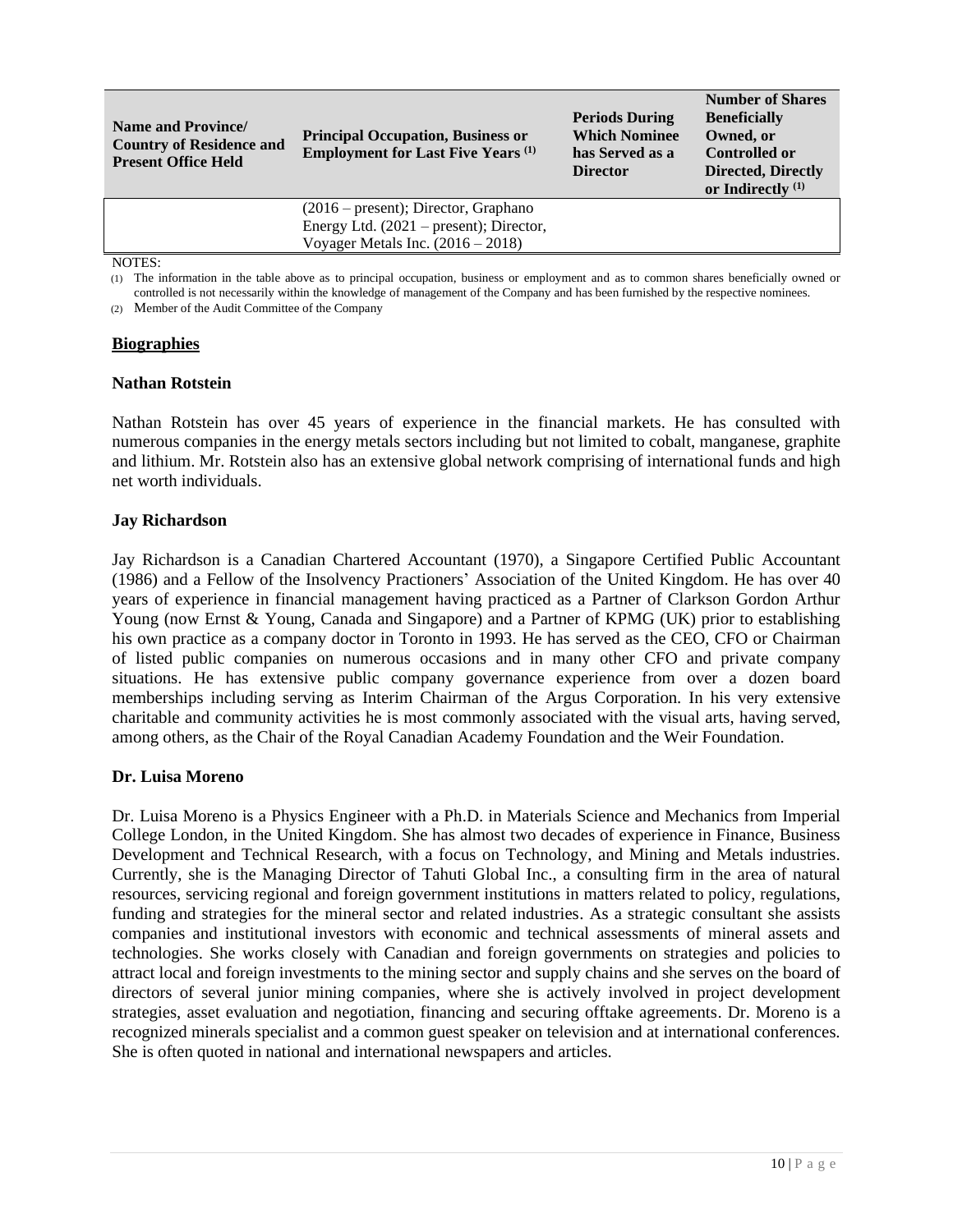## **Gordon Jang**

Gordon Jang, CPA, CMA, has over 25 years of experience in senior management roles with mid-to-large mining companies. He has a wealth of expertise in capital markets, mergers and acquisitions, Sarbanes-Oxley compliance, external financial reporting, public company reporting, corporate restructuring, cost analysis and process improvements. Mr. Jang was previously Vice-President of Finance and Accounting at Fortuna Silver Mines Inc. and, prior to that, held senior positions at Augusta Resource Corporation, Lundin Mining Corp. and Pan American Silver Corp.

### **Roger Dahn**

Roger Dahn is a registered professional geologist and Qualified Person (as defined by National Instrument 43-101) with over 40 years of experience in the mining and exploration industry. He has been involved with a number of base metal and gold discoveries which advanced to development stage and production. His extensive mineral exploration experience covers both Canadian and international settings. His experience includes over 16 years with Noranda Inc. and Hemlo Gold Mines Inc., Exploration Manager-Eastern Canada for Battle Mountain Gold Company and Vice President of Exploration with Olympus Pacific Minerals Inc. and Tri-Star Resources plc. In addition to serving as Director of the Company, he is presently also serving as Director of Manganese X Energy Corp. and Director of Graphano Energy Ltd.

### *Cease Trade Orders, Bankruptcies, Penalties and Sanctions*

Other than as set out below, to the knowledge of the management of the Company, no proposed nominee for election as a director of the Company:

- (a) is, at the date of this Circular, or has been within 10 years before the date of this Circular, a director, chief executive officer or chief financial officer of any company (including the Corporation) that,
	- (i) was subject to a cease trade order, an order similar to a cease trade order, or an order that denied the relevant company access to any exemption under securities legislation, that was in effect for a period of more than 30 consecutive days (an "**Order**") that was issued while the proposed director was acting in the capacity as a director, chief executive officer or chief financial officer; or
	- (ii) was subject to an Order that was issued after the proposed director ceased to be a director, chief executive officer or chief financial officer and which resulted from an event that occurred while that person was acting in the capacity as director, chief executive officer or chief financial officer,
- (b) is, at the date of this Circular, or has been within 10 years before the date of this Circular, a director or executive officer of any company (including the Company) that, while that person was acting in that capacity, or within a year of that person ceasing to act in that capacity, became bankrupt, made a proposal under any legislation relating to bankruptcy or insolvency or was subject to or instituted any proceedings, arrangement or compromise with creditors or had a receiver, receiver manager or trustee appointed to hold its assets,
- (c) has, within the 10 years before the date of this Circular, become bankrupt, made a proposal under any legislation relating to bankruptcy or insolvency, or become subject to or instituted any proceedings, arrangement or compromise with creditors, or had a receiver, receiver manager or trustee appointed to hold the assets of the proposed director, or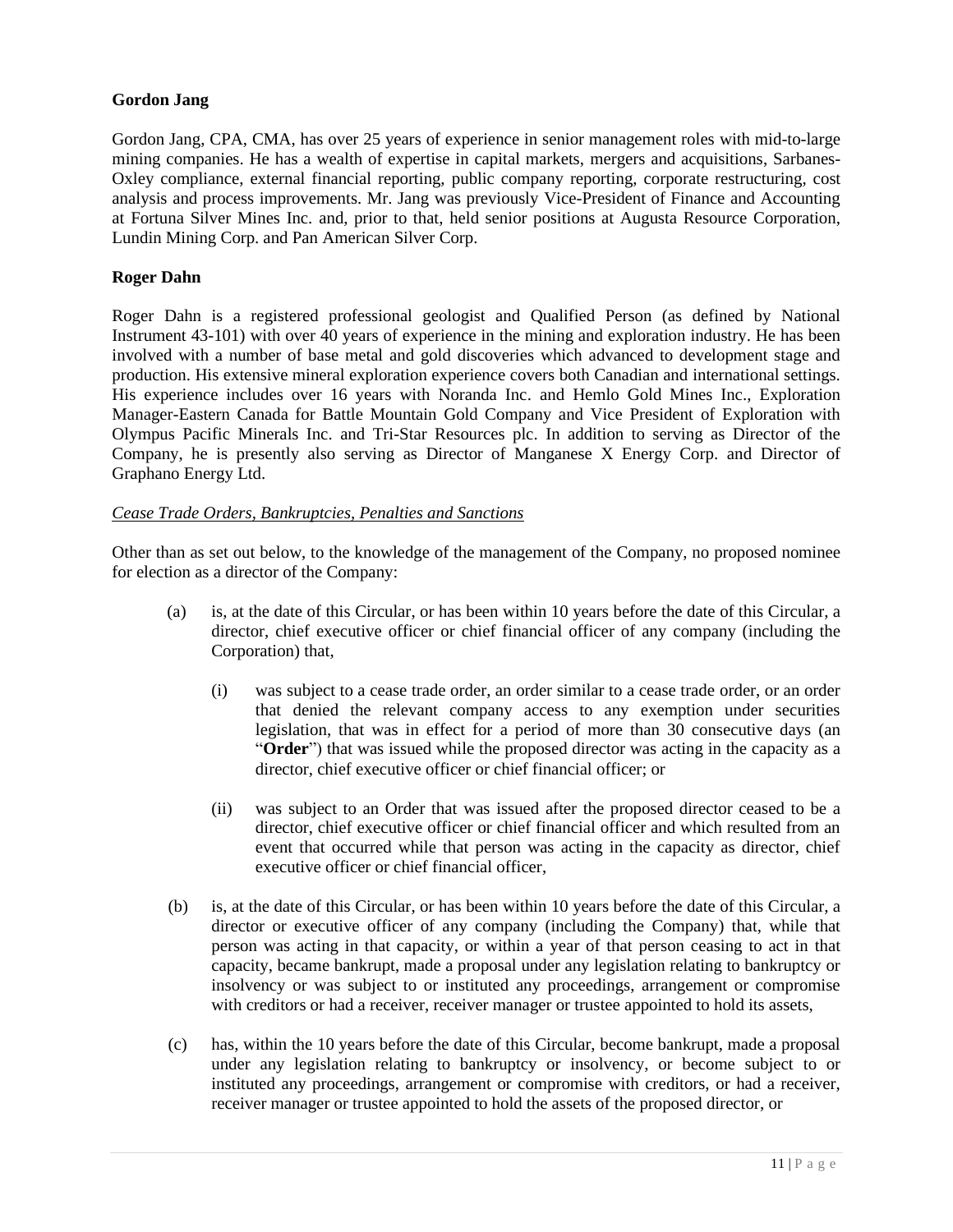(d) has been subject to any penalties or sanctions imposed by a court relating to securities legislation or by a securities regulatory authority or has entered into a settlement agreement with a securities regulatory authority or has been subject to any other penalties or sanctions imposed by a court or regulatory body that would be likely to be considered important to a reasonable shareholder in deciding whether to vote for a proposed director.

Mr. Richardson, in his capacity as a Company Doctor, accepted the appointments as Chief Executive Officer and Chair of Great Lakes Graphite Corp ("**GLK**") in September and December 2019 to assist in trying to reorganize the corporation when GLK had already been ordered Cease Traded. A Proposal has been accepted by the creditors of the corporation and has received Court Approval.

None of the proposed nominees for election as a director of the Company is proposed for election pursuant to any arrangement or understanding between the nominee and any other person or company, except the directors and executive officers of the Company acting solely in such capacity.

**A Shareholder can vote for all of the above nominees, vote for some of the above nominees and withhold for other of the above nominees, or withhold for all of the above nominees. Management recommends Shareholders vote in favour of the election of each of the nominees listed above for election as directors of the Company for the ensuing year. Unless directed to the contrary, it is the intention of the Management Proxyholders named in the enclosed instrument of proxy to vote proxies FOR each of the nominees.**

## **4. APPOINTMENT OF AUDITOR**

Shareholders will be asked to vote for the re-appointment of Dale Matheson Carr-Hilton LaBonte LLP, Chartered Professional Accountants, located at Suite 1500, 1140 West Pender Street, Vancouver, BC, V6E 4G1, as auditor of the Company to hold office until the next annual meeting of Shareholders, or until a successor is appointed, and to authorize the directors of the Company to fix the remuneration of the auditor.

Dale Matheson Carr-Hilton Labonte LLP, Chartered Professional Accountants, has served as the Company's external auditor since 2010.

**Management recommends Shareholders vote in favour of the re-appointment of Dale Matheson Carr-Hilton LaBonte LLP, Chartered Professional Accountants, as auditor of the Company for the ensuing year and authorize the Board to fix the auditor's remuneration. Unless directed to the contrary, it is the intention of the Management Proxyholders named in the enclosed instrument of proxy to vote proxies FOR the appointment of Dale Matheson Carr-Hilton LaBonte LLP, Chartered Professional Accountants, as auditor of the Company until the close of its next annual meeting and to authorize the Board to fix the remuneration to be paid to the auditor.**

## **5. STOCK OPTION PLAN**

The Company has established a stock option plan under which directors, officers, employees and consultants of the Company may be granted options to acquire Shares. TSX Venture Exchange (the "**Exchange**") policies respecting the granting of stock options requires that all companies listed on the Exchange implement a stock option plan and that any "rolling" stock option plan must receive Shareholder approval on an annual basis.

The Company's existing stock option plan is a "rolling" stock option plan, whereby the aggregate number of Shares reserved for issuance shall not exceed ten (10%) percent of the total number of issued Shares (calculated on a non-diluted basis) at the time an option is granted. The stock option plan was last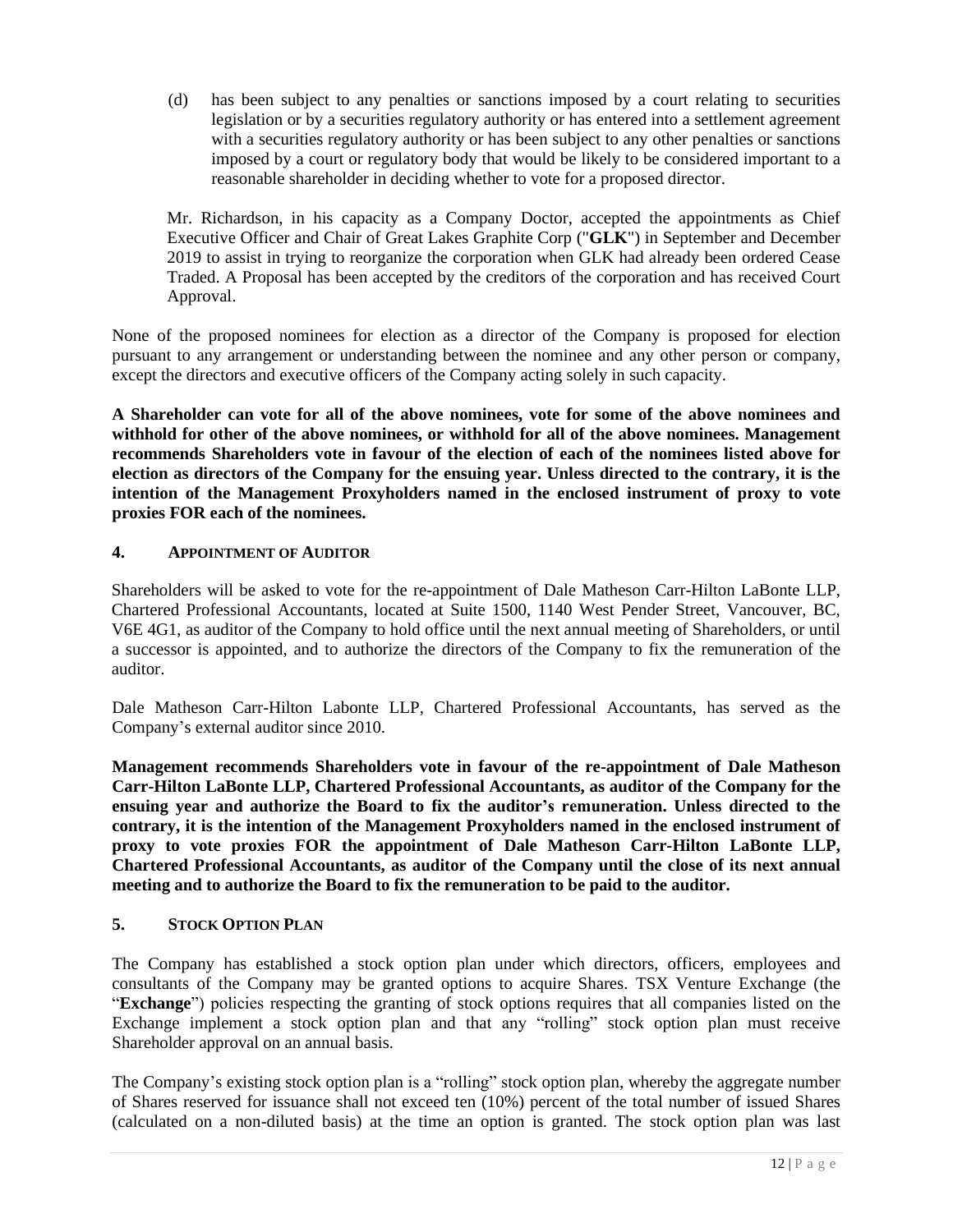approved by Shareholders at the Company's Annual General and Special Meeting of Shareholders held November 27, 2020.

On November 24, 2021, the Exchange updated its policy concerning security-based compensation (the "**Security-Based Compensation Policy**") and advised that any outstanding security-based compensation plan that does not comply with the Security-Based Compensation Policy will need to be amended to comply with the Security-Based Compensation Policy the next time it is placed before a company's shareholders for approval. In connection with the changes required by the Security-Based Compensation Policy, the Board, subject to approval of Shareholders and acceptance by the Exchange, has adopted a new stock option plan, dated for reference June 6, 2022 (the "**New Stock Option Plan**") in order to ensure the stock option plan of the Company is in compliance with the Security-Based Compensation Policy.

At the Meeting, Shareholders will be asked to consider and, if deemed advisable, to pass, with or without variation, an ordinary resolution approving the adoption of the New Stock Option Plan. The purpose of the New Stock Option Plan will remain the same; namely, to encourage ownership of Shares by the directors, senior officers, employees of, as well as consultants and employees of management companies providing services to, the Company and/or subsidiaries of the Company. These persons (the "**Service Providers**") are primarily responsible for the management and growth of the Company's business or the business of its subsidiaries.

## **Material Terms of the New Stock Option Plan**

The following is a summary of the material terms of the New Stock Option Plan:

- (i) the maximum aggregate number of Shares that may be reserved for issuance under the New Stock Option Plan at any point in time is 10% of the Outstanding Shares at the time Shares are reserved for issuance as a result of the grant of an Option, less any Shares reserved for issuance under any other Share Compensation Arrangements, unless the New Stock Option Plan is amended pursuant to the requirements of the Exchange;
- (ii) no Service Provider can be granted an Option if that Option would result in the total number of Options, together with all other Share Compensation Arrangements, granted to such Service Provider in the previous 12 months, exceeding 5% of the Outstanding Shares (unless the Company has obtained disinterested Shareholder approval to do so);
- (iii) the aggregate number of Options granted to Service Providers conducting Investor Relations Activities in any 12-month period cannot exceed 2% of the Outstanding Shares, calculated at the time of grant, without the prior consent of the Exchange;
- (iv) the aggregate number of Options granted to any one Consultant in any 12-month period cannot exceed 2% of the Outstanding Shares, calculated at the time of grant, without prior consent of the Exchange;
- (v) the Exercise Price of an Option will be set by the Board at the Market Price on the Effective Date of the Option, subject to a minimum price;
- (vi) an Option can be exercisable for a maximum of 10 years from the Effective Date;
- (vii) the Board may, in its sole discretion, attach a term or condition to a particular Option providing that the Option will vest over a certain period of time or upon the occurrence of certain events;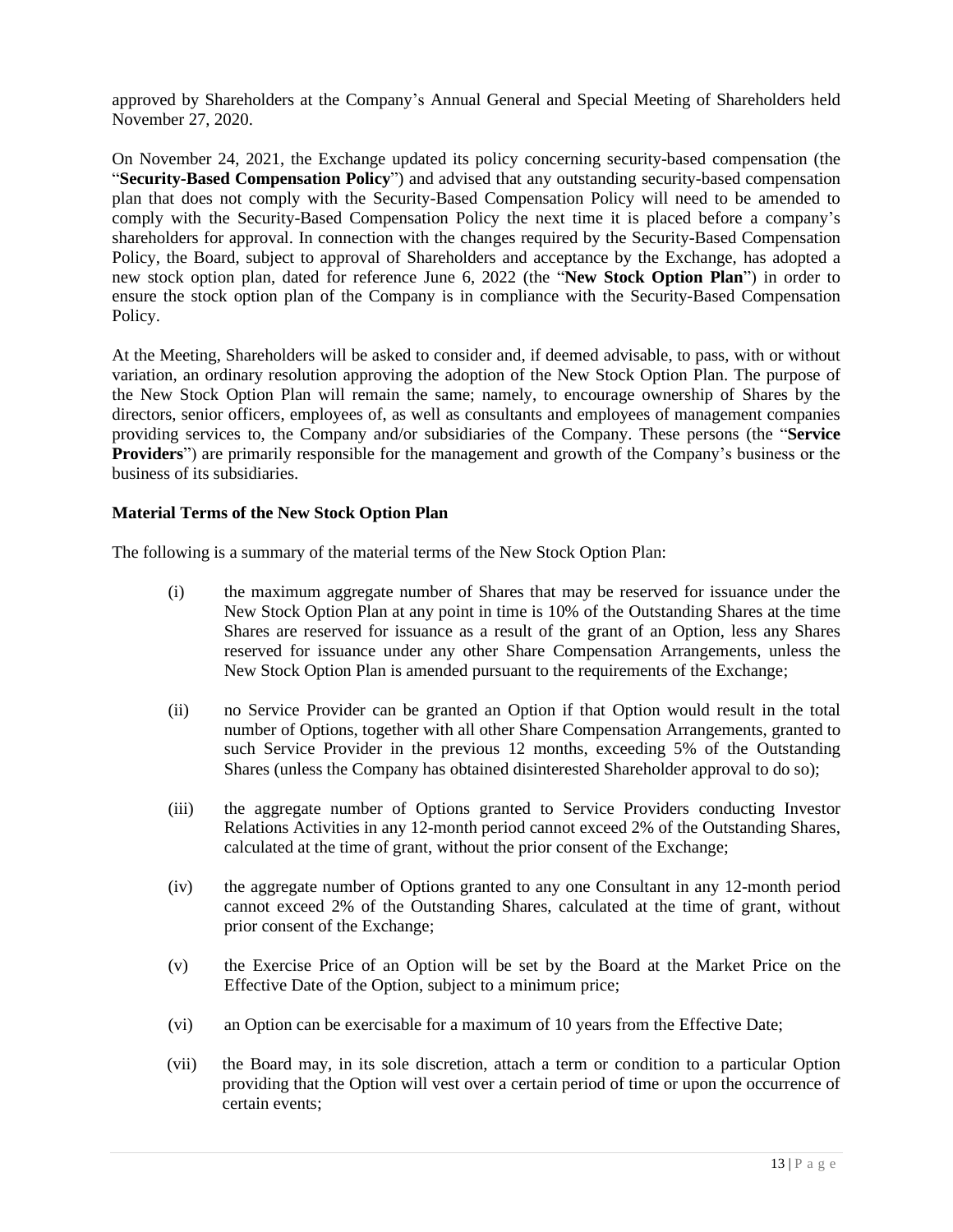- (viii) the Board may, in its sole discretion, attach a term or condition to a particular Option providing that the Option will be exercisable immediately, in full, notwithstanding that it has vesting provisions, upon the occurrence of certain events;
- (ix) unless otherwise determined by the Board, in its sole discretion, all Options will vest upon grant or over 18 months from the Effective Date and will generally be subject to:
	- (a) the Service Provider remaining employed by or continuing to provide services to the Company or any of its affiliates as well as, at the discretion of the Board, achieving certain milestones which may be defined by the Board from time to time or receiving a satisfactory performance review by the Company or any of its affiliates during the vesting period; or
	- (b) the Service Provider remaining as a Director of the Company or any of its affiliates during the vesting period; or
	- (c) vesting of Options granted to Consultants conducting Investor Relations Activities.
- (x) Options granted to Services Providers conducting Investor Relations Activities will vest:
	- (a) over a period of not less than 12 months as to 25% on the date that is three months from the date of grant, and a further 25% on each successive date that is three months from the date of the previous vesting; or
	- (b) such longer vesting period as the Board may determine.
- (xi) in the event an Option expires unexercised or is terminated by reason of dismissal of the Optionee for cause or is otherwise lawfully cancelled prior to exercise of the Option, the reserved Shares thereunder will be eligible for reservation under subsequent Option grants;
- (xii) no Option may be exercised after the earlier of the date that the Service Provider has left his employ/office and the date that the Service Provider has been advised by the Company that his services are no longer required or his service contract has expired, (the "**Termination Date**") except as follows:
	- (a) in the case of the death of an Optionee, any vested Option held at the date of death will become exercisable by the Optionee's lawful personal representatives, heirs or executors until the earlier of one year after the date of death of such Optionee and the date of expiration of the term otherwise applicable to such Option;
	- (b) an Option granted to any Service Provider will expire within 90 days after the Termination Date, but only to the extent that such Option has vested at the date the Optionee ceased to be so employed by or to provide services to the Company;
	- (c) in the case of an Optionee being dismissed from employment or service for cause, such Optionee's Options, whether or not vested at the date of dismissal will immediately terminate without right to exercise same.
- (xiii) all Options will be exercisable only by the Optionee to whom they are granted and will not be assignable or transferable.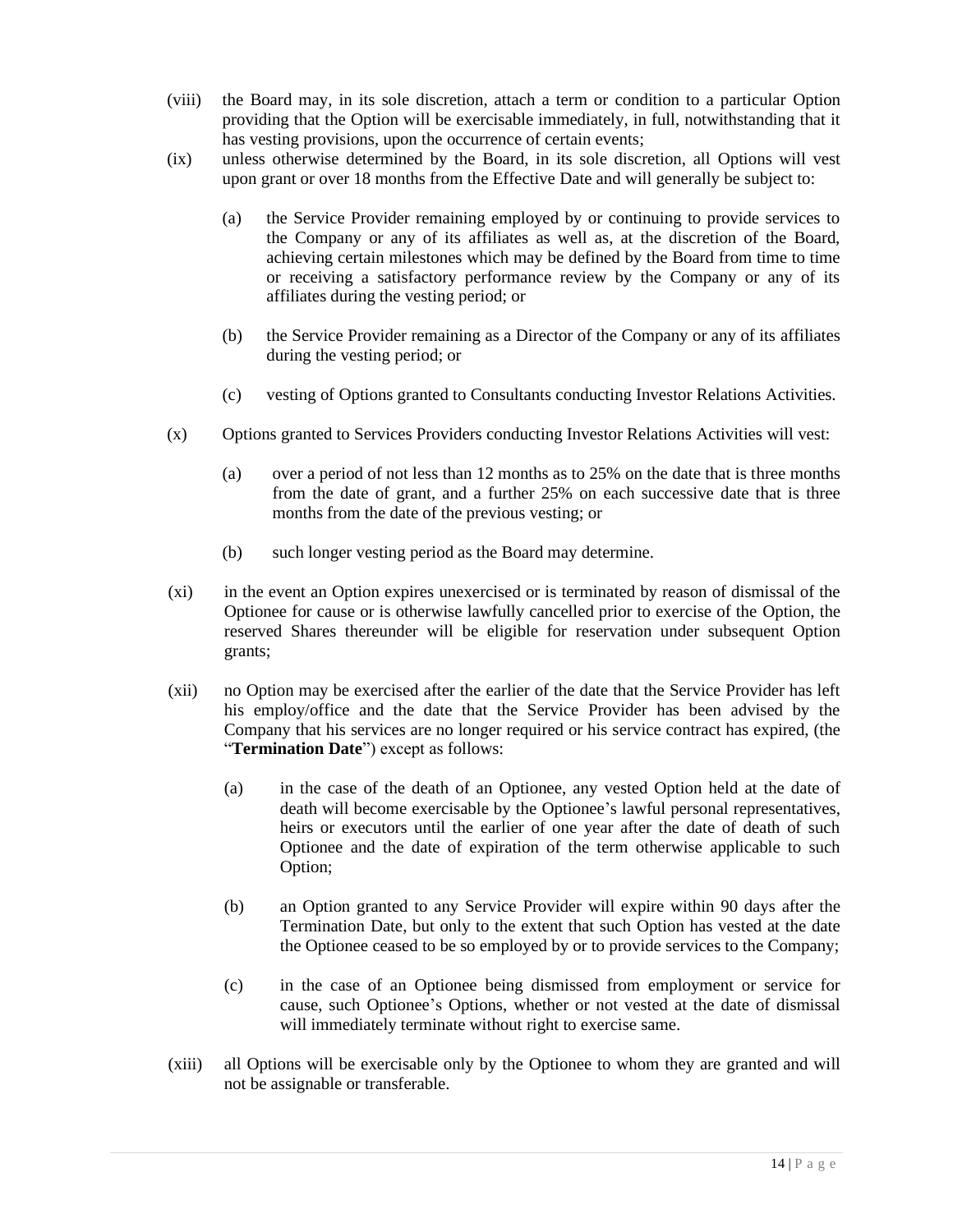The Company is required to obtain Disinterested Shareholder Approval prior to any of the following actions becoming effective:

- (a) the New Stock Option Plan, together with all other Share Compensation Arrangements, could result at any time in:
	- (i) the aggregate number of Shares reserved for issuance under Options granted to Insiders exceeding 10% of the Outstanding Shares; or
	- (ii) the number of optioned Shares issued to Insiders within a one-year period exceeding 10% of the Outstanding Shares; or,
	- (iii) the issuance to any one Optionee, within a 12-month period of a number of Shares exceeding 5% of the Outstanding Shares; or
	- (iv) the reduction in the exercise price of an Option, or the extension of the term of an Option, if the Optionee is an Insider at the time of the proposed amendment.

The New Stock Option Plan also contains provisions for adjustment, subject to the approval of the Exchange for certain events, in the number of Shares issuable on exercise of Options in the event of, but not limited to, a Share consolidation, subdivision, change in constitution, capital reorganization or reclassification. A black-out provision also applies should the Expiry Date of an Option fall within a Black-out Period, or within nine business days following the expiration of a Black-out Period, such Expiry Date shall be automatically extended without any further act or formality to that day which is the tenth  $(10<sup>th</sup>)$  business day after the end of the Black-out Period, such  $10<sup>th</sup>$  business day to be considered the Expirey Date of such Option for all purposes under the New Stock Option Plan.

Capitalized terms used in the above summary but not defined herein shall have the respective meanings given to them in the New Stock Option Plan and the policies of the Exchange. In addition, the above summary is qualified in its entirety by the full text of the New Stock Option Plan, attached hereto as Appendix "A" for review by Shareholders.

A full copy of the New Stock Option Plan will be available at the Meeting for review by Shareholders. Shareholders may also obtain copies of the New Stock Option Plan from the Company prior to the Meeting on written request. See also *"Section 5- Statement of Executive Compensation – Stock Option Plans and Other Incentive Plans"* and *"Section 8 – Other Information - Securities Authorized for Issuance Under Equity Compensation Plans."*

## *Shareholder Approval*

At the Meeting, Shareholders will be asked to consider and vote on an ordinary resolution to ratify, confirm and approve the New Stock Option Plan (the "**New Stock Option Plan Resolution**"), with or without variation, as follows:

"**BE IT RESOLVED** as an ordinary resolution that the New Stock Option Plan in the form attached as Appendix "A" to the Management Information Circular dated June 6, 2022, of the Company be and is hereby ratified, confirmed and approved, as the stock option plan of the Company and that any director or officer of the Company be and is hereby authorized and directed to perform such acts and deeds and things, including amending the New Stock Option Plan should such amendments be required by applicable regulatory authorities, including but not limited to the TSX Venture Exchange, and execute all such documents, agreements and other writings as may be required to give effect to this resolution."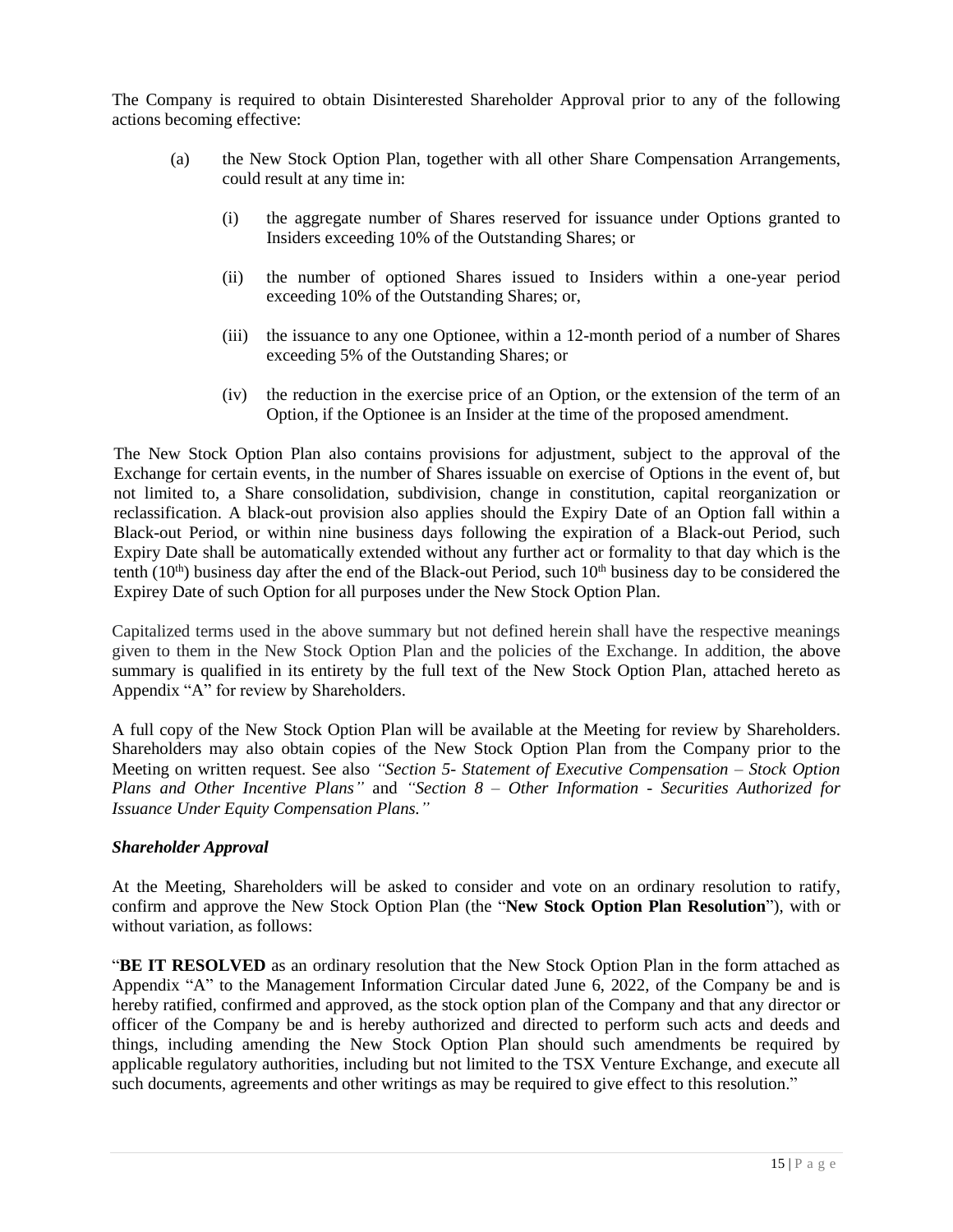In order for the foregoing resolution to be passed, it must be approved by a simple majority of the votes cast by Shareholders in person or by proxy at the Meeting.

**Management of the Company has reviewed the New Stock Option Plan Resolution, concluded that it is fair and reasonable to the Shareholders and in the best interest of the Company, and recommends Shareholders vote in favour of ratifying, confirming and approving the New Stock Option Plan. Unless directed to the contrary, it is the intention of the Management Proxyholders named in the enclosed instrument of proxy to vote proxies FOR the New Stock Option Plan Resolution.**

### **6. ALTERING ARTICLES TO INCREASE QUORUM FOR MEETINGS OF SHAREHOLDERS**

Section 8.3 of the Company's existing Articles (the "**Articles**") entitled "Quorum" currently sets the quorum for the transaction of business at a meeting of Shareholders at one or more persons, who are, or who represent by proxy, Shareholders. The Company recognizes that the quorum requirement for meetings of shareholders should encourage wider-ranging participation from Shareholders. At the Meeting, the Shareholders will be asked to consider and, if thought advisable, to approve by ordinary resolution an alteration to the Articles to increase such quorum to two persons who are, or who represent by proxy, Shareholders who, in the aggregate, hold at least 5% of the issued shares entitled to be voted at the meeting.

The text of the ordinary resolution approving the alteration to the Articles (the "**Quorum Resolution**") to be submitted to Shareholders at the Meeting is set forth below:

"BE IT RESOLVED, as an ordinary resolution, that:

1. Section 8.3 of the Company's existing Articles be altered as follows:

#### "**Quorum**

Subject to the special rights and restrictions attached to the shares of any class or series of shares, the quorum for the transaction of business at a meeting of shareholders is two persons who are, or who represent by proxy, shareholders who, in the aggregate, hold at least 5% of the issued shares entitled to be voted at the meeting.

If there is only one shareholder entitled to vote as a meeting of shareholders:

- (a) the quorum is one person who is, or who represents by proxy, that shareholder, and
- (b) that shareholder, present in person or by proxy, may constitute the meeting."
- 2. Section 8.6 of the Company's existing Articles be altered as follows:

#### "**Lack of quorum**

If, within 1/2 hour from the time set for the holding of a meeting of shareholders, a quorum is not present:

(a) in the case of a general meeting convened by requisition of shareholders, the meeting is dissolved; and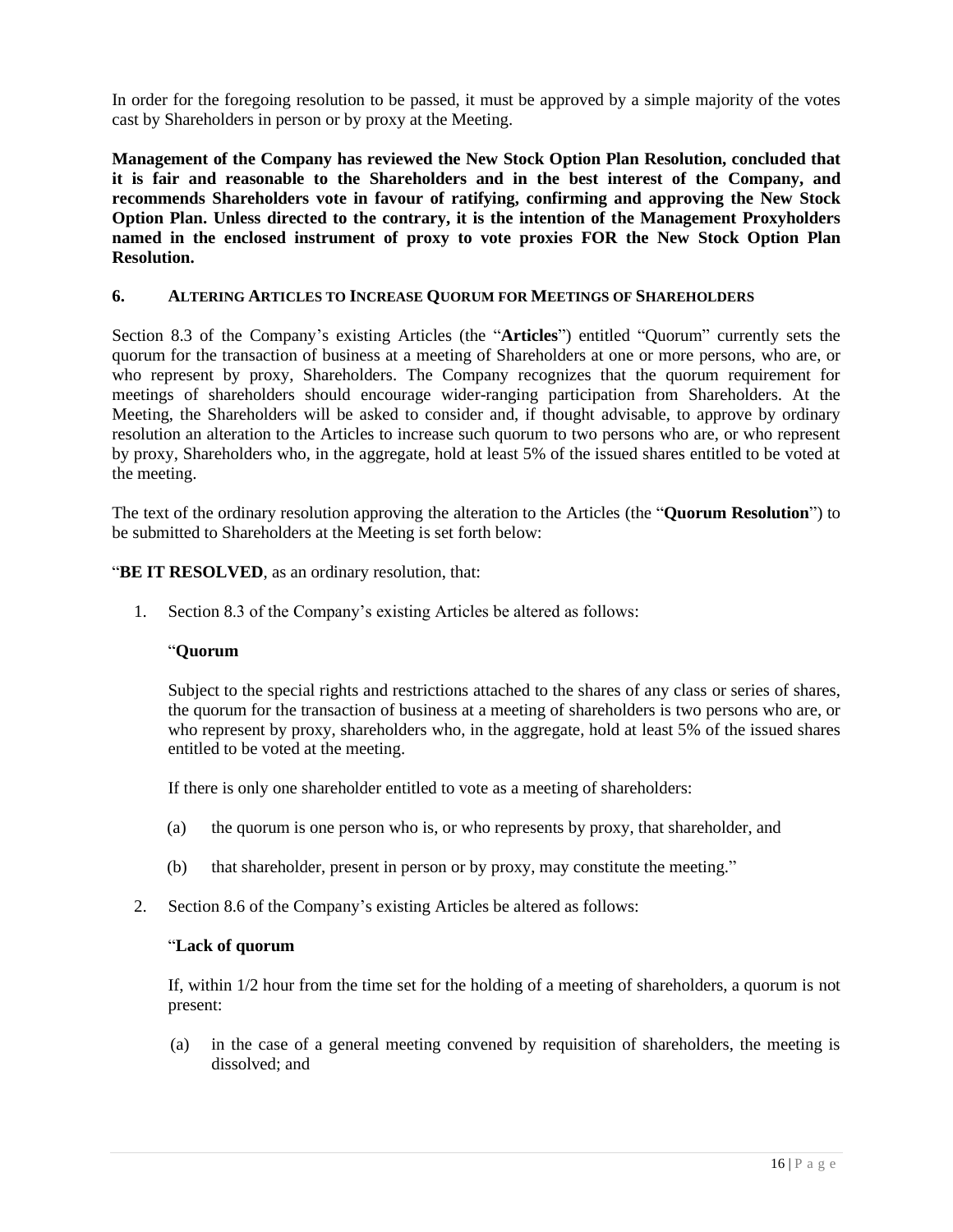(b) in the case of any other meeting of shareholders, the shareholders entitled to vote at the meeting who are present, in person or by proxy, at the meeting may adjourn the meeting to a set time and place.

## **Lack of Quorum at Succeeding Meeting**

If, at the meeting to which the meeting referred to in 8.6(b) was adjourned, a quorum is not present within 1/2 hour from the time set for the holding of the meeting, the person or persons present and being, or representing by proxy, one or more shareholders entitled to attend and vote at the meeting constitute a quorum."

- 3. the Company be and is hereby authorized to revoke this ordinary resolution and abandon or terminate the alteration of the Articles if the Board deems it appropriate and in the best interest of the Company to do so without further confirmation, ratification or approval of the Shareholders; and
- 4. any one director or officer of the Company be and is hereby authorized and directed to do all such acts and things and to execute and deliver, under the corporate seal of the Company or otherwise, all such deeds, documents, instruments and assurances as in his or her opinion may be necessary or desirable to give effect to the foregoing resolutions."

In order for the foregoing resolution to be passed, it must be approved by a simple majority of the votes cast by Shareholders in person or by proxy at the Meeting.

**Management of the Company has reviewed the Quorum Resolution, concluded that it is fair and reasonable to the Shareholders and in the best interest of the Company, and recommends Shareholders vote in favour of ratifying, confirming and approving the increased quorum. Unless directed to the contrary, it is the intention of the Management Proxyholders named in the enclosed instrument of proxy to vote proxies FOR the Quorum Resolution.**

## **SECTION 5 – STATEMENT OF EXECUTIVE COMPENSATION**

# **Objective:**

The objective of this disclosure is to communicate the compensation the Company paid, made payable, awarded, granted, gave or otherwise provided to each named executive officer and director for the financial year, and the decision-making process relating to compensation. This disclosure will provide insight into executive compensation as a key aspect of the overall stewardship and governance of the Company and will help investors understand how decisions about executive compensation are made.

### **Definitions**:

For the purpose of this Statement of Executive Compensation, in this form:

- (a) **"Company"** means Edison Lithium Corp.;
- (b) **"company"** includes other types of business organizations such as partnerships, trusts and other unincorporated business entities;
- (c) **"compensation securities**" includes stock options, convertible securities, exchangeable securities and similar instruments including stock appreciation rights, deferred share units and restricted stock units granted or issued by the Company or one of its subsidiaries for services provided or to be provided, directly or indirectly, to the Company or any of its subsidiaries;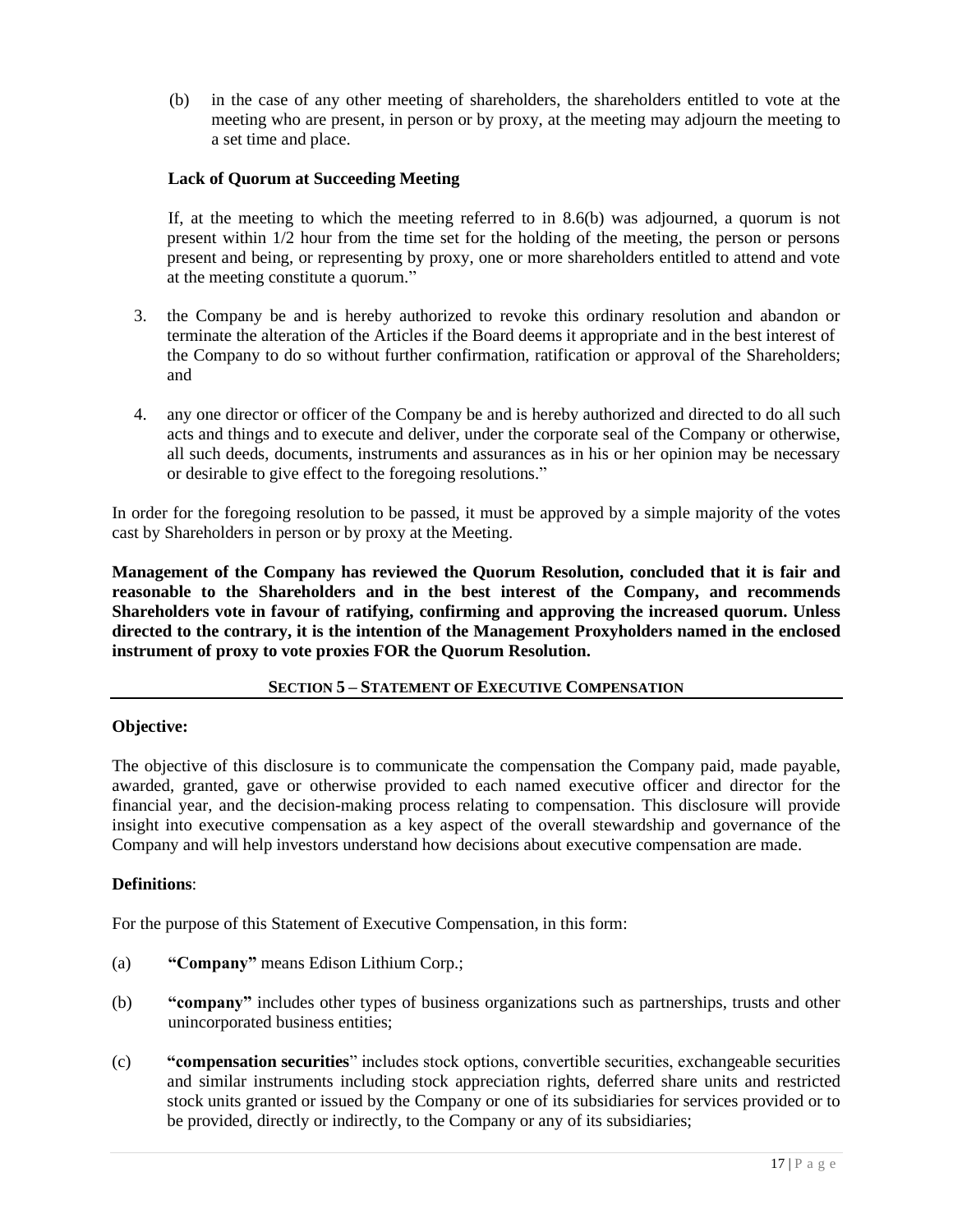- (d) **"named executive officer**" or "**NEO**" means each of the following individuals:
	- (i) each individual who, in respect of the company, during any part of the most recently completed financial year, served as chief executive officer ("**CEO**"), including an individual performing functions similar to a CEO;
	- (ii) each individual who, in respect of the company, during any part of the most recently completed financial year, served as chief financial officer ("**CFO**"), including an individual performing functions similar to a CFO;
	- (iii) in respect of the company and its subsidiaries, the most highly compensated executive officer other than the individuals identified in paragraphs (a) and (b) at the end of the most recently completed financial year whose total compensation was more than \$150,000 for that financial year;
	- (iv) each individual who would be a named executive officer under paragraph (c) but for the fact that the individual was not an executive officer of the company, and was not acting in a similar capacity, at the end of that financial year;
- (e) **"plan"** includes any plan, contract, authorization, or arrangement, whether or not set out in any formal document, where cash, compensation securities or any other property may be received, whether for one or more persons.
- (f) "**underlying securities**" means any securities issuable on conversion, exchange or exercise of compensation securities.

# **DIRECTOR AND NAMED EXECUTIVE OFFICER COMPENSATION**

During the financial year ended September 30, 2021, based on the definition above, the NEOs of the Company were (a) Nathan Rotstein, who has served as CEO, President, and a director of the Company since March 8, 2021; (b) Jay Richardson, who has served as CFO and a director of the Company since February 2, 2021; (c) Neil Pettigrew, who formerly served as CEO and President during the period from September 18, 2018, to March 8, 2021, and as a director from April 20, 2017, to March 15, 2021; and (e) Christopher Hobbs, who formerly served as CFO during the period from April 20, 2017, to February 2, 2021, and as a director from January 9, 2017, to May 12, 2021. Individuals serving as directors of the Company who were not NEOs during the financial year ended September 30, 2021, were (a) Luisa Moreno, who is also Chief Operating Officer of the Company; (b) Gordon Jang; (c) Roger Dahn; (d) Jeffrey Cocks; and (e) Eric Falardeau.

### **Director and NEO compensation, excluding compensation securities**

The following table sets forth all compensation, excluding options and compensation securities, paid, payable, awarded, granted, given, or otherwise provided, directly or indirectly, by the Company, or a subsidiary of the Company, for the two most recently completed financial years, to each NEO and director of the Company, in any capacity, including, for greater certainty, all plan and non-plan compensation, direct and indirect pay, remuneration, economic or financial award, reward, benefit, gift or perquisite paid, payable, awarded, granted, given or otherwise provided to the NEO or director of the Company for services provided and for services to be provided, directly or indirectly, to the Company or a subsidiary of the Company.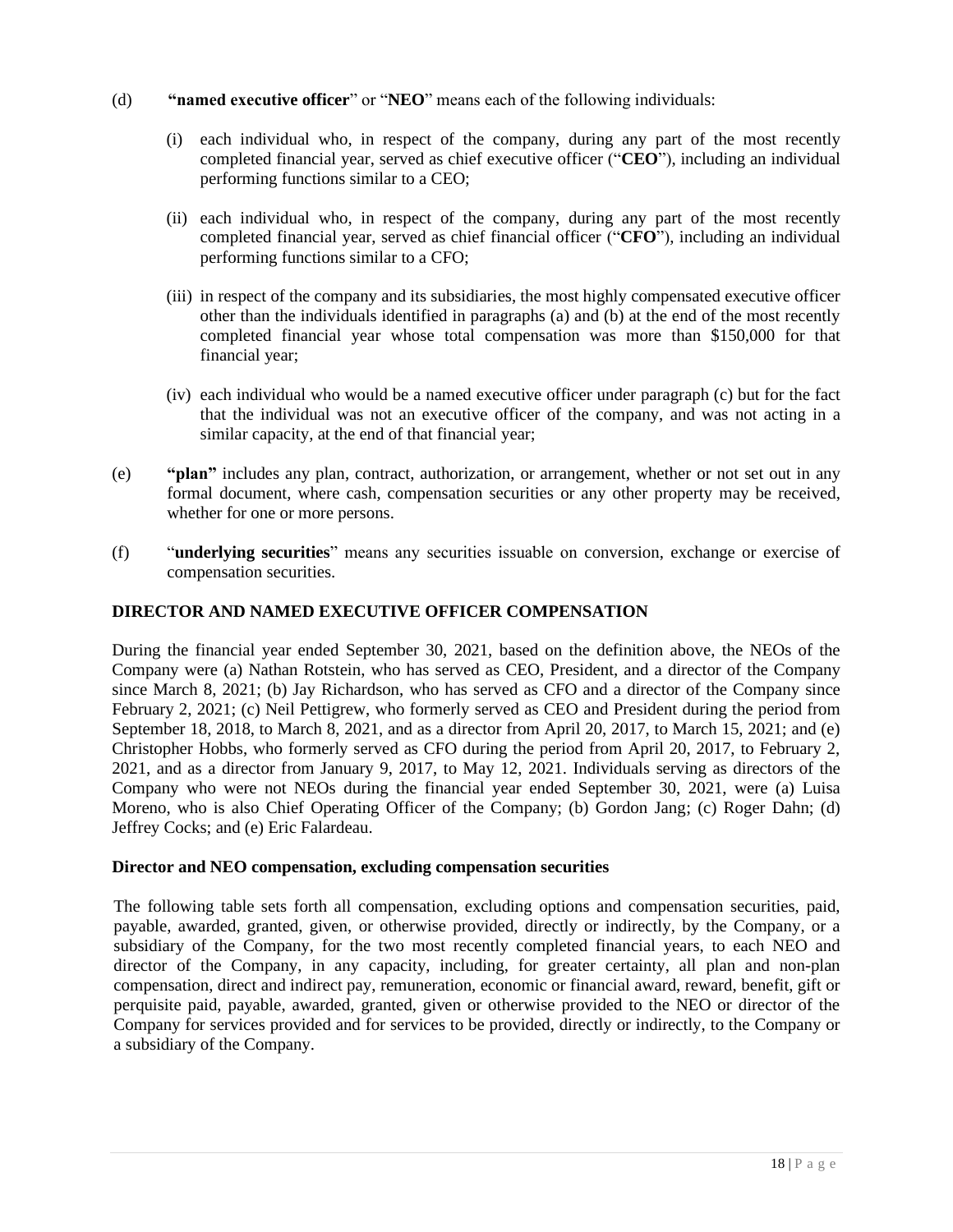| <b>Table of Compensation Excluding Compensation Securities</b>                           |              |                                                                |                     |                                               |                                       |                                                     |                                     |
|------------------------------------------------------------------------------------------|--------------|----------------------------------------------------------------|---------------------|-----------------------------------------------|---------------------------------------|-----------------------------------------------------|-------------------------------------|
| Name and position                                                                        | Year $(1)$   | Salary,<br>consulting fee,<br>retainer or<br>commission<br>\$) | <b>Bonus</b><br>\$) | <b>Committee</b><br>or meeting<br>fees<br>\$) | <b>Value of</b><br>perquisites<br>\$) | <b>Value of</b><br>all other<br>compensation<br>\$) | <b>Total</b><br>compensation<br>\$) |
| Nathan Rotstein <sup>(2)</sup><br>CEO, President and<br>Director                         | 2021<br>2020 | 50,000<br>N/A                                                  | Nil<br>N/A          | Nil<br>N/A                                    | Nil<br>N/A                            | Nil<br>N/A                                          | 50,000<br>N/A                       |
| James Richardson <sup>(3)</sup>                                                          | 2021         | 38,000                                                         | Nil                 | Nil                                           | Nil                                   | Nil                                                 | 38,000                              |
| CFO and Director                                                                         | 2020         | N/A                                                            | N/A                 | N/A                                           | N/A                                   | N/A                                                 | N/A                                 |
| Luisa Moreno <sup>(4)</sup><br>Chief Operating Officer<br>and Director                   | 2021<br>2020 | 24,000<br>N/A                                                  | Nil<br>N/A          | Nil<br>N/A                                    | Nil<br>N/A                            | Nil<br>N/A                                          | 24,000<br>N/A                       |
| Gordon Jang <sup>(5)</sup>                                                               | 2021         | 8,000                                                          | Nil                 | Nil                                           | Nil                                   | Nil                                                 | 8,000                               |
| Director                                                                                 | 2020         | N/A                                                            | N/A                 | N/A                                           | N/A                                   | N/A                                                 | N/A                                 |
| Roger Dahn <sup>(6)</sup>                                                                | 2021         | 6.000                                                          | Nil                 | Nil                                           | Nil                                   | Nil                                                 | 6,000                               |
| Director                                                                                 | 2020         | N/A                                                            | N/A                 | N/A                                           | N/A                                   | N/A                                                 | N/A                                 |
| Neil Pettigrew <sup>(7)</sup><br>Former CEO, Former<br>President, and Former<br>Director | 2021<br>2020 | 10,000<br>$142,501^{(8)}$                                      | Nil<br>Nil          | Nil<br>Nil                                    | Nil<br>Nil                            | Nil<br>Nil                                          | 10,000<br>$142.501^{(8)}$           |
| Christopher Hobbs <sup>(9)</sup>                                                         | 2021         | 10,000                                                         | Nil                 | Nil                                           | Nil                                   | Nil                                                 | 10,000                              |
| Former CFO and Director                                                                  | 2020         | Nil                                                            | Nil                 | Nil                                           | Nil                                   | Nil                                                 | Nil                                 |
| Jeffrey Cocks <sup>(10)</sup>                                                            | 2021         | 25,000                                                         | Nil                 | Nil                                           | Nil                                   | Nil                                                 | 25,000                              |
| <b>Former Director</b>                                                                   | 2020         | Nil                                                            | Nil                 | Nil                                           | Nil                                   | Nil                                                 | Nil                                 |
| Eric Falardeau <sup>(11)</sup>                                                           | 2021         | 10,000                                                         | Nil                 | Nil                                           | Nil                                   | Nil                                                 | 10,000                              |
| <b>Former Director</b>                                                                   | 2020         | Nil                                                            | Nil                 | Nil                                           | Nil                                   | Nil                                                 | Nil                                 |

NOTES:

 $(1)$  Year ended September 30<sup>th</sup>.

(2) Nathan Rotstein was appointed CEO, President, and Director of the Company on March 8, 2021.

(3) James Richardson was appointed CFO and Director of the Company on February 2, 2021.

- (4) Luisa Moreno was appointed Director of the Company on March 15, 2021, and subsequently, Chief Operating Officer on July 1, 2021.
- (5) Gordon Jang was appointed Director of the Company on May 12, 2021.
- (6) Roger Dahn was appointed Director of the Company on May 18, 2021.
- (7) Neil Pettigrew served as CEO and President of the Company from September 18, 2018, to March 8, 2021, and as Director of the Company from April 20, 2017, to March 15, 2021.
- (8) Paid to a corporation partially held by Neil Pettigrew for mineral exploration services.
- (9) Christopher Hobbs served as CFO of the Company from April 20, 2017, to February 2, 2021, and as Director of the Company from January 9, 2017, to May 12, 2021.
- (10) Jeffrey Cocks served as Director of the Company from December 8, 2016, to May 18, 2021.

(11) Eric Falardeau served as Director of the Company from September 21, 2020, to February 2, 2021.

#### **STOCK OPTIONS AND OTHER COMPENSATION SECURITIES**

The following table sets out all compensation securities granted or issued to each NEO and director by the Company or one of its subsidiaries during the financial year ended September 30, 2021, for services provided or to be provided, directly or indirectly, to the Company or any subsidiary thereof: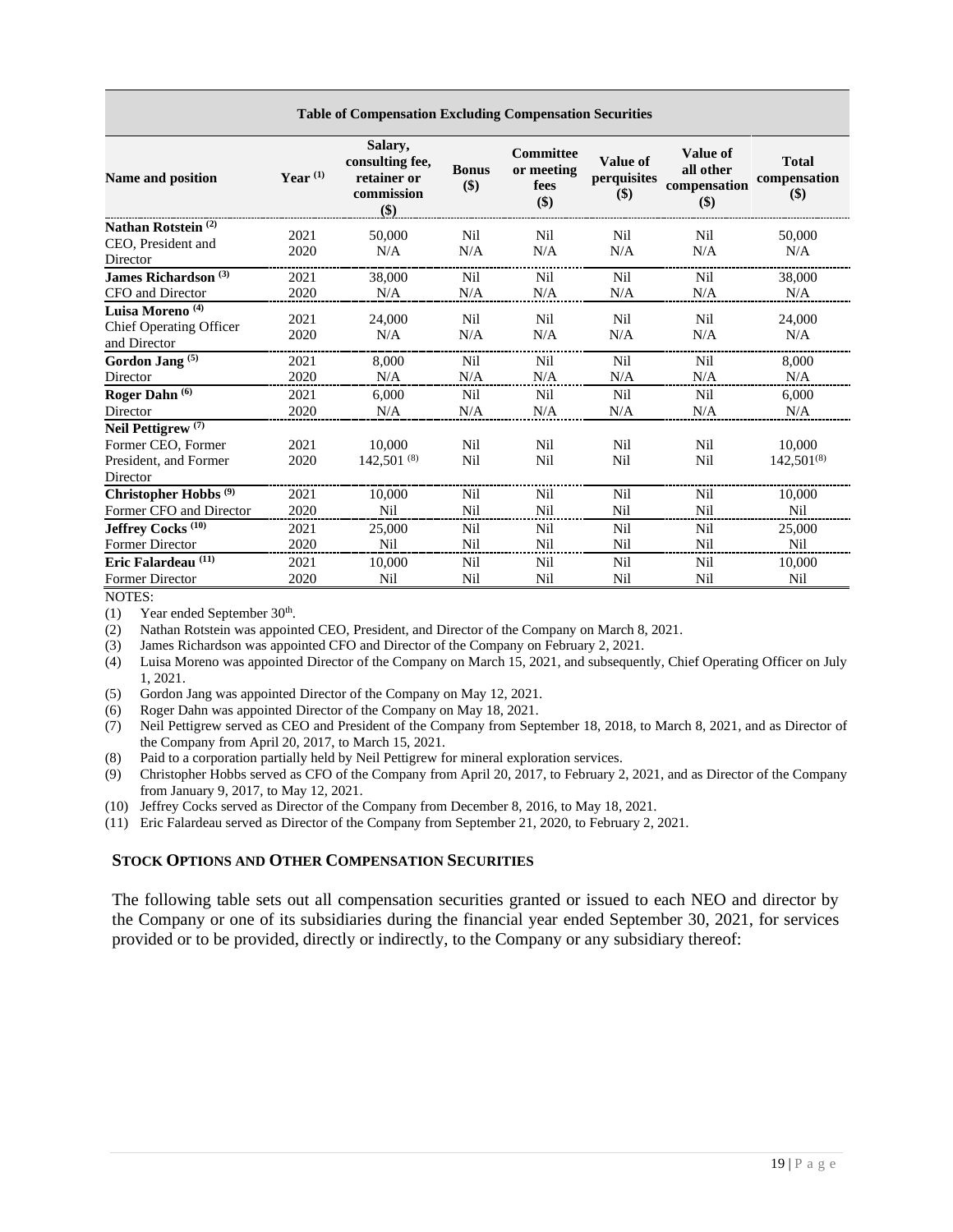| <b>Compensation Securities</b>                                 |                                              |                                                                                                                  |                              |                                                     |                                                                                                                    |                                                                                                 |                    |
|----------------------------------------------------------------|----------------------------------------------|------------------------------------------------------------------------------------------------------------------|------------------------------|-----------------------------------------------------|--------------------------------------------------------------------------------------------------------------------|-------------------------------------------------------------------------------------------------|--------------------|
| Name and<br>position                                           | Type of<br>compensation<br>security $(1)(2)$ | Number of<br>compensation<br>securities,<br>number of<br>underlying<br>securities, and<br>percentage of<br>class | Date of<br>issue or<br>grant | Issue,<br>conversion<br>or exercise<br>price<br>\$) | <b>Closing</b><br>price of<br>security or<br>underlying<br>security on<br>date of<br>$grant$ <sup>(3)</sup><br>\$) | <b>Closing</b><br>price of<br>security or<br>underlying<br>security at<br>year end $(4)$<br>\$) | <b>Expiry Date</b> |
| <b>Nathan Rotstein</b><br>CEO, President, and<br>Director      | <b>Stock Options</b>                         | 600,000<br>$(10.08\%$ <sup>(4)</sup> )<br>(600,000)<br>underlying<br>common shares<br>$(0.52\%~^{(5)})$          | March 9,<br>2021             | 0.15                                                | 0.15                                                                                                               | 0.09                                                                                            | March 9,<br>2026   |
| <b>James Richardson</b><br>CFO and Director                    | <b>Stock Options</b>                         | 400,000<br>$(6.72\%$ <sup>(4)</sup> )<br>(400,000)<br>underlying<br>common shares<br>$(0.35\%~^{(5)})$           | March 9,<br>2021             | 0.15                                                | 0.15                                                                                                               | 0.09                                                                                            | March 9,<br>2026   |
| <b>Luisa Moreno</b><br>Chief Operating Officer<br>and Director | <b>Stock Options</b>                         | 400,000<br>$(6.72\%$ <sup>(4)</sup> )<br>(400,000)<br>underlying<br>common shares<br>$(0.35\%$ <sup>(5)</sup> )  | March 9,<br>2021             | 0.15                                                | 0.15                                                                                                               | 0.09                                                                                            | March 9,<br>2026   |
| <b>Gordon Jang</b><br>Director                                 | <b>Stock Options</b>                         | 400,000<br>$(6.72\%$ <sup>(4)</sup> )<br>(400,000)<br>underlying<br>common shares<br>$(0.35\%$ <sup>(5)</sup> )  | April 9,<br>2021             | 0.175                                               | 0.175                                                                                                              | 0.09                                                                                            | April 9,<br>2026   |
| <b>Roger Dahn</b><br>Director                                  | <b>Stock Options</b>                         | 400,000<br>$(6.72\%$ <sup>(4)</sup> )<br>(400,000)<br>underlying<br>common shares<br>$(0.35\%~^{(5)})$           | March 9,<br>2021             | 0.15                                                | 0.15                                                                                                               | 0.09                                                                                            | March 9,<br>2026   |
| <b>Jeffrey Cocks</b><br>Former Director                        | <b>Stock Options</b>                         | 400,000<br>$(6.72\%$ <sup>(4)</sup> )<br>(400,000)<br>underlying<br>common shares<br>$(0.35\%~^{(5)})$           | March 9,<br>2021             | 0.15                                                | 0.15                                                                                                               | 0.09                                                                                            | March 9,<br>2026   |

NOTES:

(1) Unless otherwise indicated, all stock options fully vest at date of grant.

(2) As at September 30, 2021, the total number of compensation securities and underlying securities held by each NEO or director was as follows:

(a) Nathan Rotstein held an aggregate of 600,000 stock options (600,000 underlying common shares) each exercisable at \$0.15. As at September 30, 2021, a total of 600,000 stock options were vested. The stock options expire on March 9, 2026.

(b) James Richardson held an aggregate of 400,000 stock options (400,000 underlying common shares) each exercisable at \$0.15. As at September 30, 2021, a total of 400,000 stock options were vested. The stock options expire on March 9, 2026.

(c) Luisa Moreno held an aggregate of 400,000 stock options (400,000 underlying common shares) each exercisable at \$0.15. As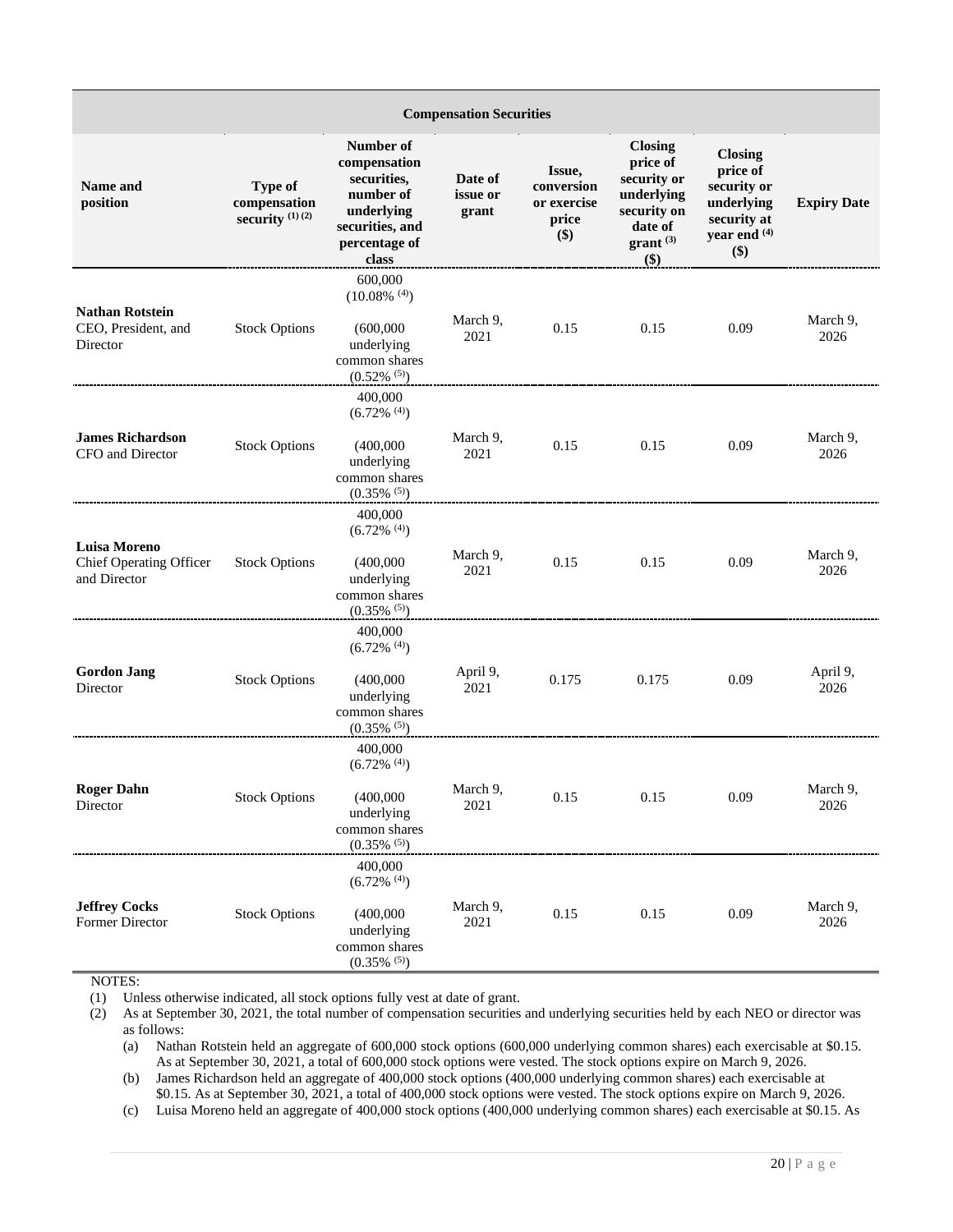at September 30, 2021, a total of 400,000 stock options were vested. The stock options expire on March 9, 2026.

- (d) Gordon Jang held an aggregate of 400,000 stock options (400,000 underlying common shares) each exercisable at \$0.175. As at September 30, 2021, a total of 400,000 stock options were vested. The stock options expire on April 9, 2026.
- (e) Roger Dahn held an aggregate of 400,000 stock options (400,000 underlying common shares) each exercisable at \$0.15. As at September 30, 2021, a total of 400,000 stock options were vested. The stock options expire on March 9, 2026.
- (f) Jeffrey Cocks, engaged as a consultant of the Company subsequent to his resignation as a director of the Company, held an aggregate of 700,000 stock options (700,000 underlying common shares) - 300,000 exercisable at \$0.20 until December 7, 2022, and 400,000 exercisable at \$0.15 until March 9, 2026.
- (3) Closing price of the Company's common shares prior to the stock option issuances on March 9, 2021, was \$0.15 (March 8, 2021). A news release disclosing the stock option grant was disseminated prior to market open on March 9, 2021.
- (4) Closing price of the Company's common shares as at September 30, 2021, was \$0.09.
- (5) Percentage based on aggregate number of stock options outstanding as at September 30, 2021, being 5,950,000.
- (6) Percentage based on aggregate number of common shares of the Company issued and outstanding as at September 30, 2021, being 114,881,311.

### **Exercise of Compensation Securities by Directors and NEOs**

There were no compensation securities exercised by a director or NEO of the Company during the financial year ended September 30, 2021.

### **Stock Option Plans and Other Incentive Plans**

The Company's stock option plan (the "**Stock Option Plan**") is the only equity compensation plan the Company currently has in place. It was established to provide the Company with a share-related mechanism to attract, retain and motivate qualified directors, consultants and employees, to reward such directors, consultants and employees (collectively, the "**Service Providers**") as may be awarded stock options under the Stock Option Plan from time to time for their contributions toward the long-term goals of the Company, and to enable and encourage such directors, consultants, and employees to acquire common shares as long-term investments.

The Stock Option Plan provides that the Board may, from time to time, in its discretion, grant to directors, officers, consultants, and employees of the Company and its subsidiaries or affiliates, options to purchase common shares in the capital of the Company. The Stock Option Plan is a "rolling" stock option plan, whereby the aggregate number of common shares reserved for issuance, together with any other common shares reserved for issuance under any other plan or agreement of the Company, shall not exceed ten (10%) percent of the total number of issued common shares (calculated on a non-diluted basis) at the time an option is granted.

The Plan was last ratified by the shareholders of the Company on November 27, 2020, and subsequently by the Exchange. Under the policies of the Exchange, a rolling stock option plan must be re-approved on a yearly basis by the shareholders of the Company and the Exchange.

On November 24, 2021, the Exchange updated its policy concerning security-based compensation (the "**Security-Based Compensation Policy**") and advised that any outstanding security-based compensation plan that does not comply with the Security-Based Compensation Policy will need to be amended to comply with the Security-Based Compensation Policy the next time it is placed before a company's shareholders for approval. In connection with the changes required by the Security-Based Compensation Policy, the Board, subject to approval of Shareholders and acceptance by the Exchange, adopted a new stock option plan, dated for reference June 6, 2022 (the "**New Stock Option Plan**") in order to ensure the stock option plan of the Company is in compliance with the Security-Based Compensation Policy.

See *"Section 4 – Particulars of Matters to be Acted Upon – 5. Stock Option Plan"* for a summary of the material terms of the New Stock Option Plan. The full text of the New Stock Option Plan is attached hereto as Appendix "A" for review by Shareholders.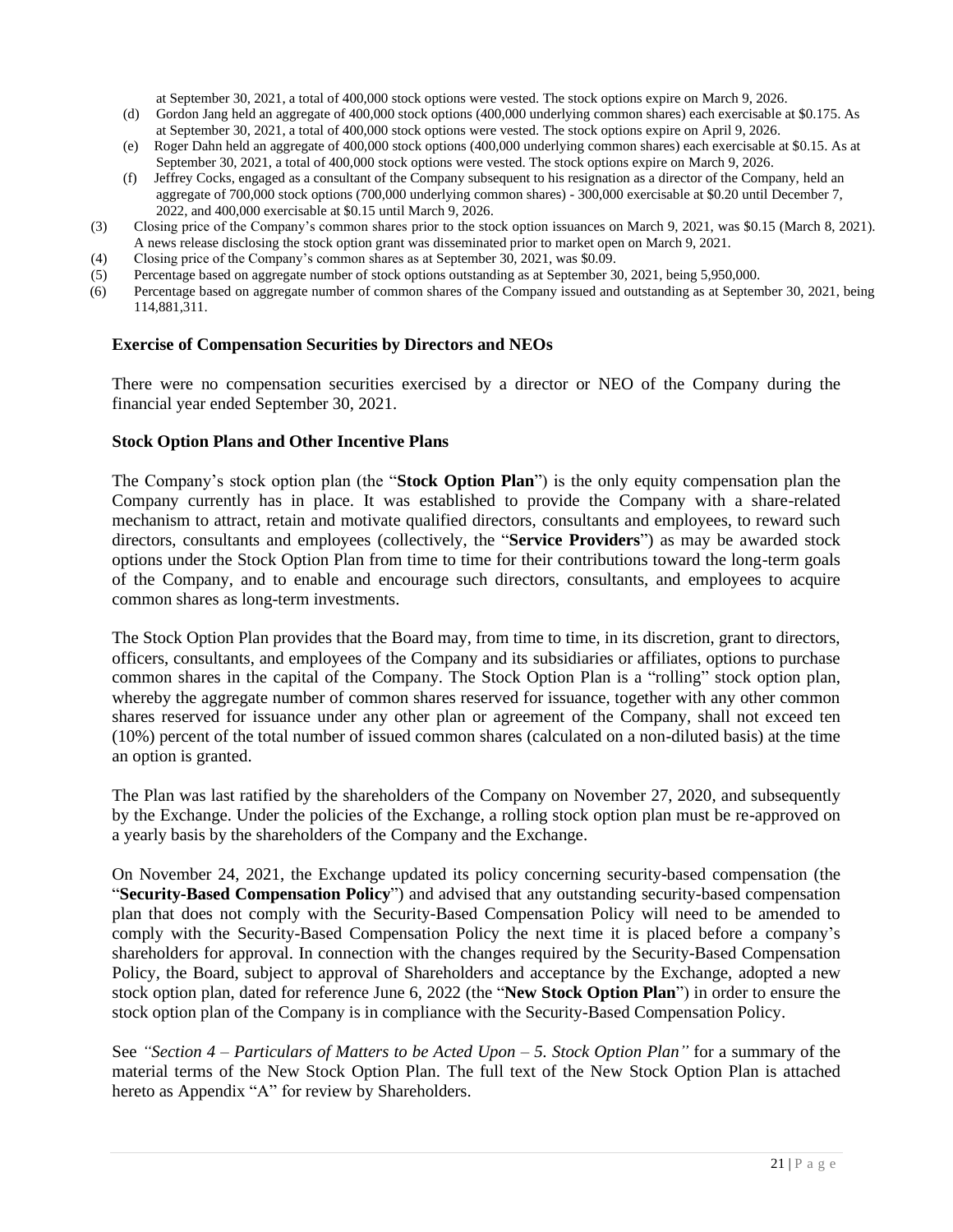### **Employment, Consulting and Management Agreements**

Nathan Rotstein entered into a consulting agreement with the Company dated as of July 1, 2021, (the "**Rotstein Agreement**"), pursuant to which Nathan Rotstein agreed to provide his services as CEO and President of the Company at a base remuneration of \$10,000.00 per month, plus applicable taxes. Base remuneration is subject to review on an annual basis. Additional remuneration or compensation (whether a bonus or other form of additional remuneration, including stock options, equity or other compensation) rests in the sole discretion of the Company. The term of the Rotstein Agreement is July 1, 2021, to June 30, 2023, and shall then automatically renew for further periods of one year annually. The Company may terminate the Rotstein Agreement upon 12 months' notice or payment in lieu and Mr. Rotstein may terminate the agreement upon two months' notice. The Rotstein Agreement contains no provisions with respect to a change of control, severance or constructive dismissal.

Jay Richardson entered into a consulting agreement with the Company dated as of July 1, 2021, (the "**Richardson Agreement**"), pursuant to which James Richardson agreed to provide his services as Chief Financial Officer of the Company at a base remuneration of \$6,000.00 per month, plus applicable taxes. Base remuneration is subject to review on an annual basis. Additional remuneration or compensation (whether a bonus or other form of additional remuneration, including stock options, equity or other compensation) rests in the sole discretion of the Company. The term of the Richardson Agreement is from July 1, 2021, to June 30, 2023, and shall then automatically renew for further periods of one year annually. The Company may terminate the Richardson Agreement upon 12 months' notice or payment in lieu and Mr. Richardson may terminate the agreement upon two months' notice. The Richardson Agreement contains no provisions with respect to a change of control, severance or constructive dismissal.

Luisa Moreno entered into a consulting agreement with the Company dated as of July 1, 2021, (the "**Moreno Agreement**"), pursuant to which Luisa Moreno agreed to provide her services as Chief Operating Officer of the Company at a base remuneration of \$6,000.00 per month (inclusive of her services as a director of the Company), plus applicable taxes. Base remuneration is subject to review on an annual basis, was reviewed subsequent to its effective date and adjusted to \$7,500.00 per month. Additional remuneration or compensation (whether a bonus or other form of additional remuneration, including stock options, equity or other compensation) rests in the sole discretion of the Company. The term of the Moreno Agreement is from July 1, 2021, to June 30, 2023, and shall then automatically renew for further periods of one year annually. The Company may terminate the Moreno Agreement upon 12 months' notice or payment in lieu and Ms. Moreno may terminate the agreement upon two months' notice. The Moreno Agreement contains no provisions with respect to a change of control, severance or constructive dismissal.

### *Termination and Change of Control Benefits*

Other than as disclosed herein, the Company does not have any plan or arrangement to pay or otherwise compensate any NEO if his employment is terminated as a result of resignation, retirement, change of control, or if his responsibilities change following a change of control.

The Company may terminate a consulting agreement with an NEO upon 12 months' notice to the NEO, or payment in lieu, and the NEO may terminate the agreement upon two months' notice to the Company.

#### *Oversight and Description of Director and NEO Compensation*

The Company does not have a formal compensation program and the Board, as a whole, is responsible for ensuring that the Company has in place an appropriate plan for executive compensation and for determining all compensation of the Company's executive officers and directors, ensuring such arrangements reflect the responsibilities and risks associated with each position. The Board assesses all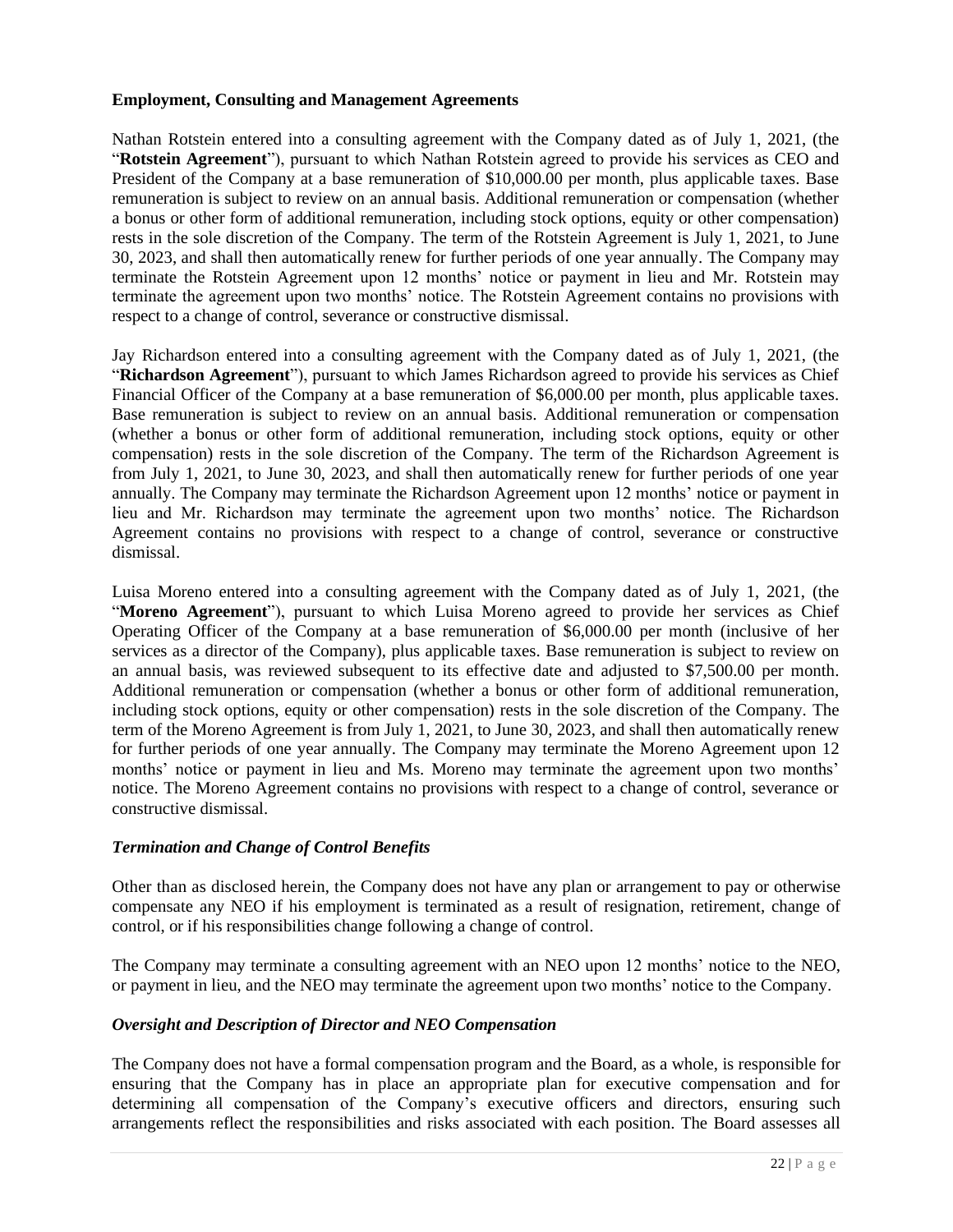compensation matters, including but not limited to (i) general compensation goals and guidelines and the criteria by which bonuses and stock compensation awards are determined; (ii) amendments to any equity compensation plans adopted by the Board and changes in the number of shares reserved for issuance thereunder; and (iii) other plans that are proposed for adoption or adopted by the Company for the provision of compensation. The general objectives of the Company's compensation strategy are to: (a) compensate management in a manner that encourages and rewards a high level of performance and outstanding results with a view to increasing long term shareholder value; (b) align management's interests with the long term interests of shareholders; (c) provide a compensation package that is commensurate with other junior mineral exploration companies to enable the Company to attract and retain talent; and (d) ensure that the total compensation package is designed in a manner that takes into account the constraints that the Company is under by virtue of the fact that it is a junior mineral exploration company without a history of earnings.

The Company currently pays each director who is not also an employee or officer of the Company a director fee of \$2,000.00 per month for the provision of director services, including meeting attendance and for any applicable committee membership(s).

### *Long Term Incentive Awards*

The Company's long term incentive awards consist of stock options granted pursuant to the Stock Option Plan. The Board believes that granting stock options to executive officers aligns the interests of the executive officers with the Company's shareholders by linking a component of executive compensation to the longer-term performance of the Company's common shares. The Company emphasizes stock options in executive compensation as they allow the NEOs to share in corporate results in a manner that is relatively cost effective despite the effects of treating stock options as a non-cash compensation expense. The Board provides recommendations to the Board with respect to option grants to NEOs.

In addition to determining the number of options to be granted, the Board also makes the following determinations:

- (a) the executive officers and directors who are entitled to participate in the stock option plan;
- (b) the exercise price for each stock option granted, subject to the provision that the exercise price cannot be lower than the market price on the date of grant;
- (c) the date on which each option is granted;
- (d) the vesting period for each stock option; and
- (e) other material terms and conditions of each stock option grant.

The Board makes these determinations subject to and in accordance with the provisions of the Stock Option Plan. Generally, once each year, or more often as may be deemed appropriate, the Board will consider and, if appropriate, approve a grant of stock options to those employees eligible for consideration for options.

### *Pension disclosure*

The Company does not have any pension, retirement, defined benefit, defined contribution or deferred compensation plans that provides for payments or benefits to its directors and NEOs at, following, or in connection with retirement and none is proposed at this time.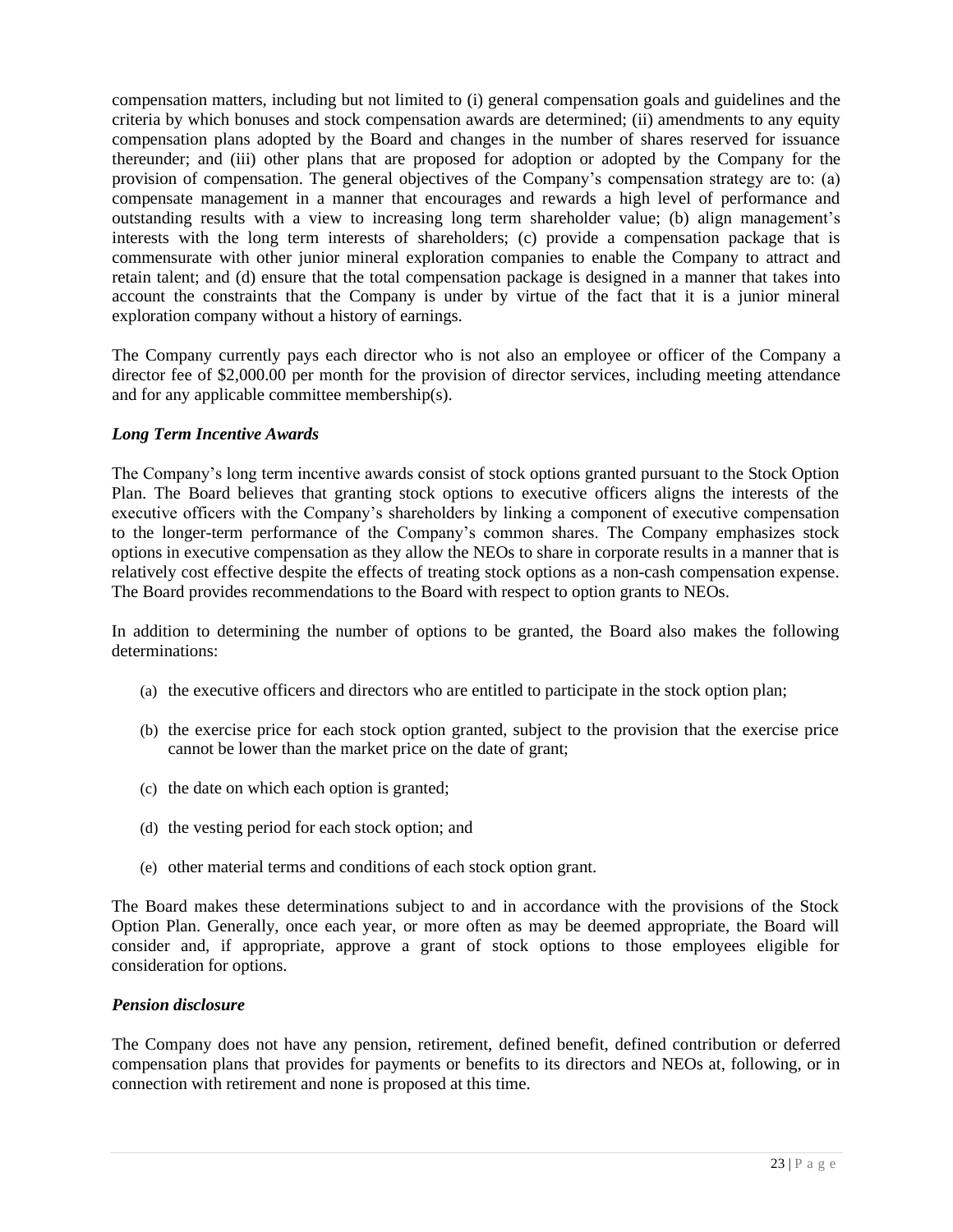National Instrument 52-110 - *Audit Committees* ("**NI 52-110**") requires the Company, as a venture issuer, to disclose annually in its Circular certain information concerning the constitution of its Audit Committee and its relationship with its independent auditor.

### **AUDIT COMMITTEE CHARTER**

The full text of the Company's Audit Committee Charter is attached as Appendix "B" to this Circular.

### **COMPOSITION OF AUDIT COMMITTEE**

As at the date hereof, the Company's audit committee is composed of Gordon Jang, Luisa Moreno and Roger Dahn.

National Instrument 52-110 provides that a member of an audit committee is "independent" if the member has no direct or indirect material relationship with the Company, which could, in the view of the Board, reasonably interfere with the exercise of the member's independent judgment. Of the Company's current audit committee members, Gordon Jang and Roger Dahn are considered "independent" within the meaning of NI 52-110. Luisa Moreno is not considered to be "independent" as she is the Chief Operating Officer of the Company. The Company does meet the composition requirements of NI 52-110 as the majority of the members of its Audit Committee are not executive officers, employees or control persons of the Company or of an affiliate of the Company.

NI 52-110 provides that an individual is "financially literate" if he or she has the ability to read and understand a set of financial statements that present a breadth and level of complexity of accounting issues that are generally comparable to the breadth and complexity of the issues that can reasonably be expected to be raised by the Company's financial statements. All of the members of the Company's audit committee are financially literate as that term is defined.

### **RELEVANT EDUCATION AND EXPERIENCE**

Each member of the Company's Audit Committee has adequate education and experience that is relevant to his or her performance as an Audit Committee member and, in particular the requisite education and experience that have provided the member with:

- (a) an understanding of the accounting principles used by the Company to prepare its financial statements and the ability to assess the general application of those principles in connection with estimates, accruals and reserves;
- (b) experience preparing, auditing, analyzing or evaluating financial statements that present a breadth and level of complexity of accounting issues that are generally comparable to the breadth and complexity of issues that can reasonably be expected to be raised by the Company's financial statements or experience actively supervising individuals engaged in such activities; and
- (c) an understanding of internal controls and procedures for financial reporting.

All of the Audit Committee members are senior-level businessmen with experience in financial matters. Each has an understanding of accounting principles used to prepare financial statements and varied experience as to general application of such accounting principles, as well as the internal controls and procedures necessary for financial reporting, garnered from working in their individual fields of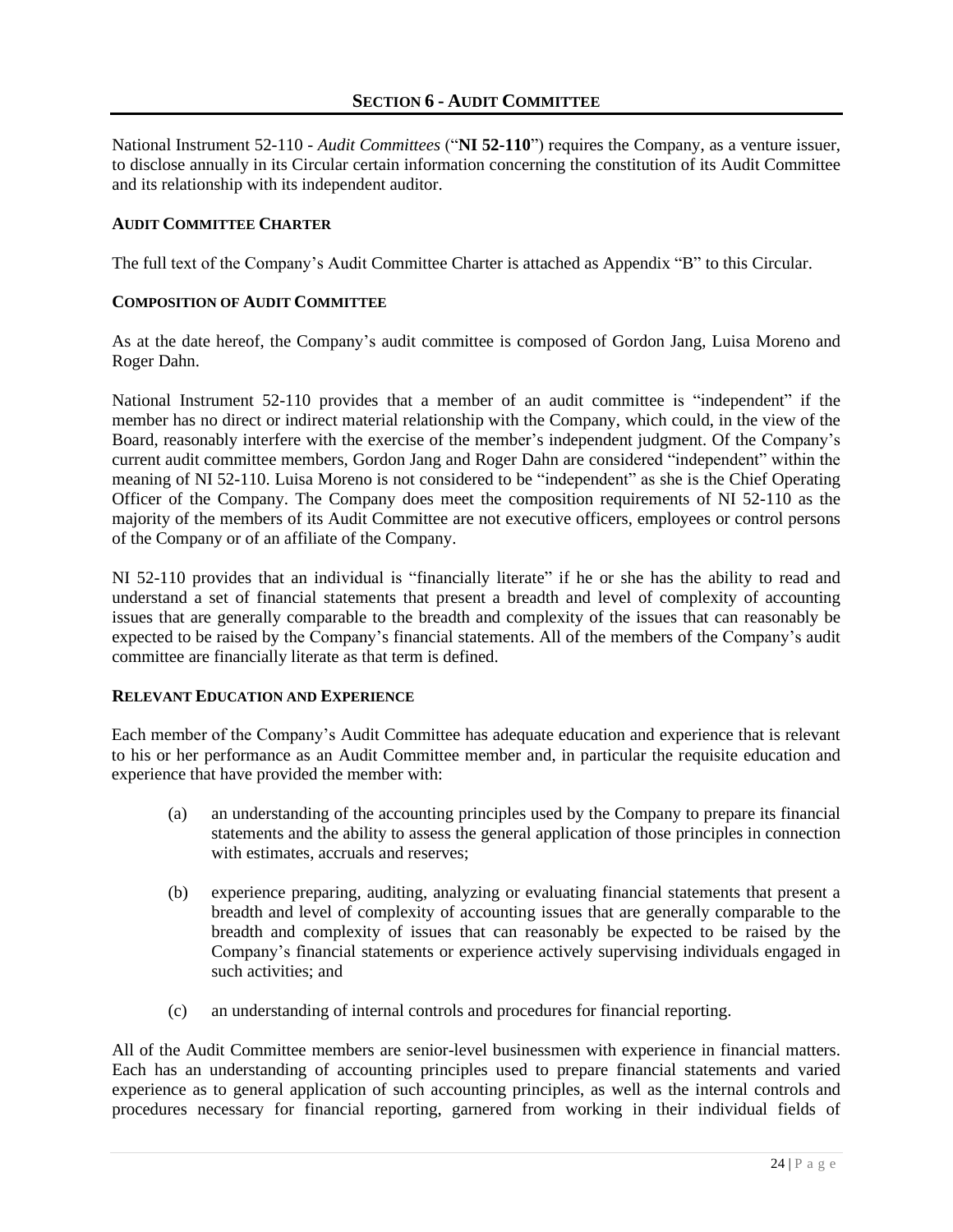endeavour. See "Biographies" in "*Section 4 – Particulars of Matters to be Acted Upon – 3. Election of Directors."*

In addition, each of the members of the Audit Committee has knowledge of the role of an audit committee in the realm of reporting companies from their years of experience as directors of public companies other than the Company. See "*Section 7 - Corporate Governance – Directorships in Other Reporting Issuers."*

#### **AUDIT COMMITTEE OVERSIGHT**

At no time since the commencement of the Company's most recently completed financial year was a recommendation of the Audit Committee to nominate or compensate an external auditor not adopted by the Board.

### **RELIANCE ON CERTAIN EXEMPTIONS**

At no time since the commencement of the Company's most recently completed financial year ended September 30, 2021, has the Company relied on the exemption in section 2.4 of NI 52-110 - *Audit Committees (De Minimis Non-audit Services)*, the exemption in section 6.1.1(4) (*Circumstance Affecting the Business or Operations of the Venture Issuer)*, the exemption in subsection 6.1.1(5) (*Events Outside Control of Member*), the exemption in subsection 6.1.1(6) (*Death, Incapacity or Resignation*), or an exemption, in whole or in part, granted under Part 8 of NI 52-110.

As the Company is a "Venture Issuer" pursuant to relevant securities legislation, the Company is relying on the exemption in section 6.1 of NI 52-110 - *Audit Committees*, from the requirements of Parts 3 (*Composition of the Audit Committee*) and 5 (*Reporting Obligations*) of NI 52-110.

### **PRE-APPROVAL POLICIES AND PROCEDURES**

The Audit Committee has not adopted specific policies and procedures for the engagement of non-audit services. The Audit Committee will review the engagement of non-audit services as required.

#### **EXTERNAL AUDITOR SERVICE FEES (BY CATEGORY)**

The aggregate fees billed by the Company's external auditor in each of the last two financial years with respect to the Company, by category, are as follows:

| <b>Financial Year</b><br><b>Ending September 30</b> | Audit $Fees^{(1)}$<br>$($)$ | <b>Audit-Related Fees</b> <sup>(2)</sup><br>$($ \$) | Tax Fees $^{(3)}$<br>$($)$ | <b>All Other</b><br>$\text{Fees}^{(4)}$<br>$($ \$) |
|-----------------------------------------------------|-----------------------------|-----------------------------------------------------|----------------------------|----------------------------------------------------|
| 2021                                                | 17.410                      | Nil                                                 | 1.000                      | Nil                                                |
| 2020                                                | 16,900                      | Nil                                                 | 1.200                      | Nil                                                |

NOTES:

 $(1)$  "Audit Fees" include fees necessary to perform the annual audit and quarterly reviews of the Company's consolidated financial statements. Audit Fees include fees for review of tax provisions and for accounting consultations on matters reflected in the financial statements. Audit Fees also include audit or other attest services required by legislation or regulation, such as comfort letters, consents, reviews of securities filings and statutory audits.

<sup>(2)</sup> "Audit-Related Fees" include services that are traditionally performed by the auditor. These audit-related services include employee benefit audits, due diligence assistance, accounting consultations on proposed transactions, internal control reviews and audit or attest services not required by legislation or regulation.

(3) "Tax Fees" include fees for all tax services other than those included in "Audit Fees" and "Audit-Related Fees". This category includes fees for tax compliance, tax planning and tax advice. Tax planning and tax advice includes assistance with tax audits and appeals, tax advice related to mergers and acquisitions, and requests for rulings or technical advice from tax authorities.

(4) "All Other Fees" include all other non-audit services.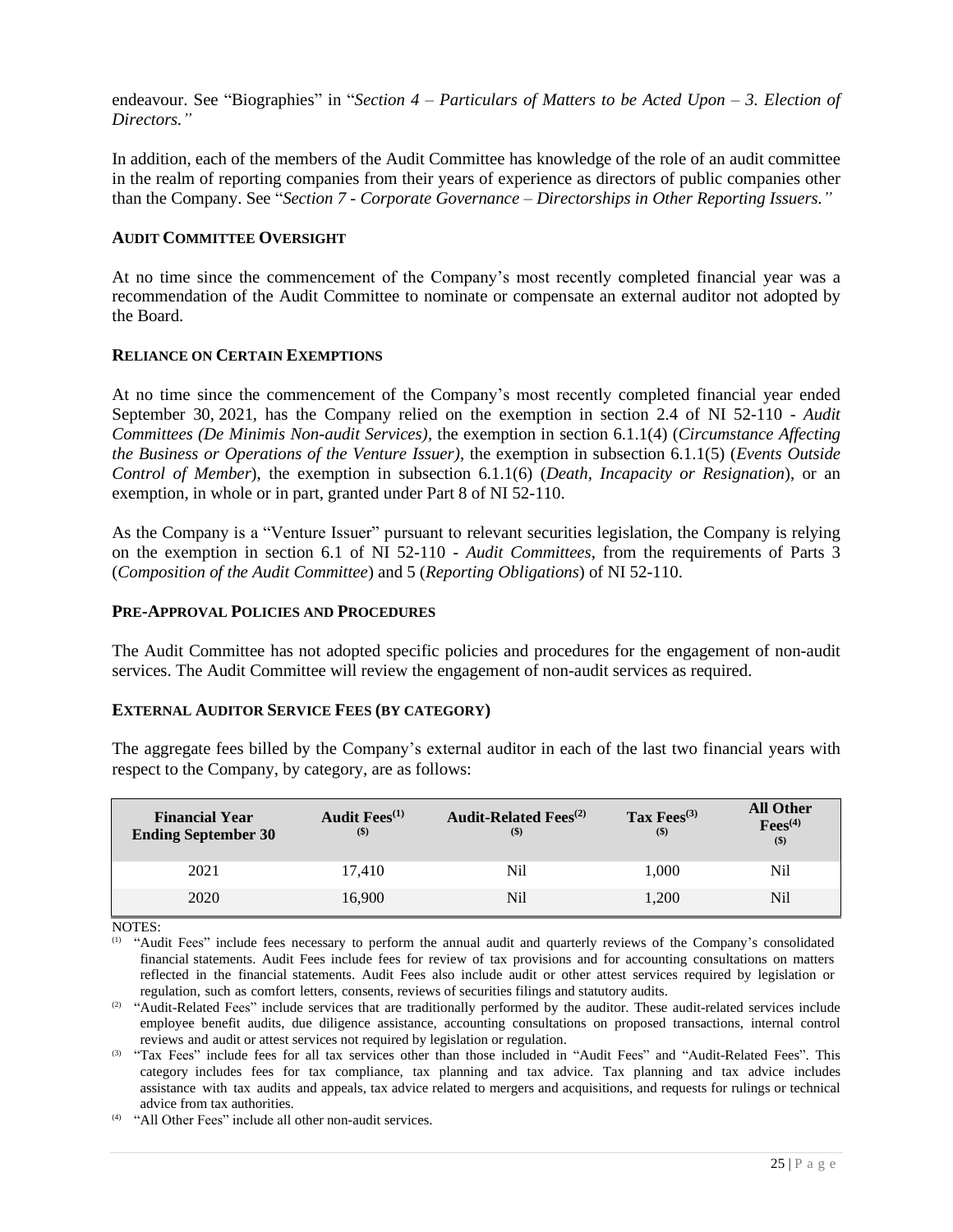### **GENERAL**

Pursuant to National Instrument 58-101 - *Disclosure of Corporate Governance Practices* ("**NI 58-101**"), the Company is required to disclose its corporate governance practices. Corporate governance relates to the activities of the Board, the members of which are elected by and are accountable to the Shareholders, and takes into account the role of the individual members of management who are appointed by the Board and who are charged with the day-to-day management of the Company.

National Policy 58-201 - *Corporate Governance Guidelines* ("**NP 58-201**") establishes corporate governance guidelines which apply to all public companies. These guidelines are not intended to be prescriptive but to be used by issuers in developing their own corporate governance practices. The Board is committed to sound corporate governance practices and believes the Company's corporate governance practices are appropriate and effective for the Company given its current size.

### **BOARD OF DIRECTORS**

The mandate of the Board, as prescribed by the *Business Corporations Act* (British Columbia), is to manage or supervise the management of the business and affairs of the Company and to act with a view to the best interests of the Company. In doing so, the Board oversees the management of the Company's affairs directly and through its committees. The Board facilitates its exercise of independent supervision over management by ensuring that the Board is composed of at least two directors independent of management. The Board, at present, is composed of five (5) directors, two of whom are not executive officers of the Company and both of whom are considered to be "independent", as that term is defined in applicable securities legislation. Gordon Jang and Roger Dahn are considered to be independent. Nathan Rotstein is not considered independent by reason of his offices as Chief Executive Officer and President of the Company. James Richardson is also not considered to be independent by reason of his office as Chief Financial Officer of the Company. Luisa Moreno is also not considered to be independent by reason of her office as Chief Operating Officer. In determining whether a director is independent, the Board chiefly considers whether the director has a relationship which could or could be perceived to interfere with the director's ability to objectively assess the performance of management.

The Board is responsible for approving long-term strategic plans and annual operating plans and budgets recommended by management. Board consideration and approval is also required for material contracts and business transactions, and all debt and equity financing transactions.

The Board delegates to management responsibility for meeting defined corporate objectives, implementing approved strategic and operating plans, carrying on the Company's business in the ordinary course, managing the Company's cash flow, evaluating new business opportunities, recruiting staff and complying with applicable regulatory requirements. The Board also looks to management to furnish recommendations respecting corporate objectives, long-term strategic plans and annual operating plans.

### **DIRECTORSHIPS IN OTHER REPORTING ISSUERS**

Certain of the Company's directors are also directors of other reporting issuers (or the equivalent) in a jurisdiction or a foreign jurisdiction as follows:

| <b>Name of Director</b> | Other Reporting Issuer (or the equivalent)    |
|-------------------------|-----------------------------------------------|
| Nathan Rotstein         | Graphano Energy Ltd.                          |
| James Richardson        | BacTech Environmental Corp.<br>Enerspar Corp. |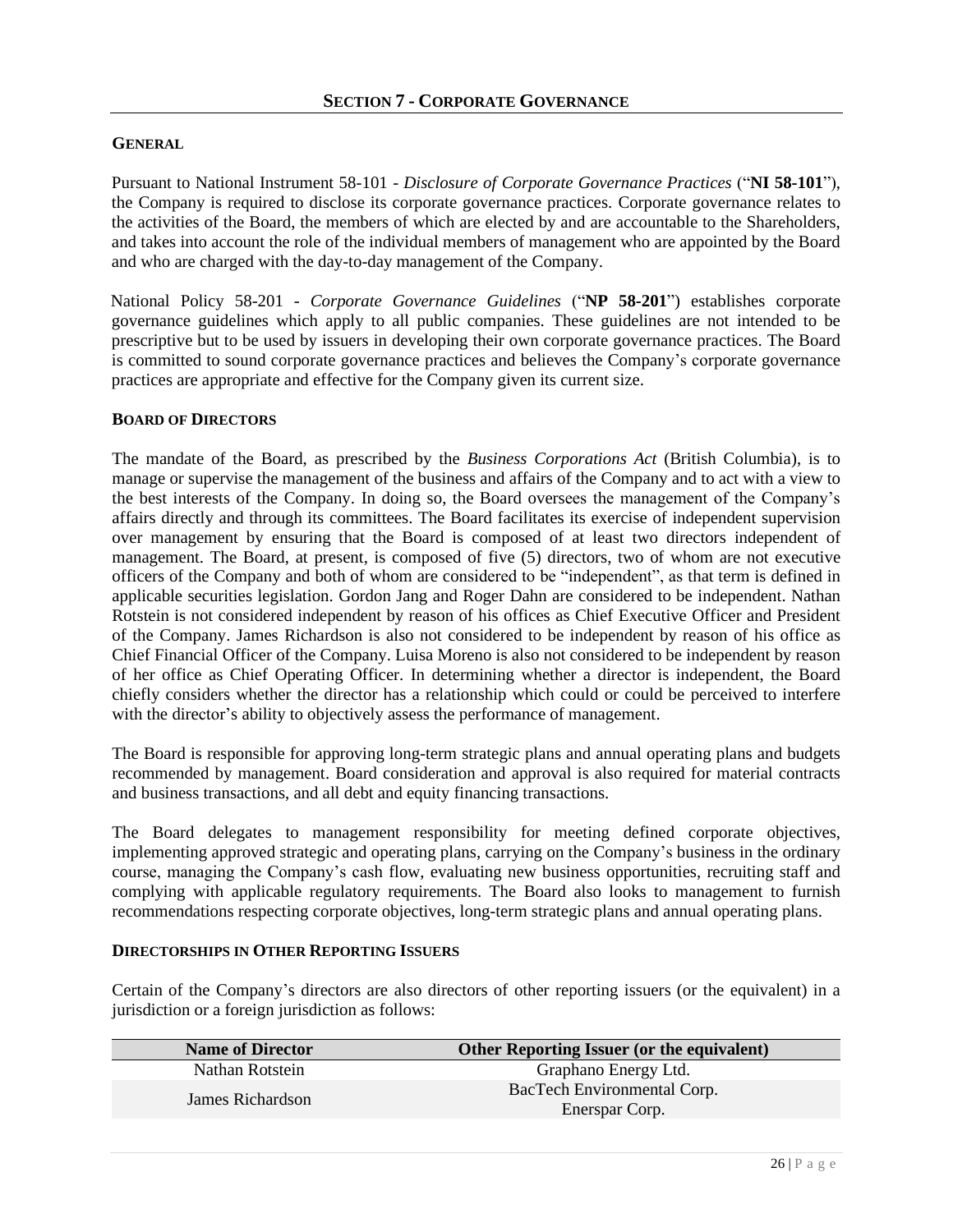| <b>Name of Director</b> | <b>Other Reporting Issuer (or the equivalent)</b> |  |  |
|-------------------------|---------------------------------------------------|--|--|
|                         | Graphano Energy Ltd.                              |  |  |
|                         | Great Lakes Graphite Inc.                         |  |  |
|                         | Manganese X Energy Corp.                          |  |  |
|                         | Water Ways Technologies Inc.                      |  |  |
|                         | Amex Exploration Inc.                             |  |  |
| Luisa Moreno            | Defense Metals Corp.                              |  |  |
|                         | Graphano Energy Ltd.                              |  |  |
|                         | Manganese X Energy Corp.                          |  |  |
|                         | Graphano Energy Ltd.                              |  |  |
| Roger Dahn              | Manganese X Energy Corp.                          |  |  |

### **ORIENTATION AND CONTINUING EDUCATION**

The Board is responsible for providing orientation for all new recruits to the Board. The Company has not developed an official orientation or training program for new directors as each new director brings a different skill set and professional background, and with this information, the Board is able to determine what orientation to the nature and operations of the Company's business will be necessary and relevant to each new director. New directors have the opportunity to become familiar with the Company and its business by meeting with the other directors and with officers and employees. Orientation activities are tailored to the particular needs and experience of each director and the overall needs of the Board. The Company provides continuing education for its directors as the need arises and encourages open discussion at all meetings, which foster learning by the directors.

### **ETHICAL BUSINESS CONDUCT**

The Board relies on the fiduciary duties placed on individual directors by the Company's governing corporate legislation and the common law to ensure the Board operates independently of management and in the best interests of the Company. The Board has found that these, combined with the restrictions placed by applicable corporate legislation on an individual directors' participation in decisions of the Board in which the director has an interest, have been sufficient.

Under the corporate legislation, a director is required to act honestly and in good faith with a view to the best interests of the Company and exercise the care, diligence and skill that a reasonably prudent person would exercise in comparable circumstances, and disclose to the board the nature and extent of any interest of the director in any material contract or material transaction, whether made or proposed, if the director is a party to the contract or transaction, is a director or officer (or an individual acting in a similar capacity) of a party to the contract or transaction or has a material interest in a party to the contract or transaction. The director must then abstain from voting on the contract or transaction unless the contract or transaction (i) relates primarily to their remuneration as a director, officer, employee or agent of the Company or an affiliate of the Company, (ii) is for indemnity or insurance for the benefit of the director in connection with the Company, or (iii) is with an affiliate of the Company. If the director abstains from voting after disclosure of their interest, the directors approve the contract or transaction and the contract or transaction was reasonable and fair to the Company at the time it was entered into, the contract or transaction is not invalid and the director is not accountable to the Company for any profit realized from the contract or transaction. Otherwise, the director must have acted honestly and in good faith, the contract or transaction must have been reasonable and fair to the Company and the contract or transaction be approved by the Shareholders by a special resolution after receiving full disclosure of its terms in order for the director to avoid such liability or the contract or transaction being invalid.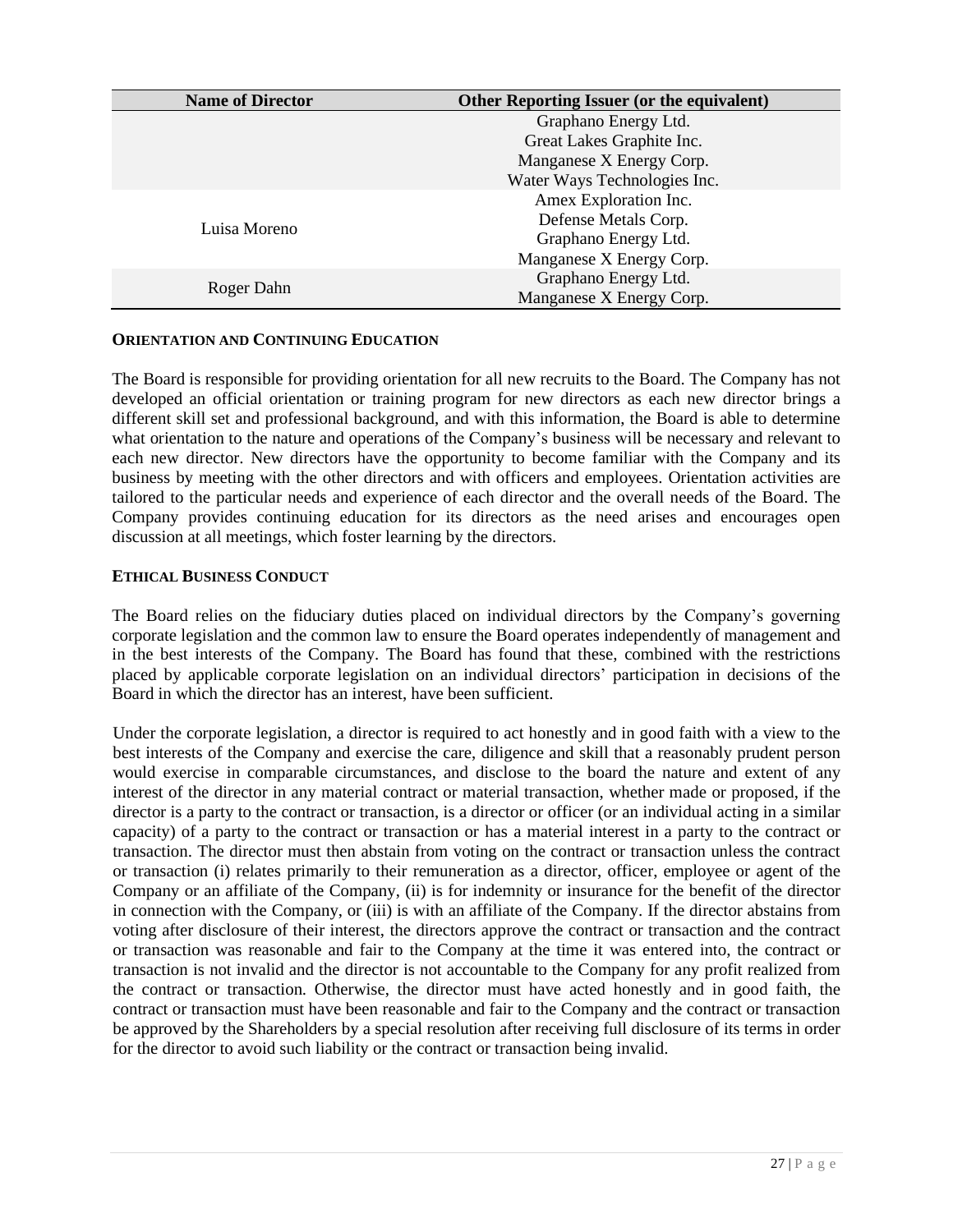### **NOMINATION OF DIRECTORS**

The Board, as a whole, considers its size each year when it considers the number of directors to recommend to the shareholders for election at the annual meeting of shareholders. The Board takes into account the number required to carry out the Board's duties effectively and to maintain a diversity of views and experience. The Board is also responsible for recruiting new members to the Board and planning for the succession of board members.

## **COMPENSATION OF DIRECTORS AND CHIEF EXECUTIVE OFFICER**

The Board is responsible for determining all forms of compensation, including long-term incentive in the form of stock options, to be granted to the CEO of the Company and the directors, and for reviewing the CFO's recommendations respecting compensation of the other officers of the Company, to ensure such arrangements reflect the responsibilities and risks associated with each position. When determining the compensation of its officers, the Board considers: (i) recruiting and retaining executives critical to the success of the Company and the enhancement of shareholder value; (ii) providing fair and competitive compensation; (iii) balancing the interests of management and the Company's shareholders; (iv) rewarding performance, both on an individual basis and with respect to operations in general; and (v) permitted compensation under the rules of the Exchange.

### **COMMITTEES OF THE BOARD OF DIRECTORS**

The Board has appointed an Audit Committee, the members of which are Gordon Jang, Luisa Moreno, and Roger Dahn. A description of the function of the Audit Committee can be found in this Circular under *"Section 6 - Audit Committee."* The Board does not have any other committees and, in view of the compact size of the Board, acts as its own Nominating Committee, Governance Committee and HR Committee.

### **ASSESSMENTS**

The Board annually reviews its own performance and effectiveness as well as reviews the Audit Committee Charter and recommends revisions as necessary. Neither the Company nor the Board has adopted formal procedures to regularly assess the Board, the Audit Committee or the individual directors as to their effectiveness and contribution. Effectiveness is subjectively measured by comparing actual corporate results with stated objectives. The contributions of individual directors are informally monitored by the other board members, bearing in mind the business strengths of the individual and the purpose of originally nominating the individual to the Board. The Board monitors the adequacy of information given to directors, communication between the Board and management and the strategic direction and processes of the Board and its committees.

The Board believes its corporate governance practices are appropriate and effective for the Company, given its size and operations. The Company's corporate governance practice allows the Company to operate efficiently, with checks and balances that control and monitor management and corporate functions without excessive administrative burden.

### **SECTION 8 - OTHER INFORMATION**

### **SECURITIES AUTHORIZED FOR ISSUANCE UNDER EQUITY COMPENSATION PLANS**

The Company has a 10% rolling stock option plan in place. See "*Section 3 - Particulars of Matters to Be Acted Upon –Stock Option Plan"* and *"Section 5- Statement of Executive Compensation – Stock Option Plans and Other Incentive Plans."*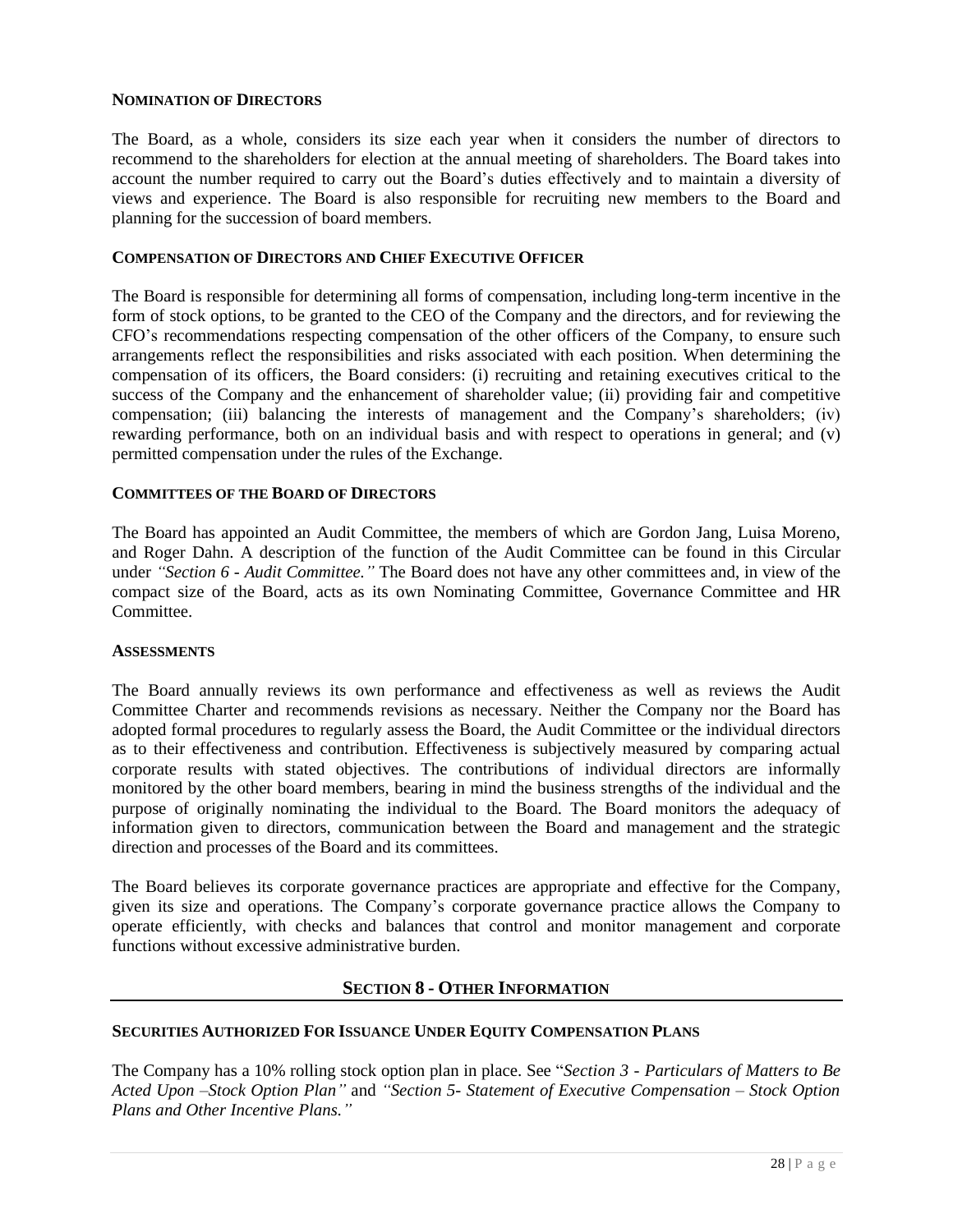The following table provides information as at September 30, 2021, regarding the number of common shares to be issued pursuant to the Company's stock option plan. The Company does not have any equity compensation plans that have not been approved by its shareholders.

| <b>Plan Category</b>                                                    | <b>Number of securities</b><br>to be issued upon<br>exercise of outstanding<br>options, warrants and<br>rights<br>(a) | Weighted-average<br>exercise price of<br>outstanding options,<br>warrants and rights<br>(b) | <b>Number of securities</b><br>remaining available<br>for future issuance<br>under equity<br>compensation plans<br>(excluding securities<br>reflected in column<br>(a)<br>(c) |
|-------------------------------------------------------------------------|-----------------------------------------------------------------------------------------------------------------------|---------------------------------------------------------------------------------------------|-------------------------------------------------------------------------------------------------------------------------------------------------------------------------------|
| Equity compensation plans<br>approved by securityholders <sup>(1)</sup> | 5,950,000                                                                                                             | \$0.165                                                                                     | 5,538,131                                                                                                                                                                     |
| Equity compensation plans not<br>approved by securityholders            | N/A                                                                                                                   | N/A                                                                                         | N/A                                                                                                                                                                           |
| <b>Total:</b>                                                           | 5,950,000                                                                                                             | \$0.165                                                                                     | 5,538,131                                                                                                                                                                     |

#### NOTE:

(1) Represents the Stock Option Plan of the Company. As at September 30, 2021, the Stock Option Plan reserved shares equal to a maximum of 10% of the issued and outstanding Shares. As at September 30, 2021, the Company had 114,881,311 common shares issued and outstanding.

### **INDEBTEDNESS OF DIRECTORS AND EXECUTIVE OFFICERS**

Other than "routine indebtedness" as defined in applicable securities legislation, since the beginning of the financial year ended September 30, 2021, none of:

- (a) the executive officers, directors, employees and former executive officers, directors and employees of the Company or any of its subsidiaries;
- (b) the proposed nominees for election as a director of the Company; or
- (c) any associates of the foregoing persons;

is or has been indebted to the Company or any of its subsidiaries or has been indebted to any other entity where that indebtedness was the subject of a guarantee, support agreement, letter of credit or other similar arrangement or understanding provided by the Company or any of its subsidiaries, and which was not entirely repaid on or before the date of this Circular.

### **INTEREST OF CERTAIN PERSONS OR COMPANIES IN MATTERS TO BE ACTED UPON**

Except as disclosed herein, none of the directors or executive officers of the Company, nor any person who has held such a position since the beginning of the last completed financial year of the Company, nor any proposed nominee for election as a director of the Company, nor any associate or affiliate of the foregoing persons, has any material interest, direct or indirect, by way of beneficial ownership of securities or otherwise, in any matter to be acted on at the Meeting. other than the election of directors and the approval of the stock option plan of the Company, all described in this Circular.

### **INTEREST OF INFORMED PERSONS IN MATERIAL TRANSACTIONS**

Except as disclosed herein or in the Company's financial statements, no informed person of the Company, or proposed director of the Company, or any associate or affiliate of any informed person or proposed director, had any material interest, direct or indirect, in any transaction since the commencement of the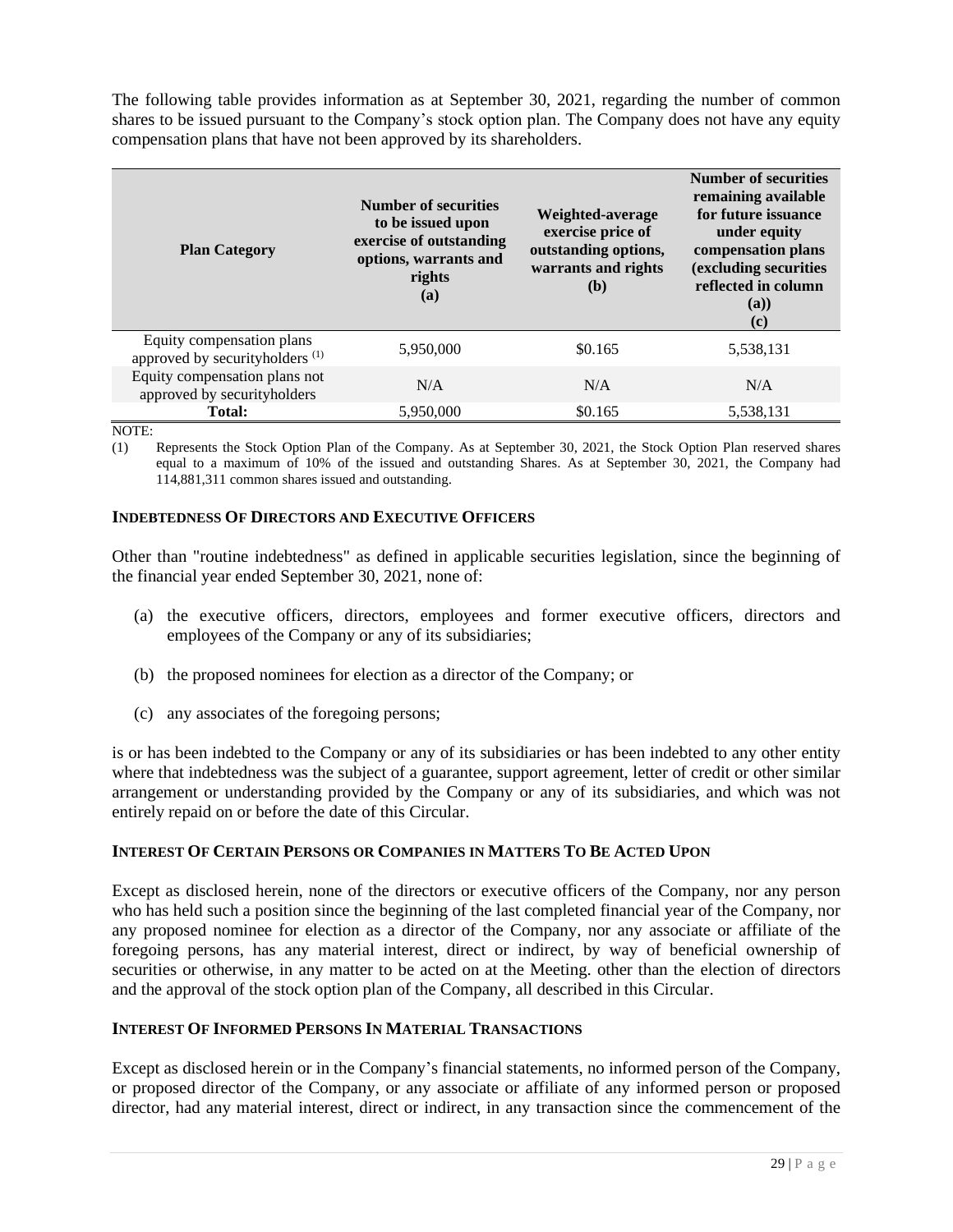Company's most recently completed financial year, or in any proposed transaction which has materially affected or would materially affect the Company or any of its subsidiaries.

An "informed person" means: (a) a director or executive officer of the Company; (b) a director or executive officer of a person or company that is itself an informed person or subsidiary of the Company; (c) any person or company who beneficially owns, directly or indirectly, voting securities of the Company or who exercises control or direction over voting securities of the Company or a combination of both carrying more than 10% of the voting rights other than voting securities held by the person or company as underwriter in the course of a distribution; and (d) the Company itself, if and for so long as it has purchased, redeemed or otherwise acquired any of its shares.

## **MANAGEMENT CONTRACTS**

Since the beginning of the Company's most recently completed financial year ended September 30, 2021, management functions of the Company are not, and have not been, to any substantial degree performed by any person other than the executive officers and directors of the Company.

### **ADDITIONAL INFORMATION**

Financial information about the Company is included in the Company's comparative annual financial statements for the financial years ended September 30, 2020, and September 30, 2021, and the related Management's Discussion and Analyses, which have been electronically filed with regulators and are available online under the Company's profile on SEDAR online at [www.sedar.com.](http://www.sedar.com/) Copies may be obtained without charge upon request to the Company, c/o Keystone Corporate Services Inc., Suite 214, 257 12<sup>th</sup> Street East, North Vancouver, British Columbia, V7L 2J8 - telephone 604-612-2111.

You may also access the Company's other public disclosure documents on SEDAR at [www.sedar.com](http://www.sedar.com/) under the Company's profile. Additional information about the Company can be found on the Company's website at [www.edisonlithium.com.](http://www.edisonlithium.com/)

#### **REQUEST FOR FINANCIAL STATEMENTS**

National Instrument 51-102 – *Continuous Disclosure Obligations* sets out the procedures for a shareholder to receive financial statements. If you wish to receive financial statement, you may use the enclosed form or provide instructions in any other written format.

#### **APPROVAL OF THE BOARD OF DIRECTORS**

The contents of this Circular have been approved and the delivery of it to each Shareholder entitled thereto and to the appropriate regulatory agencies has been authorized by the Board.

DATED at Vancouver, British Columbia, this 6<sup>th</sup> day of June 2022.

BY ORDER OF THE BOARD

### **EDISON LITHIUM CORP.**

*/s/ Nathan Rotstein* Nathan Rotstein Chief Executive Officer, President and Director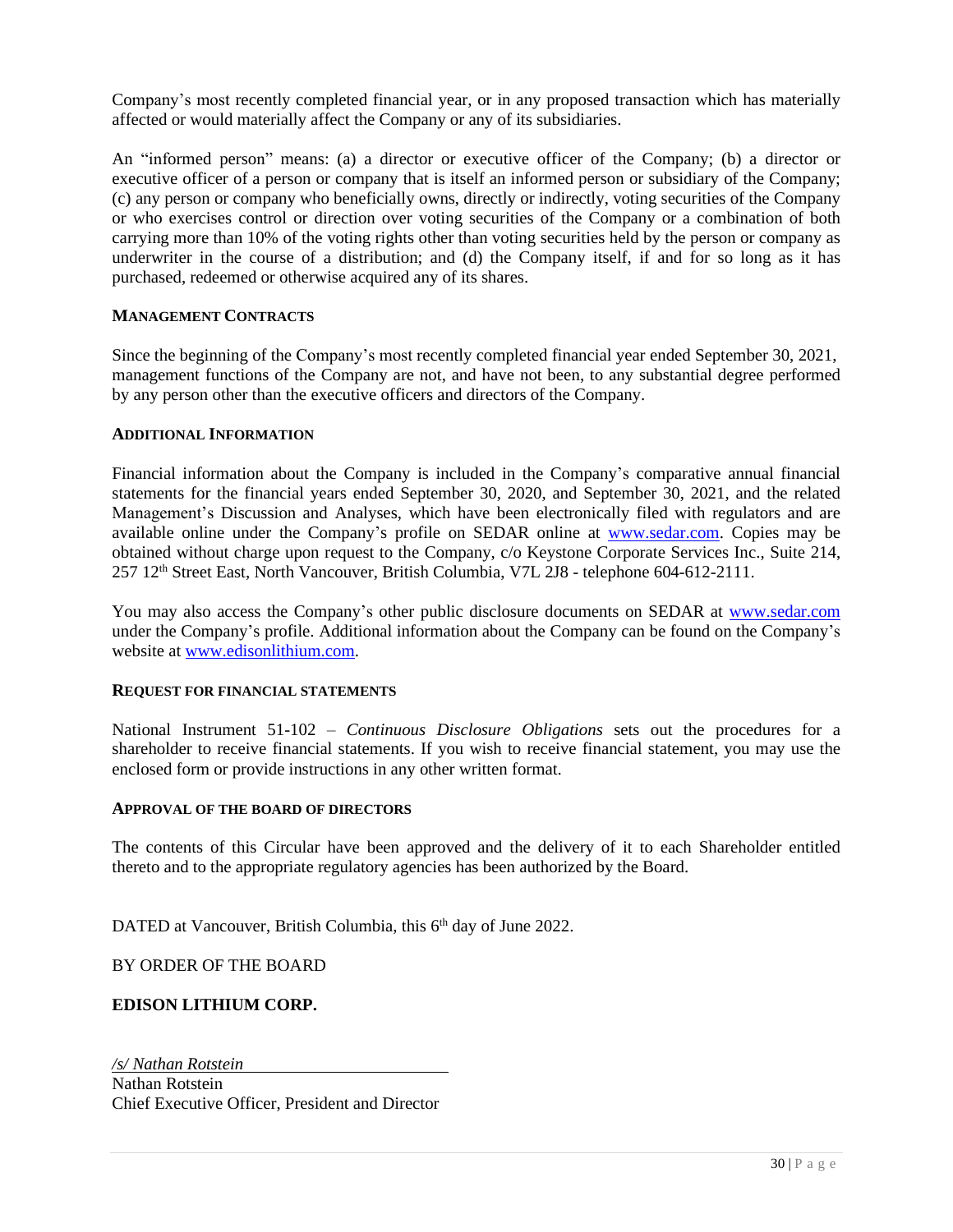## **APPENDIX "A"**

### **EDISON LITHIUM CORP. (the "Company")**

### **STOCK OPTION PLAN**

### **June 6, 2022**

## **ARTICLE 1 PURPOSE AND INTERPRETATION**

#### **(i) Purpose**

1.1 The purpose of this stock option plan (the "**Plan**") is to advance the interests of the Company by encouraging equity participation in the Company through the acquisition of Common Shares of the Company. It is the intention of the Company that this Plan will at all times be in compliance with the Stock Exchange Policies and any inconsistencies between this Plan and the Stock Exchange Policies will be resolved in favour of the latter.

#### **(ii) Definitions**

#### 1.2 In this Plan

- (a) **Affiliate** means a company that is a parent or subsidiary of the Company, or that is controlled by the same entity as the Company;
- (b) **Associate** has the meaning set out by the Securities Act;
- (c) **Black-out Period** means an interval of time during which the Company has determined that one or more Participants may not trade any securities of the Company because they may be in possession of undisclosed material information pertaining to the Company, or when in anticipation of the release of quarterly or annual financials, to avoid potential conflicts associated with a company's insider-trading policy or applicable securities legislation, (which, for greater certainty, does not include the period during which a cease trade order is in effect to which the Company or in respect of an Insider, that Insider, is subject);
- (d) **Board** means the board of directors of the Company or any committee thereof duly empowered or authorized to grant Options under this Plan;
- (e) **Business Day** means a day that the Stock Exchange is open for business;
- (f) **Change of Control** includes situations where after giving effect to the contemplated transaction and as a result of such transaction:
	- (i) any one Person holds a sufficient number of voting shares of the Company or resulting company to affect materially the control of the Company or resulting company, or
	- (ii) any combination of Persons, acting in concert by virtue of an agreement, arrangement, commitment or understanding, holds in total a sufficient number of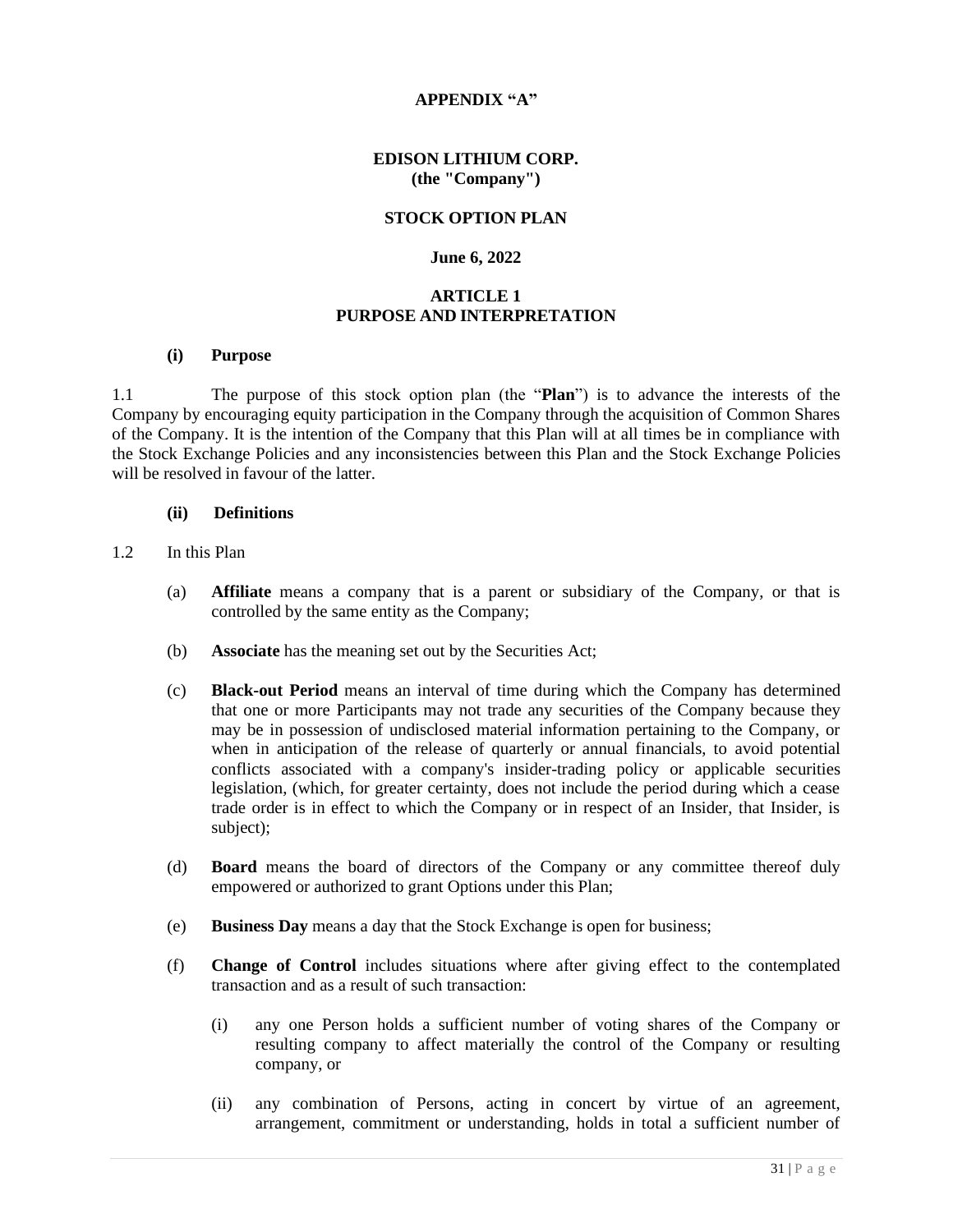voting shares of the Company or its successor to affect materially the control of the Company or its successor,

where such Person or combination of Persons did not previously hold a sufficient number of voting shares to affect materially control of the Company or its successor. In the absence of evidence to the contrary, any Person or combination of Persons acting in concert by virtue of an agreement, arrangement, commitment or understanding, holding more than 20% of the voting shares of the Company or resulting company is deemed to materially affect control of the Company or resulting company;

- (g) **Common Shares** means the common shares without par value in the capital of the Company providing such class is listed on the Stock Exchange;
- (h) **Company** means the company named at the top hereof and includes, unless the context otherwise requires, each of its Affiliates and successors according to law;
- (i) **Consultant** means an individual or Consultant Company, other than an Employee, Officer or Director that:
	- (i) provides on an ongoing bona fide basis, consulting, technical, managerial, or like services to the Company or an Affiliate of the Company, other than services provided in relation to a Distribution;
	- (ii) provides the services under a written contract between the Company or an Affiliate and the individual or the Consultant Company;
	- (iii) in the reasonable opinion of the Company, spends or will spend a significant amount of time and attention on the business and affairs of the Company or an Affiliate of the Company; and
	- (iv) has a relationship with the Company or an Affiliate of the Company that enables the individual or Consultant Company to be knowledgeable about the business and affairs of the Company;
- (j) **Consultant Company** means for an individual consultant, a company or partnership of which the individual is an employee, shareholder or partner;
- (k) **Directors** means the directors of the Company as may be elected from time to time;
- (l) **Discounted Market Price** and **Market Price** have the meanings assigned by the Stock Exchange Policies;
- (m) **Disinterested Shareholder Approval** means approval by a majority of the votes cast by all the Company's shareholders at a duly constituted shareholders' meeting, excluding votes attached to Common Shares beneficially owned by Insiders who are Service Providers or their Associates;
- (n) **Distribution** has the meaning assigned by the Securities Act, and generally refers to a distribution of securities by the Company from treasury;
- (o) **Effective Date** for an Option means the date of grant thereof by the Board;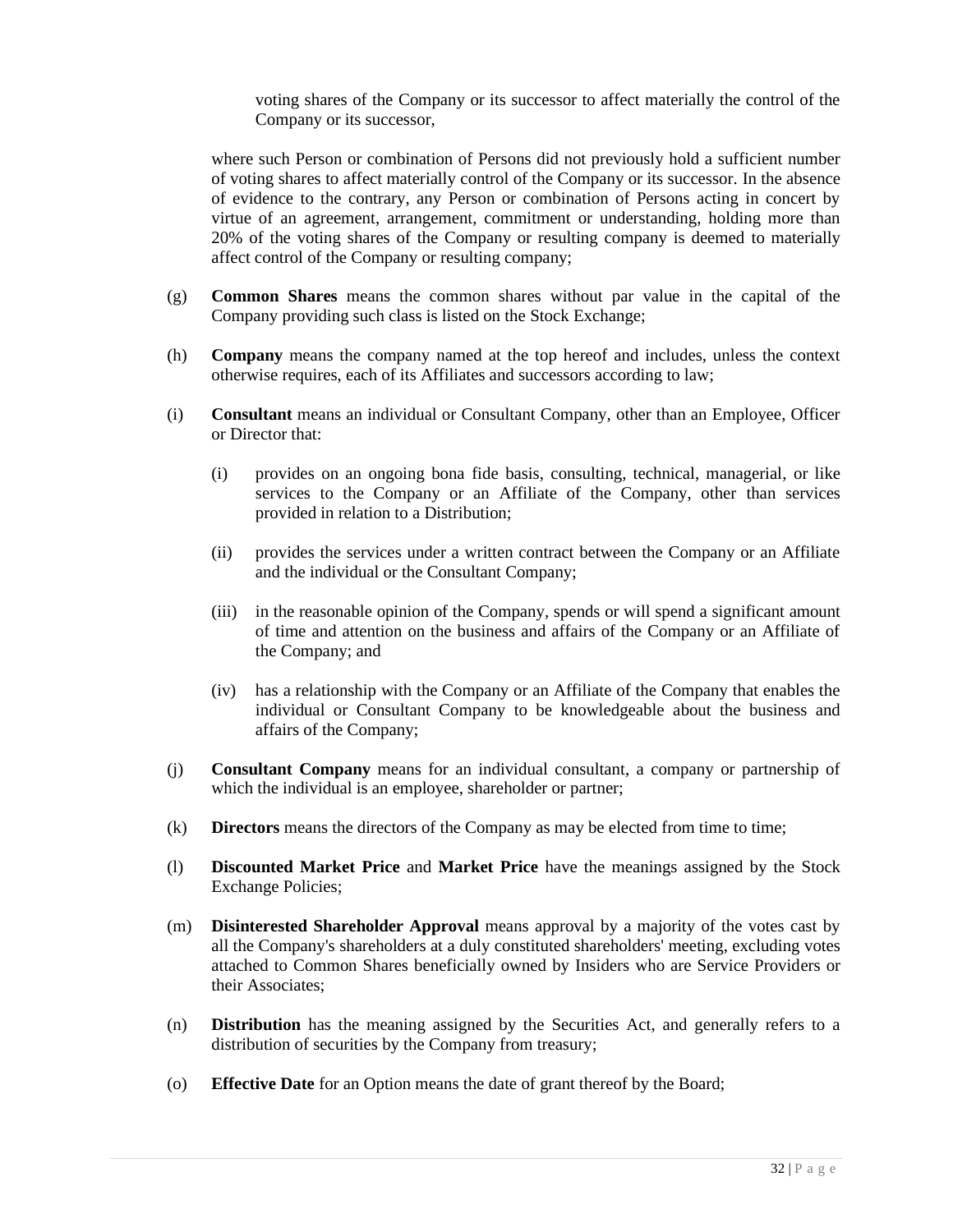### (p) **Employee** means:

- (i) an individual who is considered an employee under the Income Tax Act (Canada) (i.e. for whom income tax, employment insurance, and CPP deductions must be made at source);
- (ii) an individual who works full-time for the Company or a subsidiary thereof providing services normally provided by an employee and who is subject to the same control and direction by the Company over the details and methods of work as an employee of the Company, but for whom income tax deductions are not made at source; or
- (iii) an individual who works for the Company or its subsidiary on a continuing and regular basis for a minimum amount of time per week providing services normally provided by an employee and who is subject to the same control and direction by the Company over the details and methods of work as an employee of the Company, but for whom income tax deductions need not be made at source;
- (q) **Exercise Price** means the amount payable per Common Share on the exercise of an Option, as determined in accordance with the terms hereof;
- (r) **Expiry Date** means the day on which an Option lapses as specified in the Option Commitment therefor or in accordance with the terms of this Plan;
- (s) **Insider** means an insider as defined in the Stock Exchange Policies or as defined in securities legislation applicable to the Company;
- (t) **Investor Relations Activities** has the meaning assigned by the Stock Exchange Policies;
- (u) **Management Company Employee** means an individual employed by a Person providing management services to the Company which are required for the ongoing successful operation of the business enterprise of the Company, but excluding a Person engaged primarily in Investor Relations Activities;
- (v) **Officer** means a Board appointed officer of the Company;
- (w) **Option** means the right to purchase Common Shares granted hereunder to a Service Provider;
- (x) **Option Commitment** means the notice of grant of an Option delivered by the Company hereunder to a Service Provider and substantially in the form of Schedule A hereto;
- (y) **Optioned Shares** means Common Shares that may be issued in the future to a Service Provider upon the exercise of an Option;
- (z) **Optionee** means the recipient of an Option hereunder;
- (aa) **Outstanding Shares** means at the relevant time, the number of issued and outstanding Common Shares of the Company from time to time;
- (bb) **Participant** means a Service Provider that becomes an Optionee;
- (cc) **Person** includes a company, any unincorporated entity, or an individual;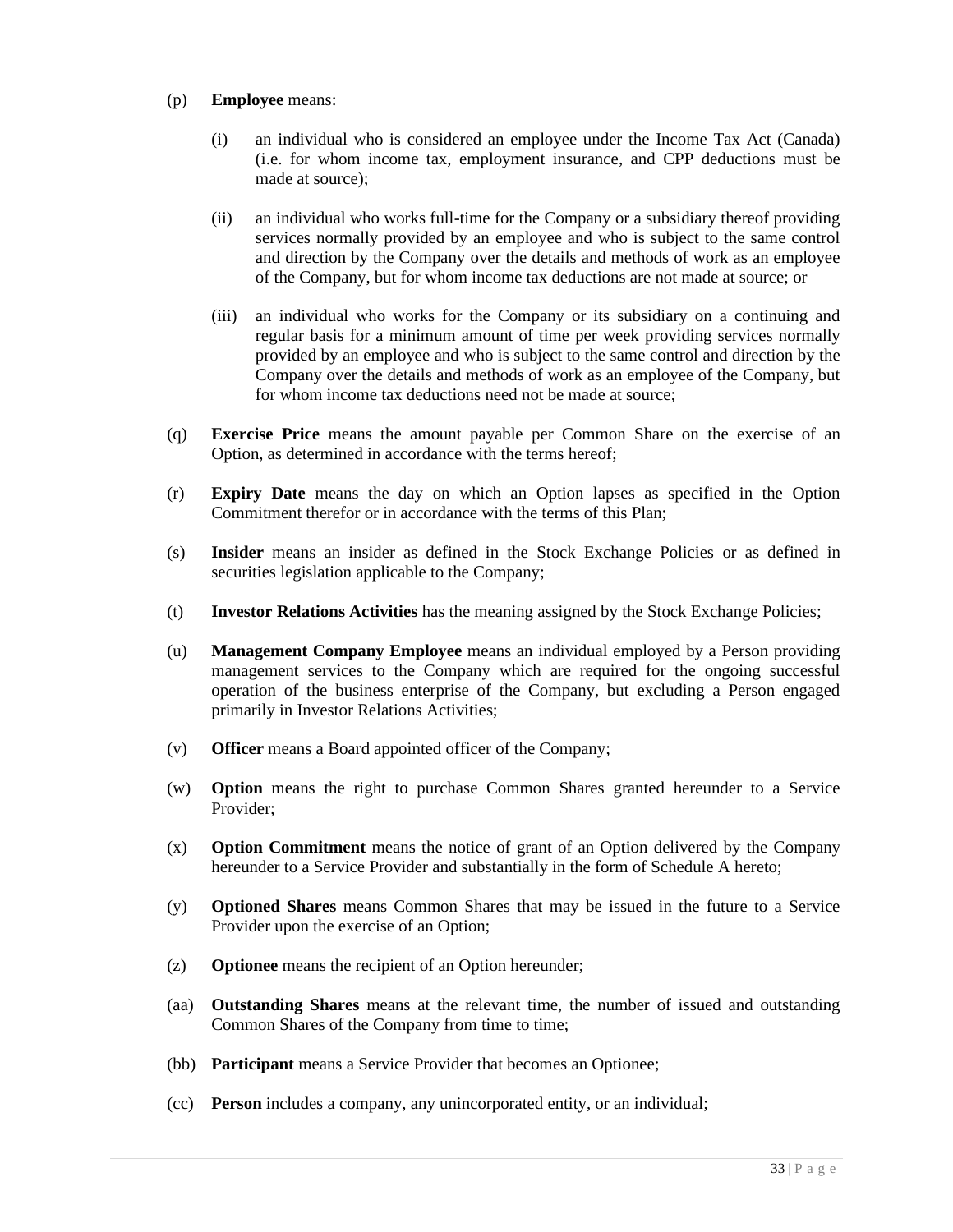- (dd) **Plan** means this share option plan, the terms of which are set out herein or as may be amended;
- (ee) **Plan Shares** means the total number of Common Shares which may be reserved for issuance as Optioned Shares under the Plan as provided in §2.2;
- (ff) **Regulatory Approval** means the approval of the Stock Exchange and any other securities regulatory authority that has lawful jurisdiction over the Plan and any Options issued hereunder;
- (gg) **Securities Act** means the *Securities Act*, R.S.B.C. 1996, c. 418 as amended, or any successor legislation;
- (hh) **Service Provider** means a Person who is a bona fide Director, Officer, Employee, Management Company Employee, Consultant or Company Consultant, and also includes a company, of which 100% of the share capital of which is beneficially owned by one or more Service Providers;
- (ii) **Share Compensation Arrangement** means any Option under this Plan but also includes any other stock option, stock option plan, employee stock purchase plan or any other compensation or incentive mechanism involving the issuance or potential issuance of Common Shares to a Service Provider;
- (jj) **Shareholder Approval** means approval by a majority of the votes cast by eligible shareholders of the Company at a duly constituted shareholders' meeting;
- (kk) **Stock Exchange** means the TSX Venture Exchange or if the Common Shares are not listed on the TSX Venture Exchange, any stock exchange on which the Common Shares are listed or traded, as determined by the Board;
- (ll) **Stock Exchange Policies** means the rules and policies of the Stock Exchange, as amended from time to time;
- (mm) **Take Over Bid** means a take over bid as defined in §92 of the Securities Act and the analogous provisions of securities legislation and regulation applicable to the Company; and
- (nn) **Termination Date** has the meaning ascribed thereto in §3.10.

### **(iii) Other Words and Phrases**

1.3 Words and phrases used in this Plan but which are not defined in the Plan, but are defined in the Stock Exchange Policies, will have the meaning assigned to them in the Stock Exchange Policies.

### **(iv) Gender**

1.4 Words importing the masculine gender include the feminine or neuter, words in the singular include the plural, words importing a corporate entity include individuals, and vice versa.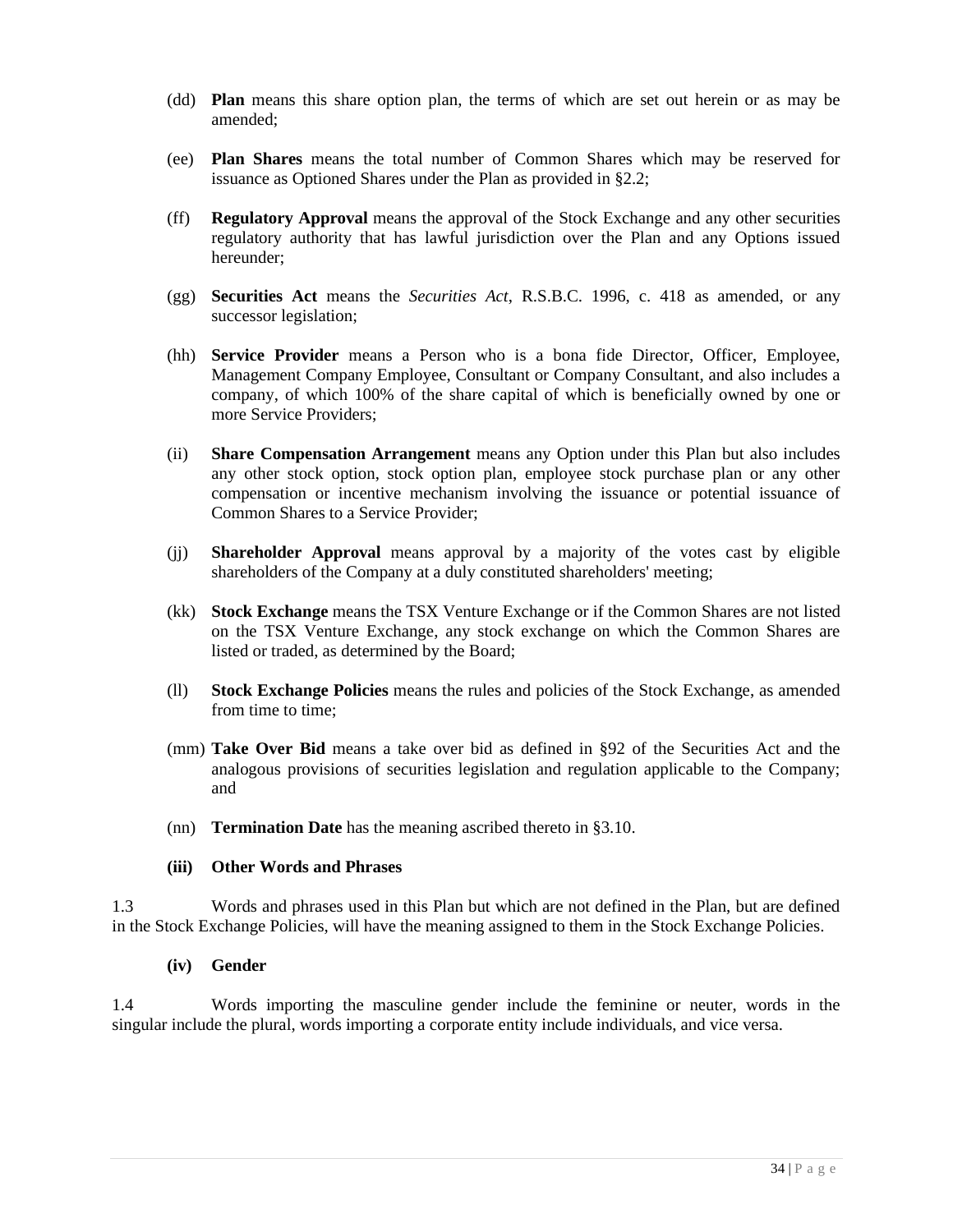# **ARTICLE 2 STOCK OPTION PLAN**

### **(i) Establishment of Stock Option Plan**

2.1 The Plan is hereby established to recognize contributions made by Service Providers and to create an incentive for their continuing assistance to the Company and its Affiliates.

### **(ii) Maximum Plan Shares**

2.2 The maximum aggregate number of Plan Shares that may be reserved for issuance under the Plan at any point in time is 10% of the Outstanding Shares at the time Plan Shares are reserved for issuance as a result of the grant of an Option, less any Common Shares reserved for issuance under awards granted under Share Compensation Arrangements other than this Plan, if any, unless this Plan is amended pursuant to the requirements of the Stock Exchange Policies.

### **(iii) Eligibility**

2.3 Options to purchase Common Shares may be granted hereunder to Service Providers from time to time by the Board. Service Providers that are not individuals will be required to undertake in writing not to effect or permit any transfer of ownership or option of any of its securities, or to issue more of its securities (so as to indirectly transfer the benefits of an Option), as long as such Option remains outstanding, unless the written permission of the Stock Exchange and the Company is obtained.

### **(iv) Options Granted Under the Plan**

2.4 All Options granted under the Plan will be evidenced by an Option Commitment in the form attached as Schedule A, showing the number of Optioned Shares, the term of the Option, a reference to vesting terms, if any, and the Exercise Price.

2.5 Subject to specific variations approved by the Board, all terms and conditions set out herein will be deemed to be incorporated into and form part of an Option Commitment made hereunder.

#### **(v) Limitations on Issue**

2.6 Subject to §2.10, the following restrictions on issuances of Options are applicable under the Plan:

- (a) no Service Provider can be granted an Option if that Option would result in the total number of Options, together with all other Share Compensation Arrangements granted to such Service Provider in the previous 12 months, exceeding 5% of the Outstanding Shares (unless the Company has obtained Disinterested Shareholder Approval to do so);
- (b) the aggregate number of Options granted to any one Consultant in any 12-month period cannot exceed 2% of the Outstanding Shares, calculated at the time of grant, without the prior consent of the Stock Exchange; and
- (c) the aggregate number of Options granted to Service Providers conducting Investor Relations Activities in any 12-month period cannot exceed 2% of the Outstanding Shares, calculated at the time of grant, without the prior consent of the Stock Exchange;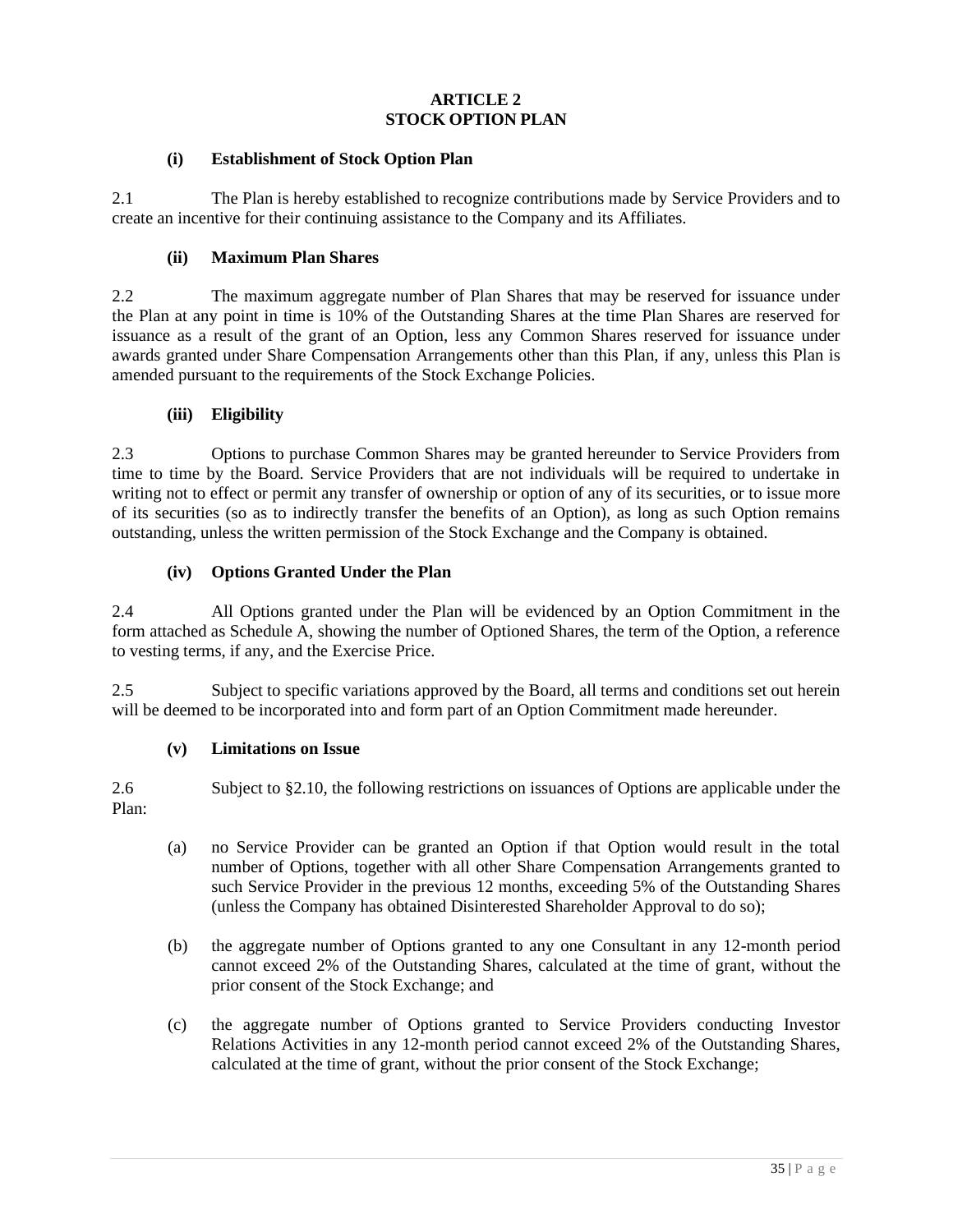## **(vi) Options Not Exercised**

2.7 In the event an Option granted under the Plan expires unexercised or is terminated by reason of dismissal of the Optionee for cause or is otherwise lawfully cancelled prior to exercise of the Option, the Optioned Shares that were issuable thereunder will be returned to the Plan and will be eligible for re-issuance.

### **(vii) Powers of the Board**

2.8 The Board will be responsible for the general administration of the Plan and the proper execution of its provisions, the interpretation of the Plan and the determination of all questions arising hereunder. Without limiting the generality of the foregoing, the Board has the power to:

- (a) allot Common Shares for issuance in connection with the exercise of Options;
- (b) grant Options hereunder;
- (c) subject to any necessary Regulatory Approval, amend, suspend, terminate, or discontinue the Plan, or revoke or alter any action taken in connection therewith, except that no general amendment or suspension of the Plan will, without the prior written consent of all Optionees, alter or impair any Option previously granted under the Plan unless the alteration or impairment occurred as a result of a change in the Stock Exchange Policies or the Company's tier classification thereunder; and
- (d) delegate all or such portion of its powers hereunder as it may determine to one or more committees of the Board, either indefinitely or for such period of time as it may specify, and thereafter each such committee may exercise the powers and discharge the duties of the Board in respect of the Plan so delegated to the same extent as the Board is hereby authorized so to do.

### **(viii) Amendment of the Plan by the Board of Directors**

2.9 Subject to the requirements of the Stock Exchange Policies and the prior receipt of any necessary Regulatory Approval, the Board may in its absolute discretion, amend or modify the Plan or any Option granted as follows:

- (a) it may make amendments which are of a typographical, grammatical or clerical nature only;
- (b) it may change the vesting provisions of an Option granted hereunder subject to prior written approval of the Stock Exchange, if applicable;
- (c) it may change the termination provision of an Option granted hereunder which does not entail an extension beyond the original Expiry Date of such Option;
- (d) it may add a cashless exercise feature payable including cash or Common Shares which provides for a full deduction of the number of underlying Common Shares from the Share reserved hereunder;
- (e) it may make amendments necessary as a result in changes in securities laws applicable to the Company;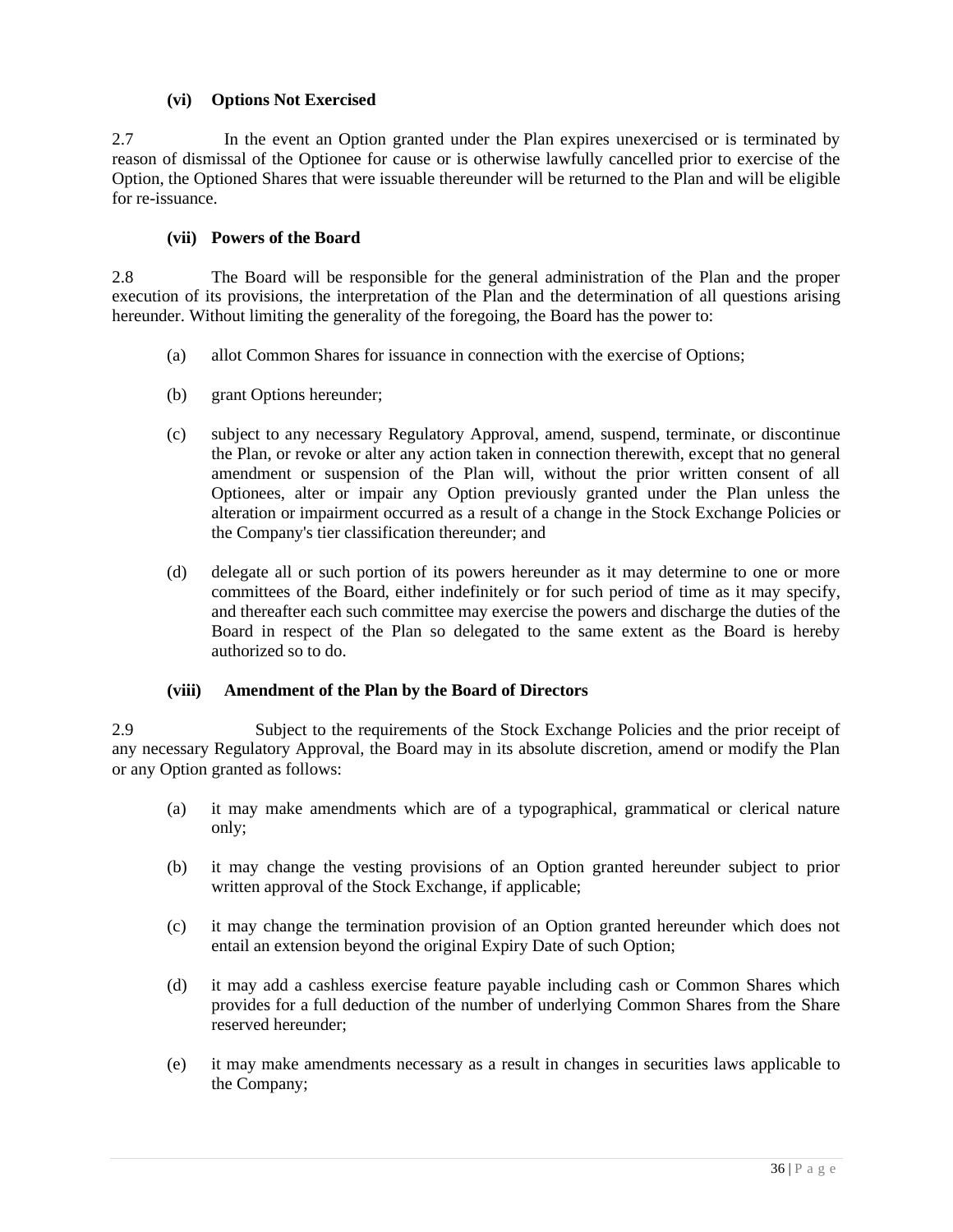- (f) if the Company becomes listed or quoted on a stock exchange or stock market other than the Stock Exchange, it may make such amendments as may be required by the policies of such other stock exchange or stock market; and
- (g) amend this Plan (except for previously granted and outstanding Options) to reduce the benefits that may be granted to Service Providers (before a particular Option is granted) subject to the other terms hereof.

# **(ix) Amendments Requiring Disinterested Shareholder Approval**

2.10 The Company will be required to obtain Disinterested Shareholder Approval prior to any of the following actions becoming effective:

- (a) the Plan, together with all of the Company's other Share Compensation Arrangements, could result at any time in:
	- (i) the aggregate number of Common Shares reserved for issuance under Options granted to Insiders exceeding 10% of the Outstanding Shares;
	- (ii) the number of Optioned Shares issued to Insiders within a one-year period exceeding 10% of the Outstanding Shares; or,
	- (iii) the issuance to any one Optionee, within a 12-month period of a number of Common Shares exceeding 5% of the Outstanding Shares; or
	- (iv) the reduction in the exercise price of an Option, or the extension of the term of an Option, if the Participant is an Insider of the Company at the time of the proposed amendment.

### **(x) Options Granted Under the Company's Previous Share Option Plans**

2.11 Any option granted pursuant to a stock option plan previously adopted by the Board which is outstanding at the time this Plan comes into effect shall be deemed to have been issued under this Plan and shall, as of the date this Plan comes into effect, be governed by the terms hereof.

### **ARTICLE 3 TERMS AND CONDITIONS OF OPTIONS**

### **(i) Exercise Price**

3.1 The Exercise Price of an Option will be set by the Board at the Market Price on the Effective Date of the Option.

3.2 Term of Option - An Option can be exercisable for a maximum of 10 years from the Effective Date of the Option.

#### **(ii) Option Amendment**

3.3 The terms of an Option may not be amended once issued. If an option is cancelled prior to its expiry date, the Company must post notice of the cancellation and shall not grant new options to the same person until 30 days have elapsed from the date of cancellation.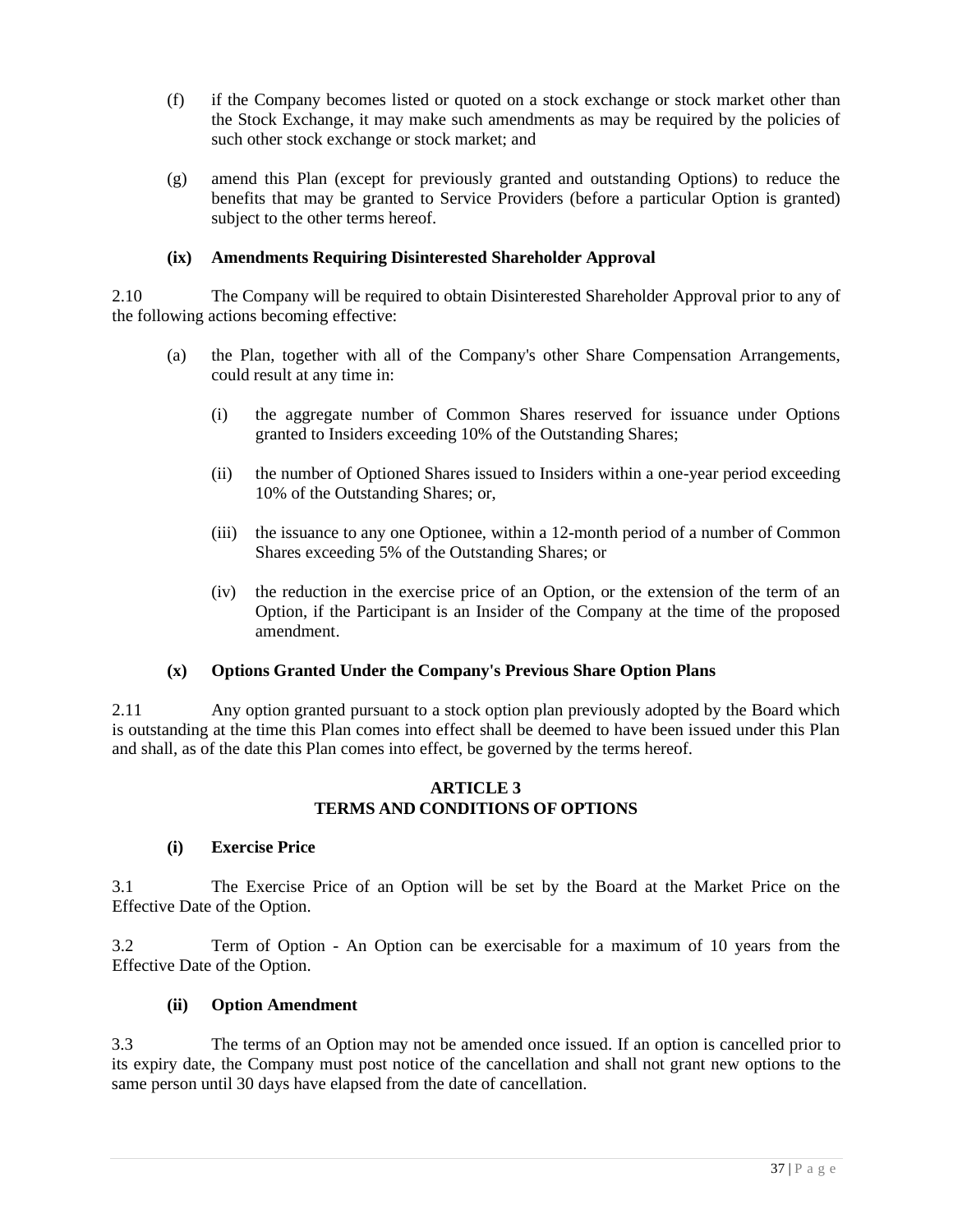3.4 An Option must be outstanding for at least one year before the Company may extend its term, subject to the limits contained in §3.2.

3.5 Any proposed amendment to the terms of an Option must be approved by the Stock Exchange prior to the exercise of such Option.

# **(iii) Vesting of Options**

3.6 Subject to §3.7, the Board may, in its sole discretion, attach a term or condition to a particular Option providing that the Option will vest over a certain period of time or upon the occurrence of certain events. The Board may also, in its sole discretion, attach a term or condition to a particular Option providing that the Option will be exercisable immediately, in full, notwithstanding that it has vesting provisions, upon the occurrence of certain events. Unless otherwise determined by the Board, in its sole discretion, all Options will vest upon grant or over 18 months from the date of grant and will generally be subject to:

- (a) the Service Provider remaining employed by or continuing to provide services to the Company or any of its Affiliates as well as, at the discretion of the Board, achieving certain milestones which may be defined by the Board from time to time or receiving a satisfactory performance review by the Company or any of its Affiliates during the vesting period; or
- (b) the Service Provider remaining as a Director of the Company or any of its Affiliates during the vesting period; or
- (c) Vesting of Options Granted to Consultants Conducting Investor Relations Activities.

3.7 Notwithstanding §3.6, Options granted to Investor Relations Services Providers (as such term is defined in the Stock Exchange Policies) will vest:

- (a) over a period of not less than 12 months as to 25% on the date that is three months from the date of grant, and a further 25% on each successive date that is three months from the date of the previous vesting; or
	- (b) such longer vesting period as the Board may determine.

# **(iv) Effect of Take Over Bid**

3.8 If a Take Over Bid is made to the shareholders generally then the Company shall, immediately upon receipt of notice of the Take Over Bid, notify each Optionee currently holding an Option of the Take Over Bid, with full particulars thereof whereupon such Option may, notwithstanding Section 3.6 or any vesting requirements set out in any Option Commitment, be immediately exercised in whole or in part by the Optionee, subject to prior approval from the Stock Exchange for vesting requirements imposed by Stock Exchange Policies.

# **(v) Extension of Options Expiring During Blackout Period**

3.9 Should the Expiry Date for an Option fall within a Blackout Period, or within nine (9) Business Days following the expiration of a Blackout Period, such Expiry Date shall be automatically extended without any further act or formality to that day which is the tenth  $(10<sup>th</sup>)$  Business Day after the end of the Blackout Period, such tenth Business Day to be considered the Expiry Date for such Option for all purposes under the Plan. Notwithstanding §2.8, the tenth Business Day period referred to in this §3.9 may not be extended by the Board.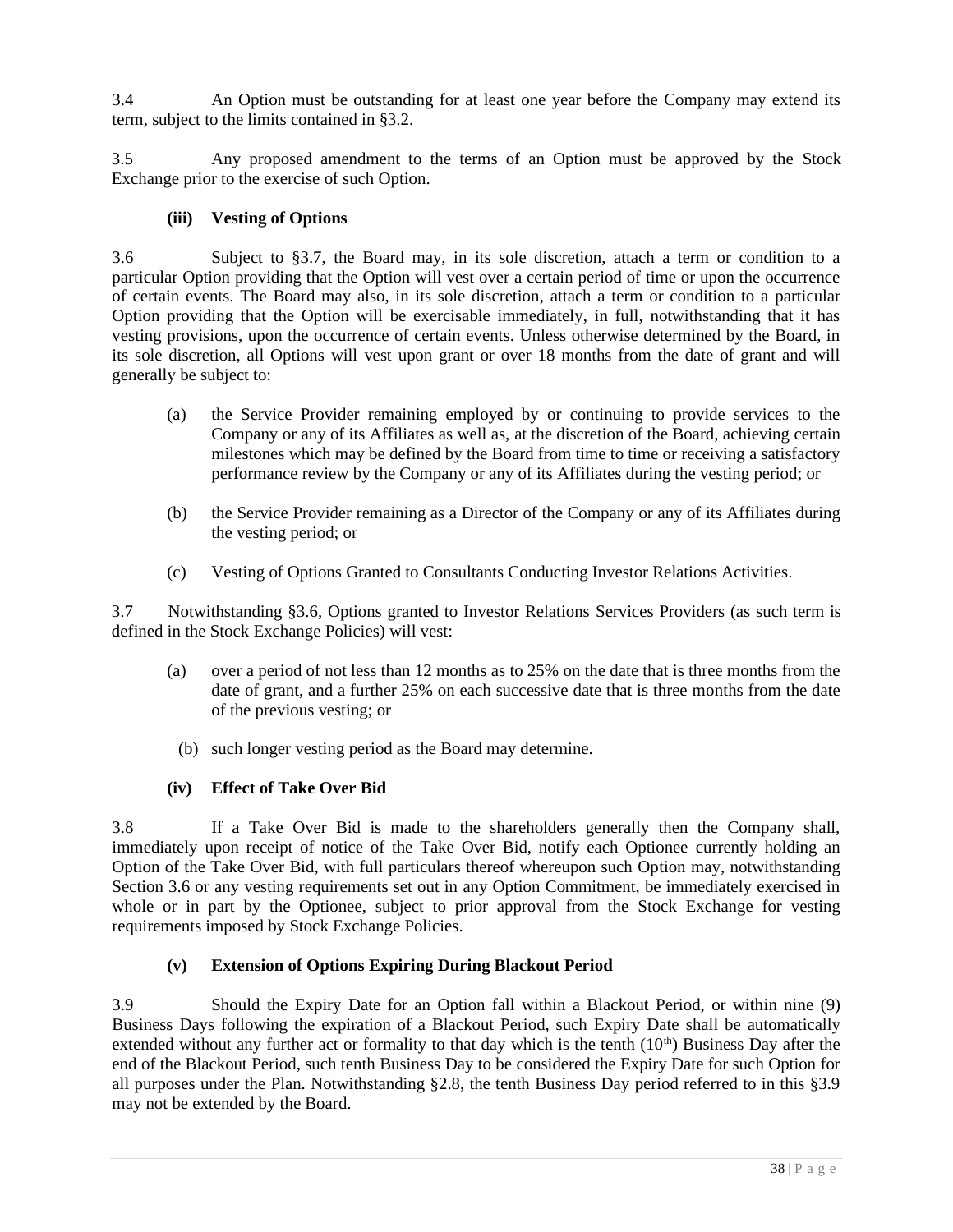## **(vi) Optionee Ceasing to be Director, Employee or Service Provider**

3.10 No Option may be exercised after the earlier of the date that the Service Provider has left his employ/office and the date that the Service Provider has been advised by the Company that his services are no longer required or his service contract has expired, (the "**Termination Date**") except as follows:

- (a) in the case of the death of an Optionee, any vested Option held by him at the date of death will become exercisable by the Optionee's lawful personal representatives, heirs or executors until the earlier of one year after the date of death of such Optionee and the date of expiration of the term otherwise applicable to such Option;
- (b) an Options granted to any Service Provider will expire within 90 days after the Termination Date, but only to the extent that such Option has vested at the date the Optionee ceased to be so employed by or to provide services to the Company;
- (c) in the case of an Optionee being dismissed from employment or service for cause, such Optionee's Options, whether or not vested at the date of dismissal will immediately terminate without right to exercise same.

If a Service Provider has been granted more than one Option in circumstances where that Service Provider is a Service Provider in one or more capacities of being a Service Provider (for example, a Director and an Employee) and ceases to be a Service Provider in one or more capacities but remains a Service Provider in one or more other capacities, then the termination provisions set out in this §3.10 will apply only to the Options that were granted in the capacity or capacities of Service Provider that have been terminated.

### **(vii) Non-Assignable**

3.11 Subject to §3.10, all Options will be exercisable only by the Optionee to whom they are granted and will not be assignable or transferable.

### **(viii) Adjustment of the Number of Optioned Shares**

3.12 The number of Common Shares subject to an Option will be subject to adjustment in the events and in the manner following:

- (a) in the event of a subdivision of Common Shares as constituted on the date hereof, at any time while an Option is in effect, into a greater number of Common Shares, the Company will thereafter deliver at the time of purchase of Optioned Shares hereunder, in addition to the number of Optioned Shares in respect of which the right to purchase is then being exercised, such additional number of Common Shares as result from the subdivision without an Optionee making any additional payment or giving any other consideration therefor;
- (b) in the event of a consolidation of the Common Shares as constituted on the date hereof, at any time while an Option is in effect, into a lesser number of Common Shares, the Company will thereafter deliver and an Optionee will accept, at the time of purchase of Optioned Shares hereunder, in lieu of the number of Optioned Shares in respect of which the right to purchase is then being exercised, the lesser number of Common Shares as result from the consolidation;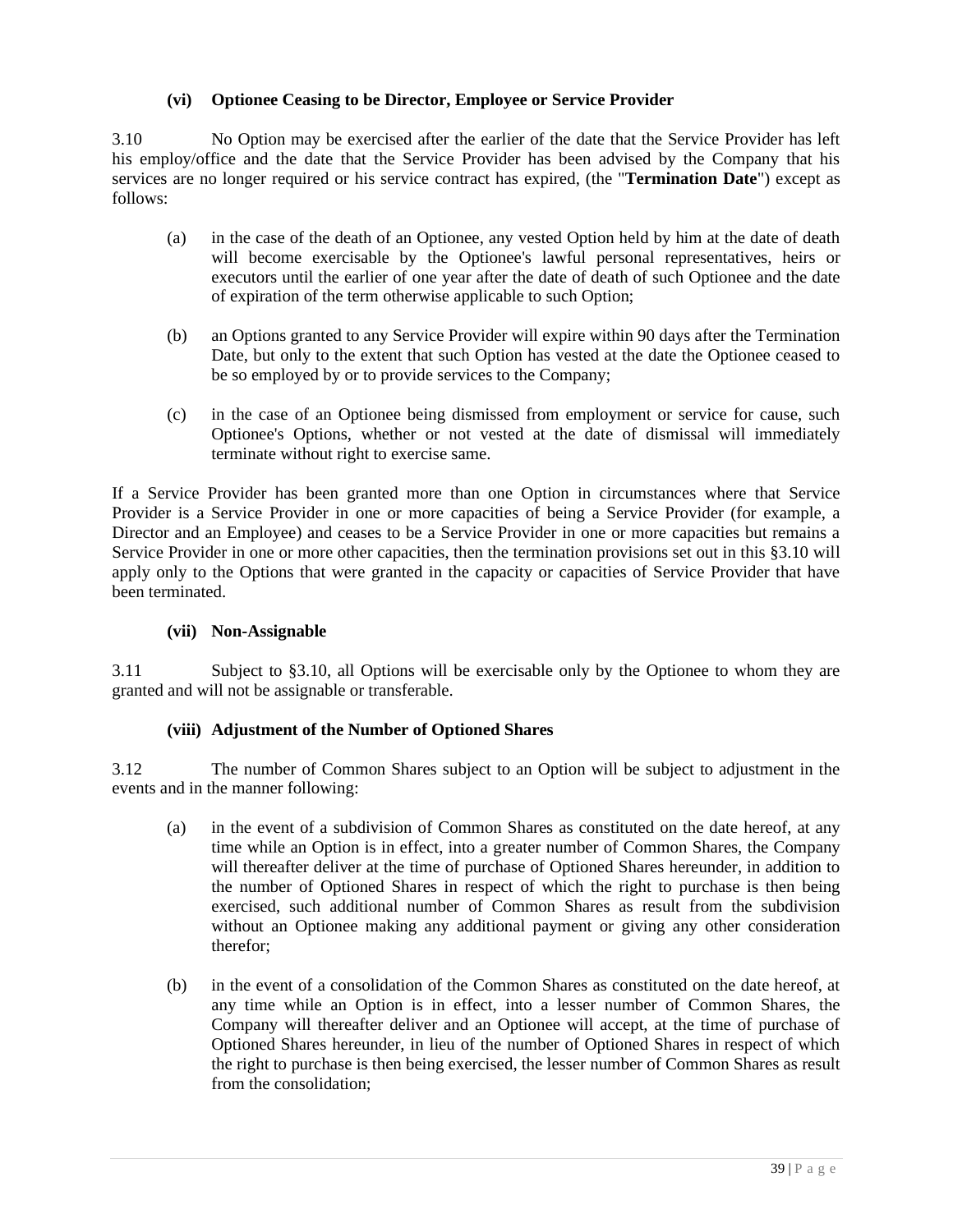- (c) subject to the approval of the Stock Exchange, in the event of any change of the Common Shares as constituted on the date hereof, at any time while an Option is in effect, the Company will thereafter deliver at the time of purchase of Optioned Shares hereunder the number of shares of the appropriate class resulting from the said change as an Optionee would have been entitled to receive in respect of the number of Common Shares so purchased had the right to purchase been exercised before such change;
- (d) subject to the approval of the Stock Exchange, in the event of a capital reorganization, reclassification or change of outstanding equity shares (other than a change in the par value thereof) of the Company, a consolidation, merger or amalgamation of the Company with or into any other company or a sale of the property of the Company as or substantially as an entirety at any time while an Option is in effect, an Optionee will thereafter have the right to purchase and receive, in lieu of the Optioned Shares immediately theretofore purchasable and receivable upon the exercise of the Option, the kind and amount of shares and other securities and property receivable upon such capital reorganization, reclassification, change, consolidation, merger, amalgamation or sale which the holder of a number of Common Shares equal to the number of Optioned Shares immediately theretofore purchasable and receivable upon the exercise of the Option would have received as a result thereof. The subdivision or consolidation of Common Shares at any time outstanding (whether with or without par value) will not be deemed to be a capital reorganization or a reclassification of the capital of the Company for the purposes of this §3.12;
- (e) an adjustment will take effect at the time of the event giving rise to the adjustment, and the adjustments provided for in this section are cumulative;
- (f) the Company will not be required to issue fractional shares in satisfaction of its obligations hereunder. Any fractional interest in a Common Share that would, except for the provisions of this §3.12, be deliverable upon the exercise of an Option will be cancelled and not be deliverable by the Company; and
- (g) if any questions arise at any time with respect to the Exercise Price or number of Optioned Shares deliverable upon exercise of an Option in any of the events set out in this §3.12, such questions will be conclusively determined by the Company's auditors, or, if they decline to so act, any other firm of Chartered Accountants, in Vancouver, British Columbia (or in the city of the Company's principal executive office) that the Company may designate and who will be granted access to all appropriate records. Such determination will be binding upon the Company and all Optionees.

### **ARTICLE 4 COMMITMENT AND EXERCISE PROCEDURES**

### **(i) Option Commitment**

4.1 Upon grant of an Option hereunder, an authorized officer of the Company will deliver to the Optionee an Option Commitment detailing the terms of such Options and upon such delivery the Optionee will be subject to the Plan and have the right to purchase the Optioned Shares at the Exercise Price set out therein subject to the terms and conditions hereof.

# **(ii) Manner of Exercise**

4.2 An Optionee who wishes to exercise his Option may do so by delivering: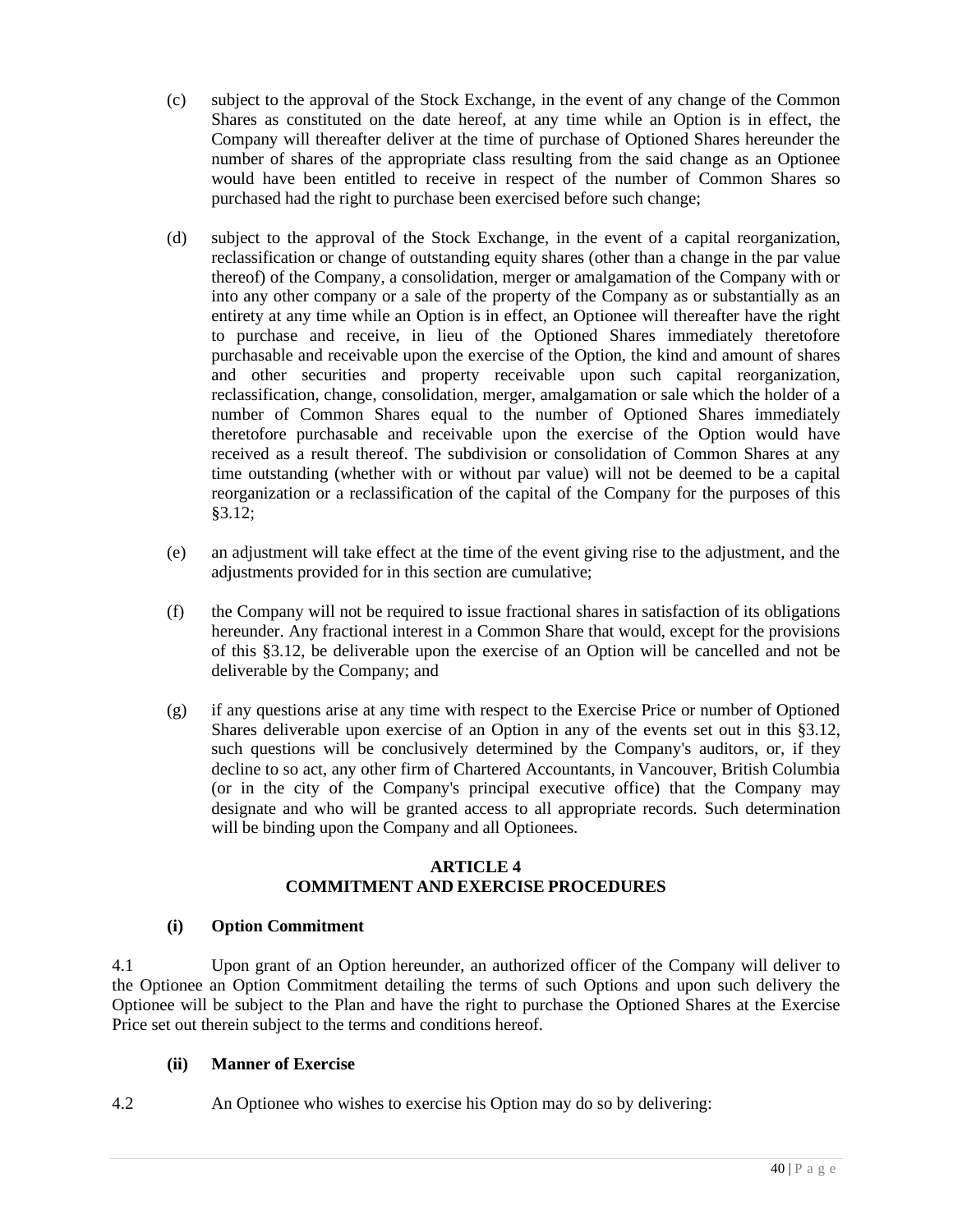- (a) a written notice to the Company in the form attached hereto as Schedule B or such other form as the Company may require, specifying the number of Optioned Shares being acquired pursuant to the Option; and
- (b) certified cheque, wire transfer or bank draft payable to the Company for the aggregate Exercise Price by the Optioned Shares being acquired.

# **(iii) Delivery of Certificate for Optioned Shares and Hold Periods**

4.3 As soon as practicable after receipt of the notice of exercise described in §4.2 and payment in full for the Optioned Shares being acquired, the Company will direct its transfer agent to issue a certificate to the Optionee for the appropriate number of Optioned Shares. Such certificate issued may bear a legend stipulating any resale restrictions required under applicable securities laws or Stock Exchange Policies.

4.4 Notwithstanding anything else contained in this Plan, the Company may, from time to time, implement such procedures and conditions as it determines appropriate with respect to the withholding and remittance of taxes imposed under applicable law, or the funding of related amounts for which liability may arise under such applicable law. Without limiting the generality of the foregoing, an Optionee who wishes to exercise an Option must, in addition to following the procedures set out in §4.2 and elsewhere in this Plan, and as a condition of exercise:

- (a) deliver a certified cheque, wire transfer or bank draft payable to the Company for the amount determined by the Company to be the appropriate amount on account of such taxes or related amounts; or
- (b) otherwise ensure, in a manner acceptable to the Company in its sole and unfettered discretion, that the amount will be securely funded;

and must in all other respects follow any related procedures and conditions imposed by the Company.

### **ARTICLE 5 GENERAL**

# **(i) Employment and Services**

5.1 Nothing contained in the Plan will confer upon or imply in favour of any Optionee any right with respect to office, employment, or provision of services with the Company, or interfere in any way with the right of the Company to lawfully terminate the Optionee's office, employment or service at any time pursuant to the arrangements pertaining to same. Participation in the Plan by an Optionee is voluntary.

### **(ii) No Representation or Warranty**

5.2 The Company makes no representation or warranty as to the future market value of Common Shares issued in accordance with the provisions of the Plan or to the effect of the *Income Tax Act* (Canada) or any other taxing statute governing the Options or the Common Shares issuable thereunder or the tax consequences to a Service Provider. Compliance with applicable securities laws as to the disclosure and resale obligations of each Participant is the responsibility of each Participant and not the Company.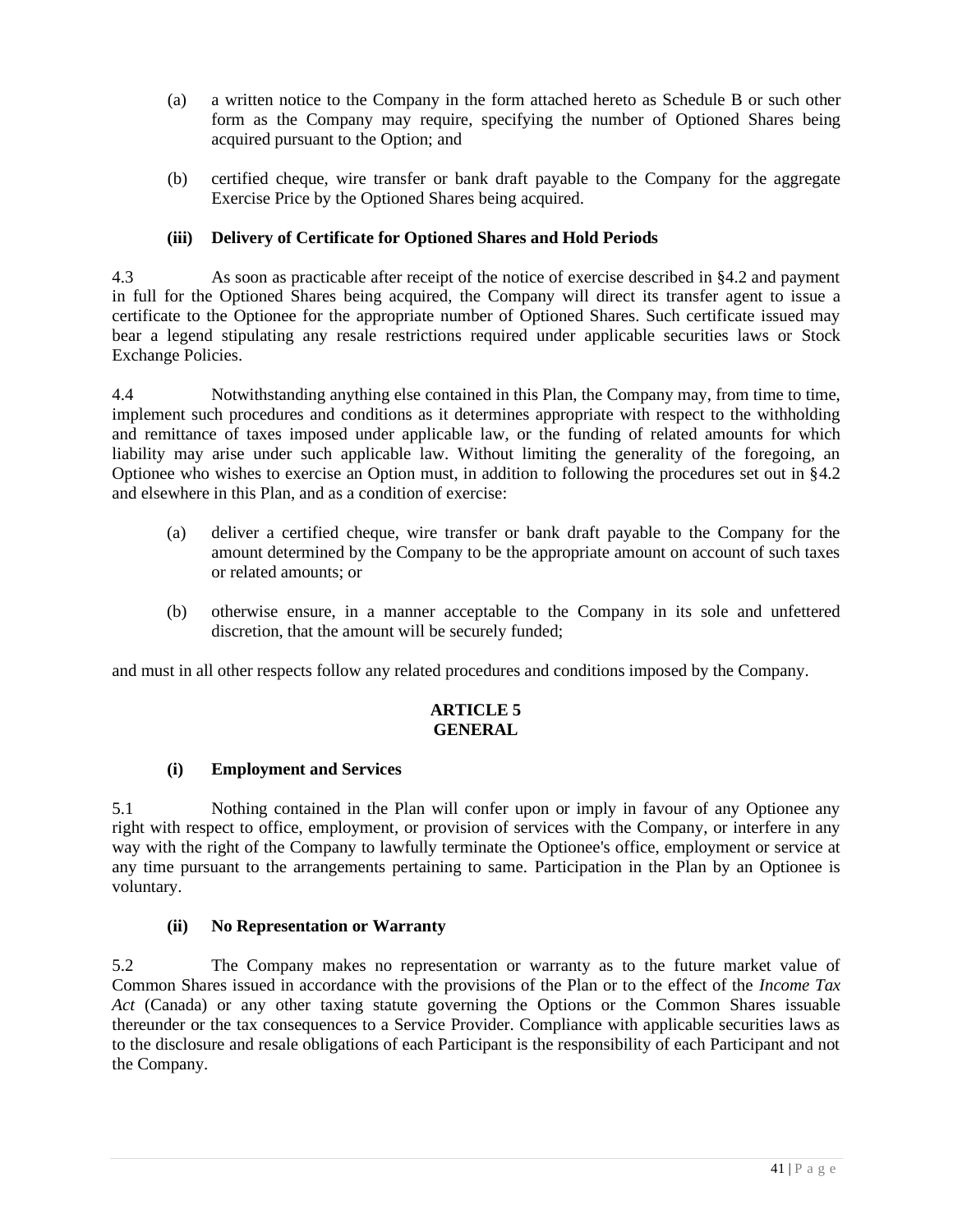### **(iii) Interpretation**

5.3 The Plan will be governed and construed in accordance with the laws of the Province of British Columbia.

## **(iv) Effective Date of Plan**

5.4 The Plan will become effective from and after June 6, 2022, and will remain effective provided that the Plan, or any amended version thereof, receives Shareholder Approval at each annual general meeting of the holders of Common Shares of the Company subsequent to June 6, 2022.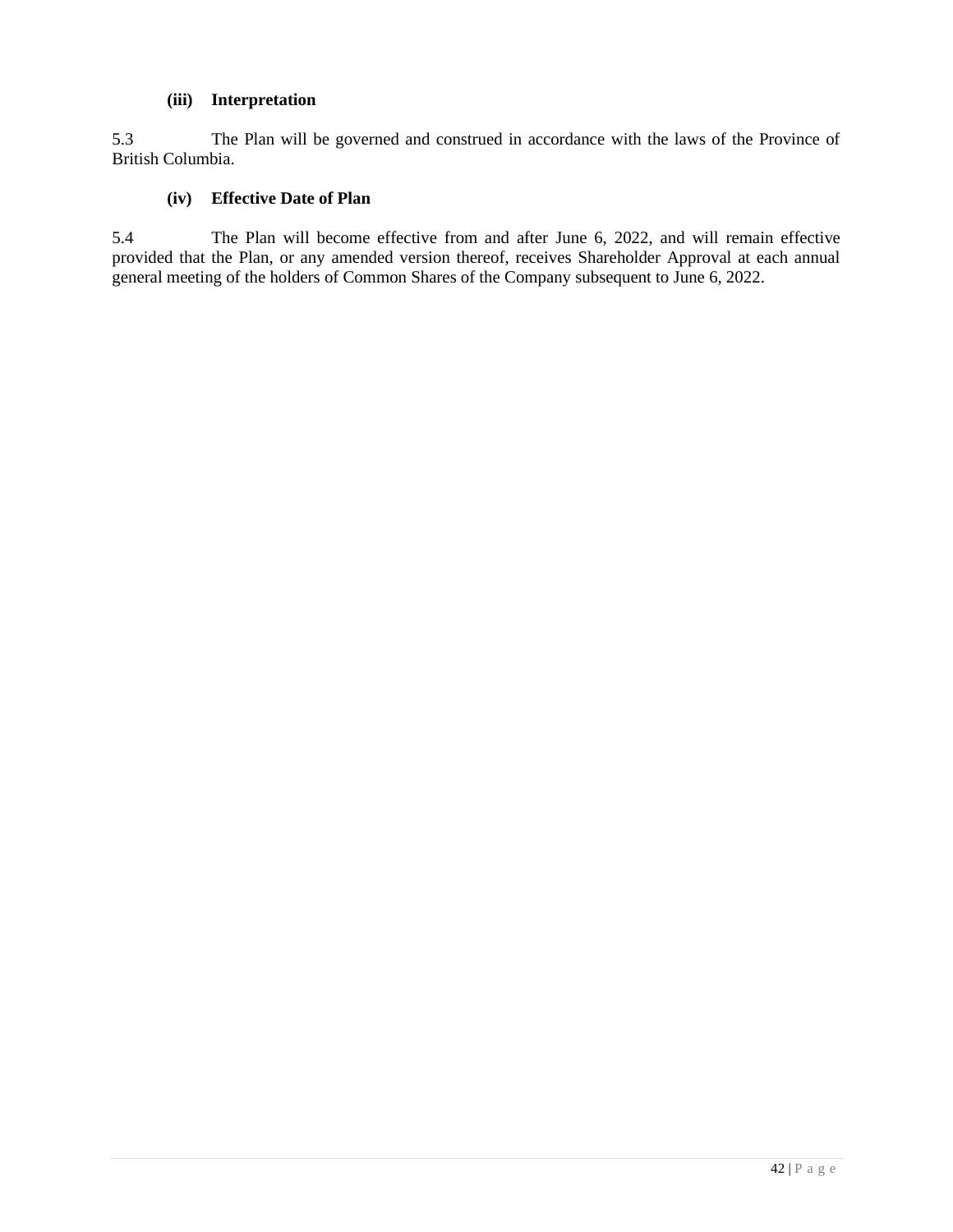### **SCHEDULE A**

#### **STOCK OPTION PLAN OPTION COMMITMENT**

| Notice is hereby given that, effective this $\qquad \qquad \text{day of} \qquad \qquad \text{.}$ | (the "Effective Date") |
|--------------------------------------------------------------------------------------------------|------------------------|
| <b>EDISON LITHIUM CORP.</b> (the "Company") has granted to ____________________________          | (the                   |
|                                                                                                  |                        |
|                                                                                                  |                        |
| Price of CAD\$ per share.                                                                        |                        |

Optioned Shares are to vest immediately.

### **OR**

Optioned Shares will vest as follows:

### [**INSERT VESTING SCHEDULE AND TERMS**]

#### **TERMS AND CONDITIONS**

The grant of the Option evidenced hereby is made subject to the terms and conditions of the Company's Stock Option Plan (the "**Plan**"), of which are hereby incorporated herein and forms part hereof.

To exercise your Option, deliver a written notice specifying the number of Optioned Shares you wish to acquire, together with a certified cheque, wire transfer or bank draft payable to the Company for the aggregate Exercise Price. A certificate (or written notice in the case of uncertificated shares) for the Optioned Shares so acquired will be issued by the transfer agent as soon as practicable thereafter.

The Company and the Optionee represent that the Optionee under the terms and conditions of the Plan is a bona fide Service Provider (as defined in the Plan), entitled to receive Options under Stock Exchange Policies.

The Optionee also acknowledges and consents to the collection and use of Personal Information (as defined in the Stock Exchange Policies) by both the Company and the Stock Exchange as more particularly set out in the Acknowledgement - Personal Information in use by the Stock Exchange on the date of the Plan.

## **EDISON LITHIUM CORP.**

Authorized Signatory

**SIGNATURE OF OPTIONEE** 

\_\_\_\_\_\_\_\_\_\_\_\_\_\_\_\_\_\_\_\_\_\_\_\_\_\_\_\_\_\_\_\_

\_\_\_\_\_\_\_\_\_\_\_\_\_\_\_\_\_\_\_\_\_\_\_\_\_\_\_\_\_\_\_\_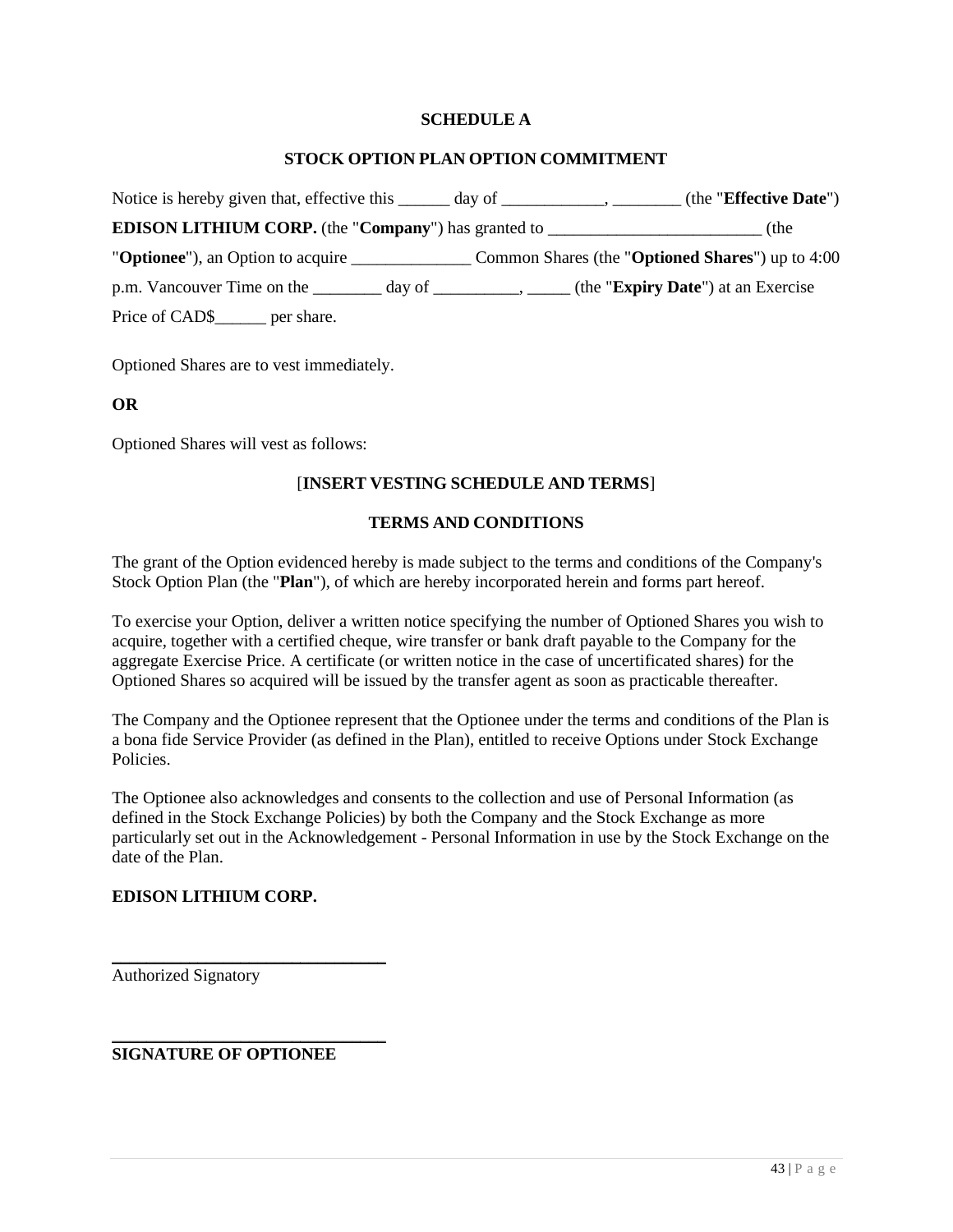### **SCHEDULE B**

#### **TO STOCK OPTION PLAN**

Edison Lithium Corp. Suite 820 – 1130 West Pender Street Vancouver, B.C., Canada V6E 4A4

### **RE: STOCK OPTION EXERCISE**

#### **ATTN: SHARE OPTION PLAN ADMINISTRATOR**

This letter is to inform the Company that I, \_\_\_\_\_\_\_\_\_\_\_\_\_, wish to exercise \_\_\_\_\_\_\_\_\_\_\_\_\_\_\_\_\_ options,

at CAD\$\_\_\_\_\_ per share, on this  $\_\_\_\_$  day of  $\_\_\_\_\_$ , 20 $\_\_\_\_\$ .

Payment issued in favour of Edison Lithium Corp. for the amount of CAD\$\_\_\_\_\_\_\_\_\_ will be forwarded, including withholding tax amounts.

Please register the share certificate in the name of:

Name of Optionee:

Address:

Please send share certificate to:

Name:

Address:

By executing this Notice of Exercise of Option the undersigned hereby confirms that the undersigned has read the Plan and agrees to be bound by the provisions of the Plan. All terms not otherwise defined in this Notice of Exercise of Option shall have the meanings given to them under the Plan.

Sincerely,

Signature of Optionee Date Date SIN Number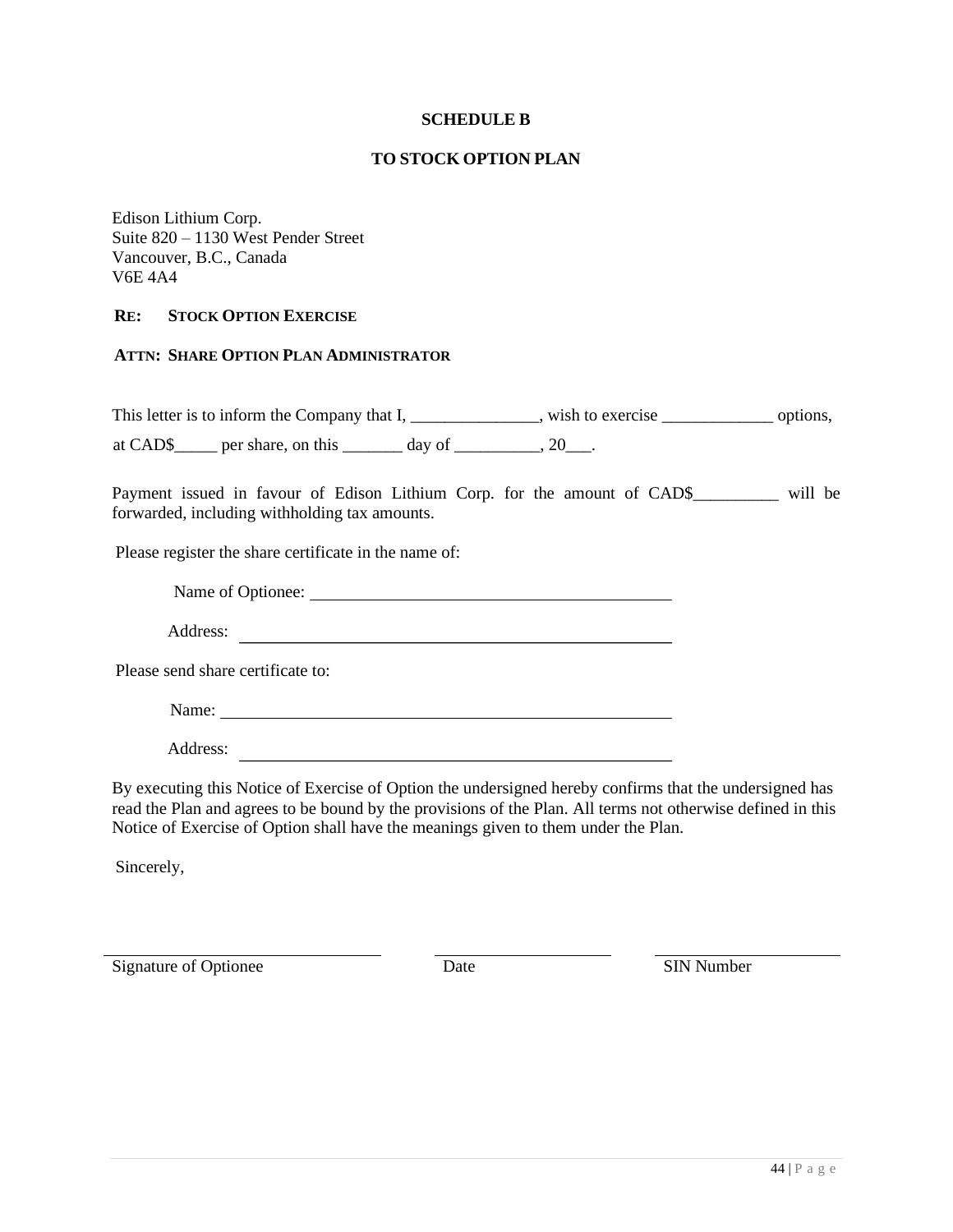### **APPENDIX "B"**

#### **Charter of the Audit Committee of the Board of Directors of Edison Lithium Corp. (the "Company")**

The mandate and charter of the Audit Committee is as follows:

- 1. Each member of the Audit Committee shall be a member of the Board of Directors, in good standing, and the majority of the members of the Audit Committee shall be independent in order to serve on this Committee.
- 2. At least one of the members of the Audit Committee shall be financially literate.
- 3. Review the Audit Committee's charter annually, reassess the adequacy of this charter, and recommend any proposed changes to the Board of Directors. Consider changes that are necessary as a result of new laws or regulations.
- 4. The Audit Committee shall meet at least four times per year, and each time the Company proposes to issue a press release with its quarterly or annual earnings information. These meetings may be combined with regularly scheduled meetings, or more frequently as circumstances may require. The Audit Committee may ask members of the management or others to attend the meetings and provide pertinent information as necessary.
- 5. Conduct executive sessions with the outside auditors, outside counsel, and anyone else as desired by the Committee.
- 6. The Audit Committee shall be authorized to hire outside counsel or other consultants as necessary (this may take place any time during the year).
- 7. Approve any non‐audit services provided by the independent auditors, including tax services. Review the performance of the independent auditors and review with the full Board any proposed discharge of the independent auditors.
- 8. Review with the management the policies and procedures with respect to officers' expense accounts and perquisites, including their use of corporate assets, and consider the results of any review of these areas by the independent auditor.
- 9. Consider, with the management, the rationale for employing accounting firms rather than the principal independent auditors.
- 10. Inquire of the management and the independent auditors about significant risks or exposures facing the Company; assess the steps that management has taken or proposes to take to minimize such risks to the Company; and periodically review compliance with such steps.
- 11. Review with the independent auditor, the audit scope and plan of the independent auditors. Address the coordination of the audit efforts to assure the completeness of coverage, reduction of redundant efforts, and the effective use of audit resources.
- 12. Inquire regarding the "quality of earnings" of the Company from a subjective as well as an objective standpoint.